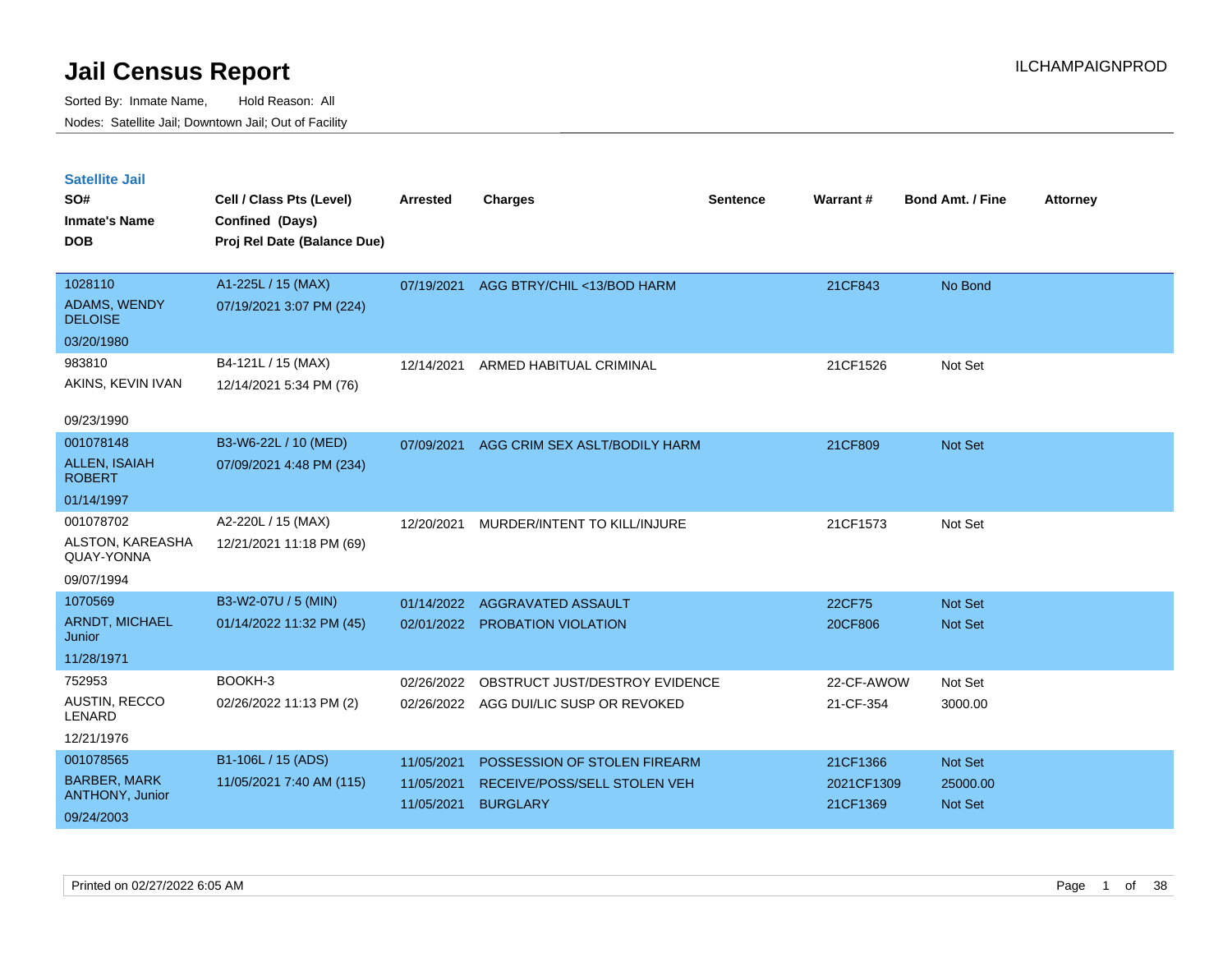| Sorted By: Inmate Name,<br>Nodes: Satellite Jail; Downtown Jail; Out of Facility | Hold Reason: All                                                           |                                                                                  |                                                                                                                                                                                                              |                 |                                                                        |                                                                    |          |
|----------------------------------------------------------------------------------|----------------------------------------------------------------------------|----------------------------------------------------------------------------------|--------------------------------------------------------------------------------------------------------------------------------------------------------------------------------------------------------------|-----------------|------------------------------------------------------------------------|--------------------------------------------------------------------|----------|
| SO#<br><b>Inmate's Name</b><br><b>DOB</b>                                        | Cell / Class Pts (Level)<br>Confined (Days)<br>Proj Rel Date (Balance Due) | <b>Arrested</b>                                                                  | <b>Charges</b>                                                                                                                                                                                               | <b>Sentence</b> | Warrant#                                                               | Bond Amt. / Fine                                                   | Attorney |
| 518851<br>BARKER, ALEXANDER<br><b>MASSIE</b>                                     | B1-105U / 10 (MED)<br>01/11/2022 2:37 PM (48)                              | 01/11/2022<br>01/11/2022<br>01/11/2022<br>01/11/2022<br>01/11/2022<br>01/11/2022 | <b>FELON POSS/USE WEAPON/FIREARM</b><br>POSS AMT CON SUB EXCEPT(A)/(D)<br><b>BAD CHK/OBTAIN CON PROP/&gt;150</b><br>BAD CHK/OBTAIN CON PROP/>150<br>METH DELIVERY/15<100 GRAMS<br>DRIVING ON REVOKED LICENSE | 20y (DOC)       | 20CF361<br>2020CF863<br>20CF192<br>19CF1686<br>20CF1383<br>2020TR16539 | 15000.00<br>15000.00<br>15000.00<br>15000.00<br>No Bond<br>1500.00 |          |
| 09/24/1986<br>1073281<br>BASLER, MONET<br><b>MARISA</b><br>08/17/1994            | A1-227L / 5 (MIN)<br>11/15/2021 11:08 PM (105)                             | 01/11/2022<br>11/15/2021                                                         | OBSTRUCTING IDENTIFICATION<br>DOM BTRY/CONTACT/1-2 PRECONV                                                                                                                                                   |                 | 2020CM222<br>2021CF206                                                 | 1500.00<br>5000.00                                                 |          |
| 969121<br><b>BECKLEY, ANTHONY</b><br><b>PATRICK</b><br>06/30/1989                | A4-206L / 15 (MAX)<br>11/25/2021 7:16 PM (95)                              | 11/25/2021                                                                       | <b>CRIM TRESPASS TO RESIDENCE</b>                                                                                                                                                                            |                 | 21CF1444                                                               | Not Set                                                            |          |
| 517915<br><b>BOXLEY, CHARLES</b><br><b>OMAR</b><br>01/10/1985                    | B3-W1-01U / 5 (MIN)<br>08/03/2021 2:18 PM (209)                            | 08/03/2021<br>08/03/2021<br>08/03/2021                                           | <b>BURGLARY</b><br><b>BURGLARY</b><br>FORGERY/ISSUE/DELIVER DOCUMENT                                                                                                                                         |                 | 21CF289<br>21CF679                                                     | 20000.00<br>20000.00<br>No Bond                                    |          |
| 923208<br><b>BREADY, ANDREW</b><br><b>NICHOLAS</b><br>06/08/1988                 | B3-W3-12L / 10 (MED)<br>01/22/2022 7:43 PM (37)                            | 01/22/2022                                                                       | <b>CRIM TRES TO RES/PERS PRESENT</b>                                                                                                                                                                         |                 | 22CF92                                                                 | Not Set                                                            |          |
| 001078880<br><b>BROACH, CAREU</b><br>02/27/2003                                  | BOOKH-3<br>02/25/2022 3:58 PM (3)                                          | 02/25/2022<br>02/25/2022<br>02/25/2022                                           | AGG DISCHARGE FIREARM/BLDG/SCH<br>PAROLE REVOCATION<br>UNLAWFUL USE OF A WEAPON                                                                                                                              |                 | 22600096201<br>HN-2200660<br>22CFAWOW                                  | No Bond<br>No Bond<br>Not Set                                      |          |
| 61675<br><b>BROWN, ANTONIO</b>                                                   | B1-202L / 10 (MED)<br>02/10/2022 3:28 PM (18)                              | 02/10/2022                                                                       | AGG DISCHARGE FIREARM/OCC BLDG                                                                                                                                                                               |                 | 20CF374                                                                | 100000.00                                                          |          |

**BRO BURNETT** 03/04/1983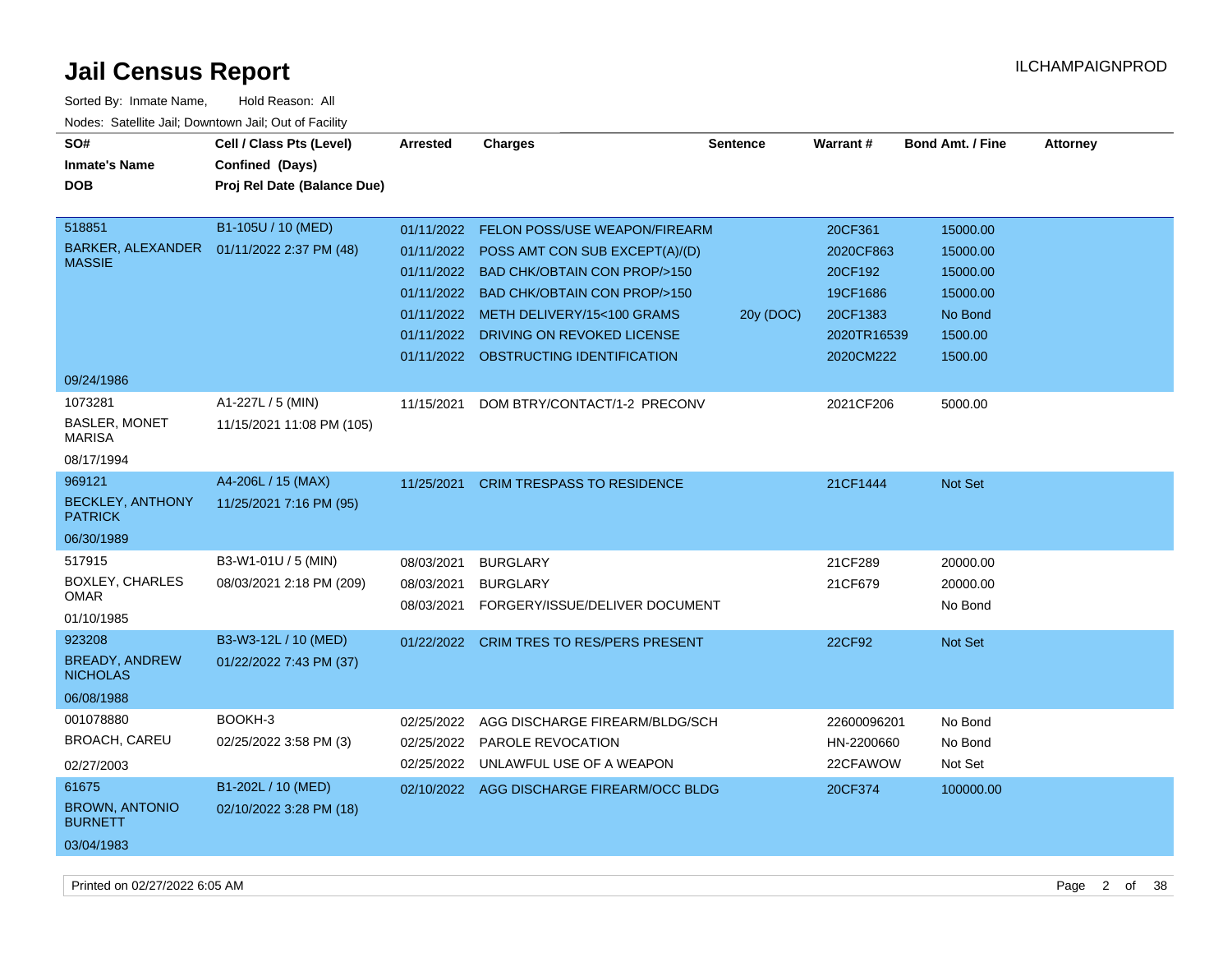Sorted By: Inmate Name, Hold Reason: All Nodes: Satellite Jail; Downtown Jail; Out of Facility

| SO#                                       | Cell / Class Pts (Level)    | Arrested          | <b>Charges</b>                              | <b>Sentence</b> | Warrant #  | <b>Bond Amt. / Fine</b> | <b>Attorney</b> |
|-------------------------------------------|-----------------------------|-------------------|---------------------------------------------|-----------------|------------|-------------------------|-----------------|
| <b>Inmate's Name</b>                      | Confined (Days)             |                   |                                             |                 |            |                         |                 |
| <b>DOB</b>                                | Proj Rel Date (Balance Due) |                   |                                             |                 |            |                         |                 |
|                                           |                             |                   |                                             |                 |            |                         |                 |
| 1018137                                   | A2-222U / 5 (ADS)           |                   | 02/23/2022 POSSESSING A CONTROLLED SUBSTANC |                 | 20 CF 1009 | No Bond                 |                 |
| <b>BROWN, ASHLEY</b><br><b>SHAUNTRELL</b> | 02/23/2022 3:25 PM (5)      |                   |                                             |                 |            |                         |                 |
| 09/08/1993                                | 3/24/2022 (0.00)            |                   |                                             |                 |            |                         |                 |
| 001078008                                 | A4-201L / 15 (ADS)          | 02/15/2022        | AGG BATTERY/DISCHARGE FIREARM               |                 | 21CF1090   | 500000.00               |                 |
| BROWN, CODY<br><b>RUSSELL</b>             | 02/15/2022 9:17 AM (13)     |                   |                                             |                 |            |                         |                 |
| 02/15/2004                                |                             |                   |                                             |                 |            |                         |                 |
| 51247                                     | B1-202U / 10 (MED)          |                   | 04/15/2021 FELON POSS/USE WEAPON/FIREARM    |                 | 21CF411    | Not Set                 |                 |
| <b>BROWN, DANTE</b><br><b>MAURICE</b>     | 04/15/2021 6:24 PM (319)    |                   |                                             |                 |            |                         |                 |
| 04/19/1979                                |                             |                   |                                             |                 |            |                         |                 |
| 990921                                    | B4-122L / 15 (MAX)          | 01/20/2022        | MFG/DEL 1<15 GR COCAINE/ANLG                |                 | 19CF369    | 25000.00                |                 |
| <b>BROWN, QUINTIN</b><br><b>MARSHAUN</b>  | 01/20/2022 7:19 PM (39)     |                   | 01/20/2022 ARMED HABITUAL CRIMINAL          |                 | 21CF935    | 750000.00               |                 |
| 09/26/1991                                |                             |                   |                                             |                 |            |                         |                 |
| 29957                                     | B4-222L / 15 (MAX)          | 11/13/2021        | FELON POSS/USE WEAPON/FIREARM               |                 | 21CF1390   | Not Set                 |                 |
| <b>BROWN, RODNEY</b><br>LOUIS             | 11/13/2021 8:57 PM (107)    | 11/13/2021        | AGG CRIM SX AB/>5 YR OLDER VIC              |                 | 2019CF0718 | 250000.00               |                 |
| 01/07/1968                                |                             |                   |                                             |                 |            |                         |                 |
| 981645                                    | B4-224L / 15 (MAX)          | 01/27/2022 MURDER |                                             |                 | 22CF114    | 1000000.00              |                 |
| BRUMFIELD,<br>JONATHAN EZEKEIL            | 01/27/2022 8:15 PM (32)     |                   |                                             |                 |            |                         |                 |
| 08/03/1989                                |                             |                   |                                             |                 |            |                         |                 |
| 001078739                                 | A2-122L / 5 (ADS)           |                   | 01/05/2022 CRIMINAL TRESPASS BUILDING       |                 | 2020CM392  | 1000.00                 |                 |
| BRYANT, JUDITH ANN                        | 01/05/2022 6:36 PM (54)     |                   |                                             |                 |            |                         |                 |
| 10/22/1957                                |                             |                   |                                             |                 |            |                         |                 |
| 1012618                                   | BOOKH-3                     | 02/26/2022        | DOMESTIC BATTERY                            |                 |            | Not Set                 |                 |
| <b>BUCHANAN, ANDRE</b><br><b>DEVON</b>    | 02/26/2022 4:42 PM (2)      |                   | 02/26/2022 INTERF REPT DOMESTIC VIOLENCE    |                 |            | Not Set                 |                 |
| 02/18/1993                                |                             |                   |                                             |                 |            |                         |                 |

Printed on 02/27/2022 6:05 AM Page 3 of 38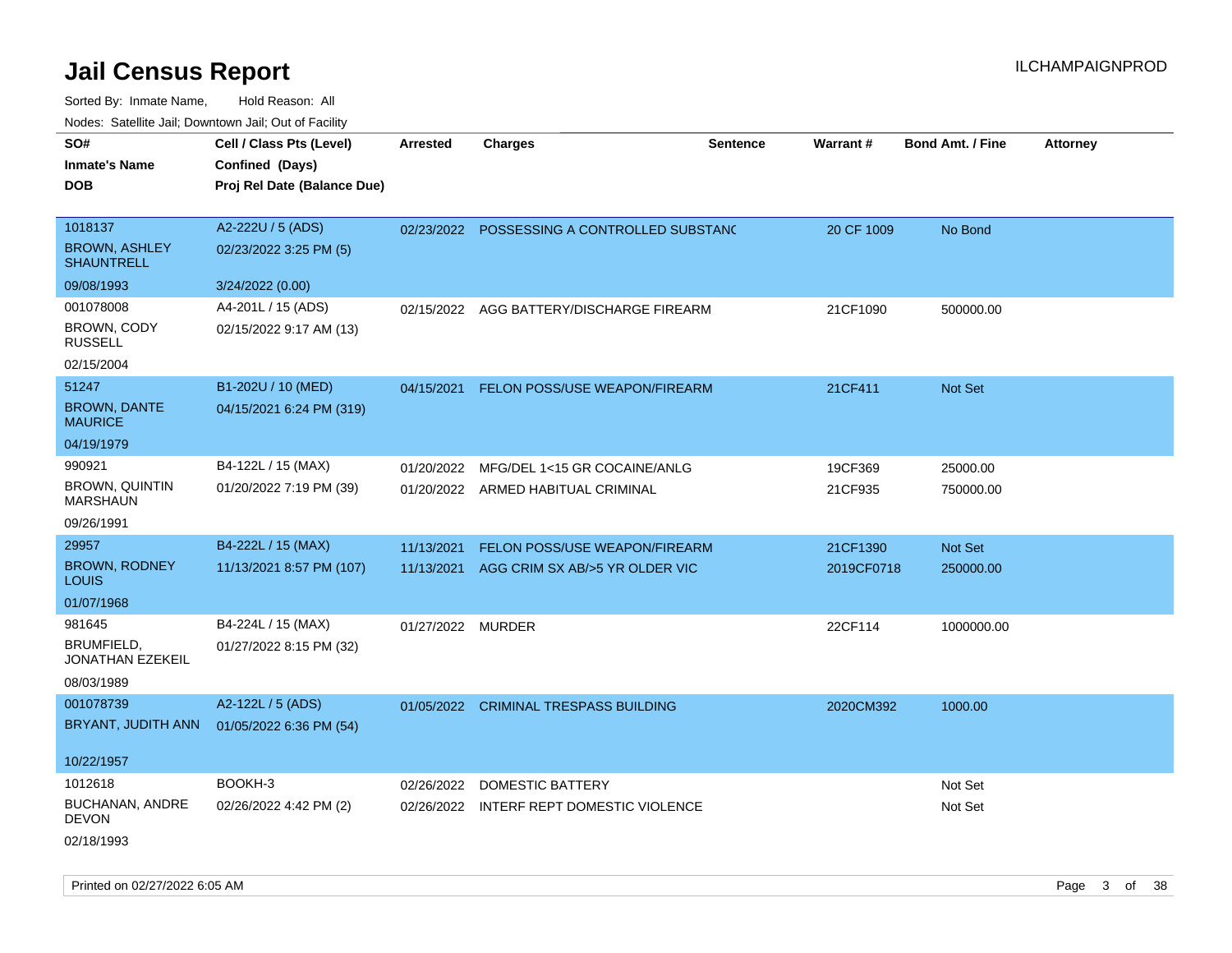| <b>NOULD:</b> Catoline bail, Downtown bail, Out of I dollty |                                             |                 |                                         |                 |                 |                         |                 |
|-------------------------------------------------------------|---------------------------------------------|-----------------|-----------------------------------------|-----------------|-----------------|-------------------------|-----------------|
| SO#                                                         | Cell / Class Pts (Level)                    | <b>Arrested</b> | <b>Charges</b>                          | <b>Sentence</b> | <b>Warrant#</b> | <b>Bond Amt. / Fine</b> | <b>Attorney</b> |
| <b>Inmate's Name</b>                                        | Confined (Days)                             |                 |                                         |                 |                 |                         |                 |
| <b>DOB</b>                                                  | Proj Rel Date (Balance Due)                 |                 |                                         |                 |                 |                         |                 |
|                                                             |                                             |                 |                                         |                 |                 |                         |                 |
| 001078166                                                   | A2-222L / 15 (ADS)                          |                 | 02/21/2022 RESIDENTIAL BURGLARY         |                 | 22CF204         | Not Set                 |                 |
| <b>BURDEN, DESIRAY</b><br><b>LASHAY</b>                     | 02/21/2022 2:13 AM (7)                      |                 |                                         |                 |                 |                         |                 |
| 12/30/2002                                                  |                                             |                 |                                         |                 |                 |                         |                 |
| 1047579                                                     | A2-223U / 10 (MED)                          |                 | 02/24/2022 ARMED ROBBERY/NO FIREARM     |                 | 22CF232         | Not Set                 |                 |
| BUTLER, TAMYRA<br><b>COSHAWN</b>                            | 02/24/2022 5:40 AM (4)                      |                 |                                         |                 |                 |                         |                 |
| 07/06/1988                                                  |                                             |                 |                                         |                 |                 |                         |                 |
| 001077954                                                   | B3-W7-28L / 10 (MED)                        | 12/21/2021      | <b>RESIDENTIAL BURGLARY</b>             |                 | 21CF1570        | Not Set                 |                 |
|                                                             | CALKINS, STEVEN RAY 12/21/2021 6:35 AM (69) |                 |                                         |                 |                 |                         |                 |
|                                                             |                                             |                 |                                         |                 |                 |                         |                 |
| 01/01/1992                                                  |                                             |                 |                                         |                 |                 |                         |                 |
| 39474                                                       | B1-101U / 10 (ADS)                          | 07/06/2021      | MFG/DEL 15<100 GR HEROIN/ANLG           |                 | 21CF792         | Not Set                 |                 |
| CAMPBELL, AARON<br><b>JACOB</b>                             | 07/06/2021 11:56 PM (237)                   |                 |                                         |                 |                 |                         |                 |
| 07/18/1974                                                  |                                             |                 |                                         |                 |                 |                         |                 |
| 1060436                                                     | B1-106U / 10 (MED)                          | 01/06/2022      | AGGRAVATED UNLAWFUL RESTRAINT           |                 | 22CF29          | <b>Not Set</b>          |                 |
| <b>CARTER, DERESHEO</b><br><b>DEWAYNE</b>                   | 01/06/2022 8:43 PM (53)                     |                 | 01/06/2022 FELON ESCAPE/PEACE OFFICER   |                 | 22CF28          | Not Set                 |                 |
| 09/10/1991                                                  |                                             |                 |                                         |                 |                 |                         |                 |
| 001077353                                                   | B1-104U / 15 (MAX)                          | 02/12/2022      | FELON POSS/USE WEAPON/FIREARM           |                 | 22CF173         | No Bond                 |                 |
| CARTER, JAMES<br><b>IVORY</b>                               | 02/13/2022 1:19 AM (15)                     |                 | 02/12/2022 ALCOHOL SALES - MINOR 19-20  |                 | 2020OV127       | 1000.00                 |                 |
| 08/12/2000                                                  |                                             |                 |                                         |                 |                 |                         |                 |
| 958898                                                      | <b>BOOKH-4 / 15 (ADS)</b>                   |                 | 02/08/2022 AGGRAVATED DOMESTIC BATTERY  |                 | 2021 CF 1409    | Not Set                 |                 |
| <b>CHAMBERS, GARY</b><br><b>DANTE</b>                       | 02/08/2022 2:27 PM (20)                     |                 |                                         |                 |                 |                         |                 |
| 05/24/1973                                                  | 3/2/2022 (0.00)                             |                 |                                         |                 |                 |                         |                 |
| 1029088                                                     | B1-201U / 10 (MED)                          |                 | 12/21/2021 FELON POSS/USE FIREARM PRIOR |                 | 21CF1338        | 250000.00               |                 |
| CHAPPLE, MALIK<br><b>BIANCO</b>                             | 12/22/2021 10:02 AM (68)                    |                 |                                         |                 |                 |                         |                 |
| 10/25/1994                                                  |                                             |                 |                                         |                 |                 |                         |                 |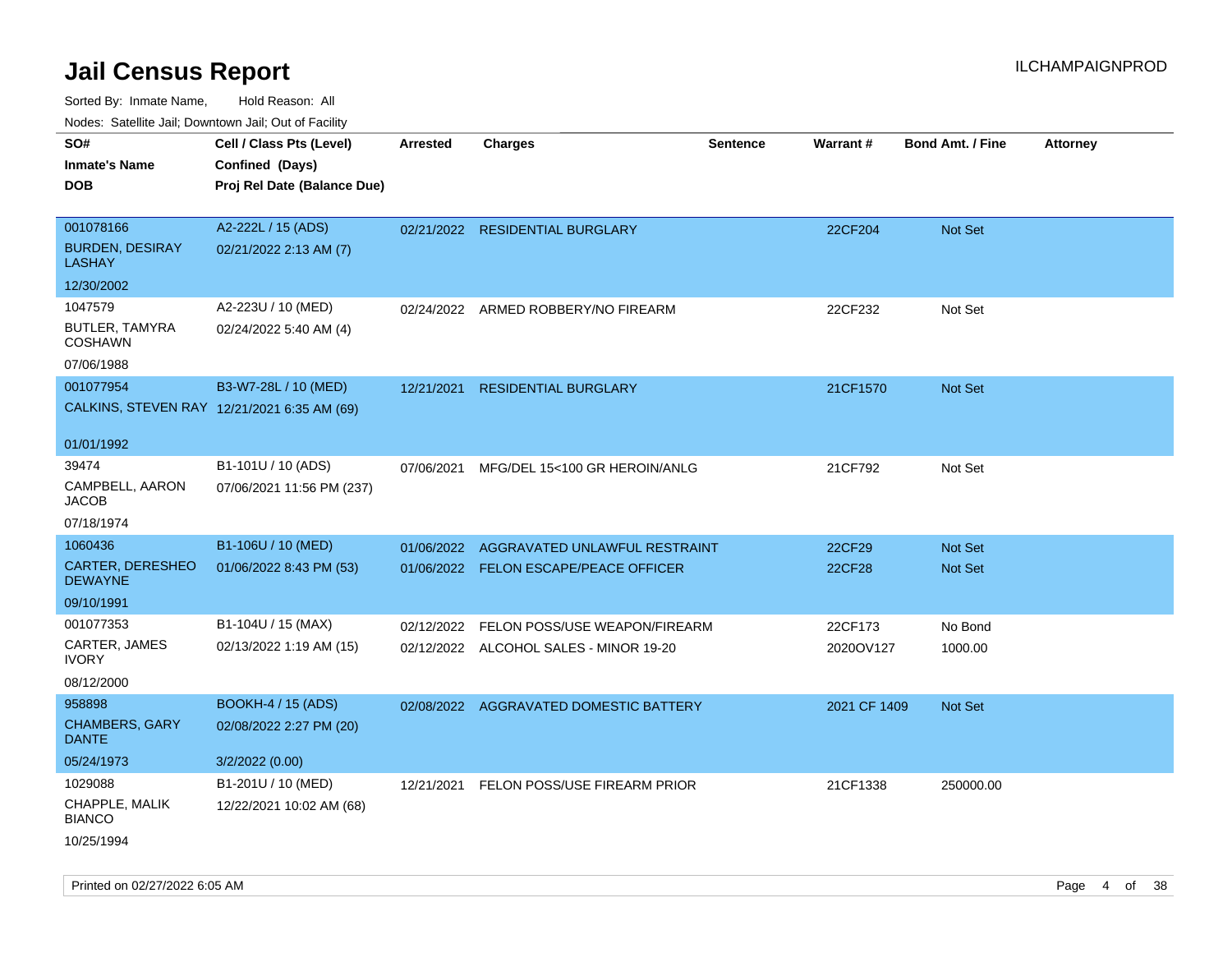| rouco. Calcillo Jali, Downtown Jali, Out of Facility |                                              |                 |                                          |                 |            |                         |                 |
|------------------------------------------------------|----------------------------------------------|-----------------|------------------------------------------|-----------------|------------|-------------------------|-----------------|
| SO#                                                  | Cell / Class Pts (Level)                     | <b>Arrested</b> | <b>Charges</b>                           | <b>Sentence</b> | Warrant#   | <b>Bond Amt. / Fine</b> | <b>Attorney</b> |
| Inmate's Name                                        | Confined (Days)                              |                 |                                          |                 |            |                         |                 |
| <b>DOB</b>                                           | Proj Rel Date (Balance Due)                  |                 |                                          |                 |            |                         |                 |
|                                                      |                                              |                 |                                          |                 |            |                         |                 |
| 001078812                                            | B1-206U / 15 (MAX)                           |                 | 02/01/2022 ARMED ROBBERY/ARMED W/FIREARM |                 | 22CF145    | <b>Not Set</b>          |                 |
| <b>COBB, SINTRAE</b><br>SANCHEZ                      | 02/01/2022 8:33 PM (27)                      |                 |                                          |                 |            |                         |                 |
| 07/05/2002                                           |                                              |                 |                                          |                 |            |                         |                 |
| 001077485                                            | A1-227U / 15 (MAX)                           | 12/21/2021      | MURDER/INTENT TO KILL/INJURE             |                 | 2021CF1282 | 1000000.00              |                 |
| COLBERT, ARIEANA<br><b>FELICIA</b>                   | 12/21/2021 2:08 PM (69)                      |                 |                                          |                 |            |                         |                 |
| 12/13/2000                                           |                                              |                 |                                          |                 |            |                         |                 |
| 34805                                                | B4-227U / 15 (MAX)                           | 10/01/2021      | <b>DOMESTIC BATTERY</b>                  |                 | 21CF1183   | Not Set                 |                 |
|                                                      | CONERLY, KIN JOSEPH 10/01/2021 1:53 AM (150) | 10/01/2021      | <b>ARMED HABITUAL CRIMINAL</b>           |                 | 21CF1184   | <b>Not Set</b>          |                 |
|                                                      |                                              | 10/06/2021      | POSS STOLEN VEHICLE > \$25,000           |                 | 19CF1786   | <b>Not Set</b>          |                 |
| 11/16/1971                                           |                                              |                 |                                          |                 |            |                         |                 |
| 1074319                                              | B1-104L / 15 (MAX)                           | 10/12/2021      | AGGRAVATED CRUELTY TO ANIMALS            |                 | 21CF1238   | Not Set                 |                 |
| <b>CRAIG, DAVUCCI</b><br>DAVION                      | 10/12/2021 11:36 AM (139)                    | 10/14/2021      | MURDER                                   |                 | 21CF1239   | Not Set                 |                 |
| 08/02/2001                                           |                                              |                 |                                          |                 |            |                         |                 |
| 001078832                                            | B1-201L / 10 (MED)                           |                 | 02/10/2022 FELON POSS/USE WEAPON/FIREARM | 3y(DOC)         | 21CF350    | No Bond                 |                 |
| <b>CRAWFORD,</b><br>LAMARKUS LAVELL                  | 02/10/2022 2:32 PM (18)                      |                 |                                          |                 |            |                         |                 |
| 07/04/1989                                           |                                              |                 |                                          |                 |            |                         |                 |
| 001077549                                            | B2-T3-10L / 10 (SPH)                         | 12/22/2020      | <b>PRED CRIM SEX ASLT/VICTIM &lt;13</b>  |                 | 2020CF1469 | Not Set                 |                 |
| CRISTOBAL-MATEO,<br><b>CRISTOBAL</b>                 | 12/22/2020 1:17 PM (433)                     |                 |                                          |                 |            |                         |                 |
| 12/02/1988                                           |                                              |                 |                                          |                 |            |                         |                 |
| 25022                                                | A3-217L / 10 (ADS)                           | 02/17/2022      | AGG DUI/2/PASS <16                       |                 | 2021CF560  | No Bond                 |                 |
| <b>CRUMP, ROBERT</b><br><b>ANTHONY</b>               | 02/17/2022 11:48 AM (11)                     |                 |                                          |                 |            |                         |                 |
| 02/06/1966                                           | 3/3/2022 (0.00)                              |                 |                                          |                 |            |                         |                 |
| 988538                                               | B3-W7-27U / 10 (MED)                         | 12/21/2021      | AGGRAVATED DOMESTIC BATTERY              |                 | 21CF1564   | Not Set                 |                 |
| DAVIDSON, HARLEY<br>KYLE SCOTT                       | 12/21/2021 5:45 AM (69)                      |                 |                                          |                 |            |                         |                 |
| 08/05/1990                                           | 4/18/2022 (0.00)                             |                 |                                          |                 |            |                         |                 |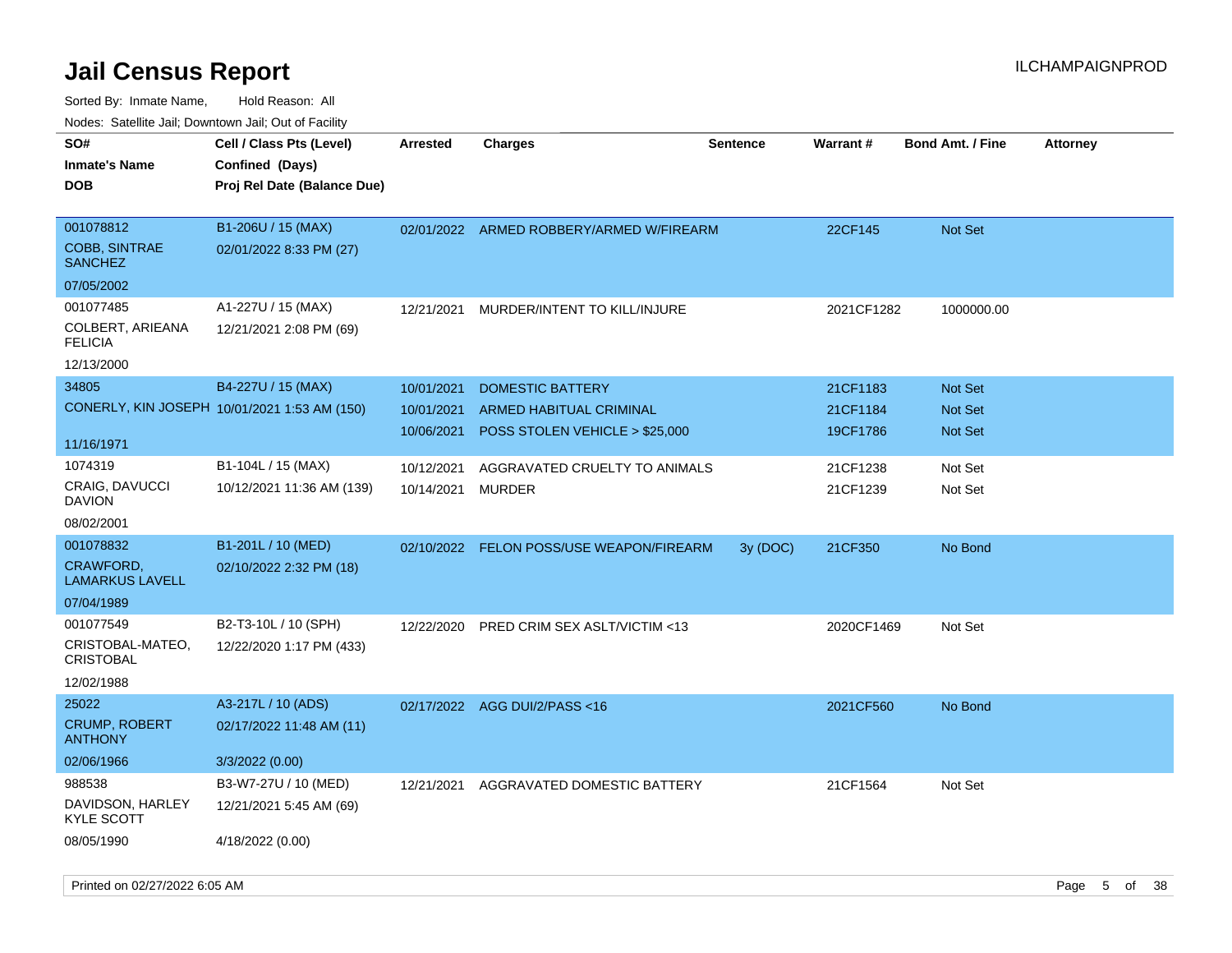Sorted By: Inmate Name, Hold Reason: All Nodes: Satellite Jail; Downtown Jail; Out of Facility

| SO#<br><b>Inmate's Name</b><br><b>DOB</b> | Cell / Class Pts (Level)<br>Confined (Days)<br>Proj Rel Date (Balance Due) | Arrested   | <b>Charges</b>                           | <b>Sentence</b> | <b>Warrant#</b> | <b>Bond Amt. / Fine</b> | <b>Attorney</b> |
|-------------------------------------------|----------------------------------------------------------------------------|------------|------------------------------------------|-----------------|-----------------|-------------------------|-----------------|
| 1023587                                   | A4-105U / 15 (MAX)                                                         | 09/24/2021 | MFG/DEL CANNABIS/2.5-10 GRAMS            |                 | 21CF1155        | Not Set                 |                 |
| <b>DAVIS, MARTIN</b><br><b>DENNIS</b>     | 09/24/2021 9:38 PM (157)                                                   | 09/24/2021 | ARMED HABITUAL CRIMINAL                  |                 | 2021-CF681      | 500000.00               |                 |
| 12/02/1994                                |                                                                            |            |                                          |                 |                 |                         |                 |
| 001078538<br>DAWKINS, LEN                 | A4-107L / 10 (MED)<br>10/26/2021 8:18 PM (125)                             | 10/26/2021 | CRIM SEX ASSAULT/FORCE                   |                 | 21CF1301        | Not Set                 |                 |
| 03/23/1987                                |                                                                            |            |                                          |                 |                 |                         |                 |
| 56972                                     | B3-W8-32L / 10 (MED)                                                       | 08/30/2021 | POSS STOLEN VEHICLE > \$25,000           |                 | 21CF1044        | Not Set                 |                 |
| DAY, DANIEL JOSEPH                        | 08/30/2021 3:07 PM (182)                                                   | 09/04/2021 | <b>BURGLARY</b>                          |                 | 21CF1054        | Not Set                 |                 |
| 10/16/1982                                |                                                                            |            |                                          |                 |                 |                         |                 |
| 64070                                     | A3-112L / 10 (ADS)                                                         | 02/18/2022 | BURGLARY                                 |                 | 21CF1176        | 20000.00                |                 |
| DECKER, ANTHONY V                         | 02/18/2022 6:52 PM (10)                                                    |            | 02/18/2022 POSSESSION OF METH< 5 GRAMS   |                 | 21CF1205        | 15000.00                |                 |
| 11/27/1982                                |                                                                            |            |                                          |                 |                 |                         |                 |
| 64463                                     | B4-224U / 15 (MAX)                                                         | 02/11/2022 | AGG DUI/3/BAC 0.16+                      | 14m (DOC)       | 21CF676         | No Bond                 |                 |
| DOOLEY, CALVIN<br><b>DARWOOD</b>          | 02/11/2022 11:24 AM (17)                                                   |            | 02/11/2022 AGG DUI/3/BAC 0.16+           | 18m (DOC)       | 20CF1326        | No Bond                 |                 |
| 05/13/1982                                |                                                                            |            |                                          |                 |                 |                         |                 |
| 25659                                     | B4-125L / 15 (MAX)                                                         | 06/15/2021 | RESIDENTIAL BURGLARY                     |                 | 2020CF1218      | 50000.00                |                 |
| DORRIS, LORENZO                           | 06/15/2021 6:17 AM (258)                                                   | 06/15/2021 | <b>BURGLARY</b>                          |                 | 21CF689         | Not Set                 |                 |
| 07/19/1966                                |                                                                            |            |                                          |                 |                 |                         |                 |
| 1024895                                   | B1-107U / 10 (MED)                                                         | 12/15/2021 | MFG/DEL 100<400 GR COCA/ANLG             |                 | 21CF1535        | Not Set                 |                 |
| <b>EDWARDS, GEORGE</b><br><b>CORTEZ</b>   | 12/15/2021 12:26 PM (75)                                                   | 12/15/2021 | <b>AGGRAVATED BATTERY</b>                |                 | 21CF1536        | Not Set                 |                 |
| 06/19/1994                                |                                                                            |            |                                          |                 |                 |                         |                 |
| 1074720                                   | B2-T4-13U / 15 (SPH)                                                       |            | 01/19/2022 PRED CRIM SEX ASLT/VICTIM <13 |                 | 21CF1414        | 500000.00               |                 |
| ELVIR-REYES, JORGE<br><b>LEONARDO</b>     | 01/19/2022 1:43 PM (40)                                                    |            |                                          |                 |                 |                         |                 |

06/03/1988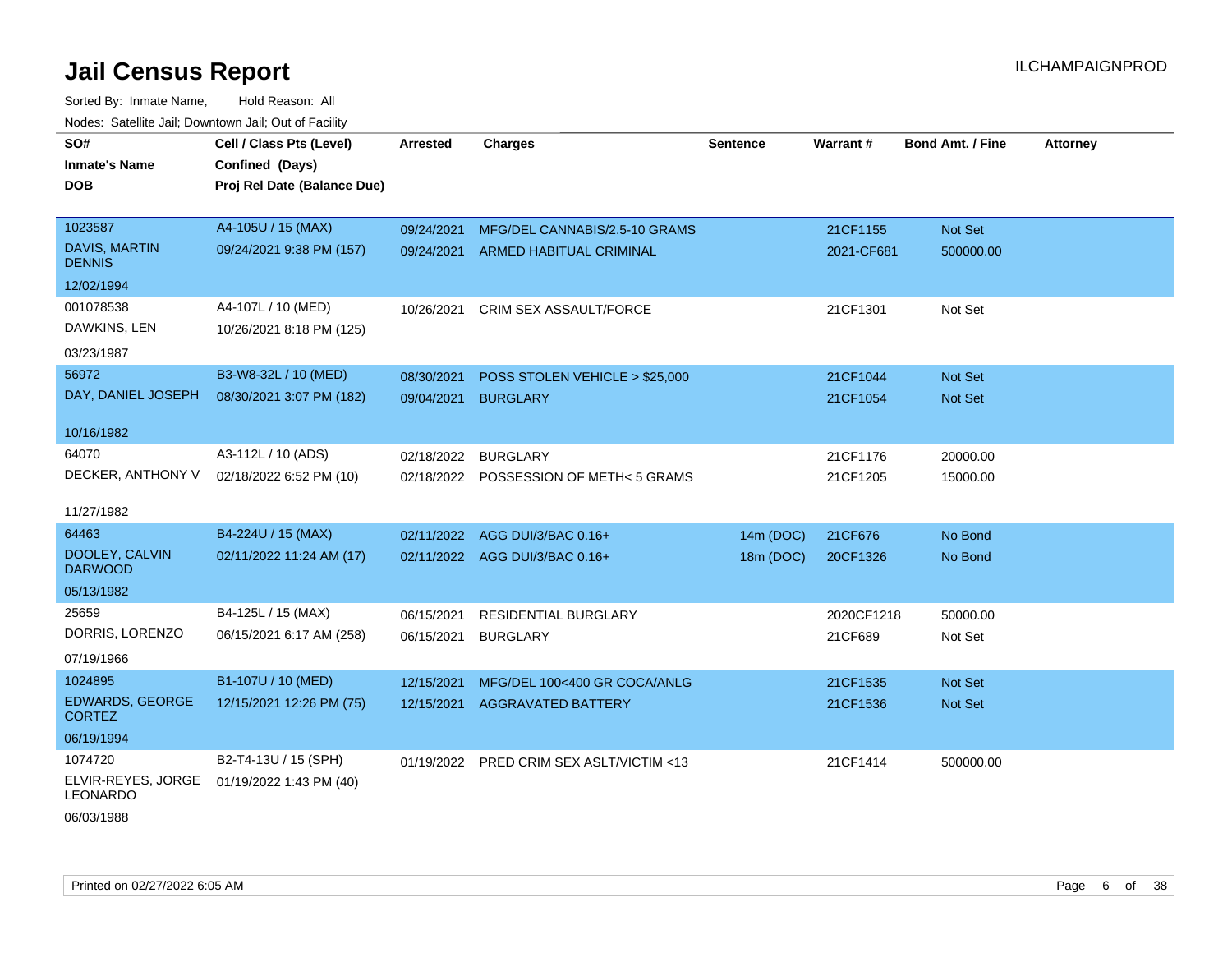| rouce. Calcinic Jan, Downtown Jan, Out or Facility |                                              |                 |                                         |                 |             |                         |                 |
|----------------------------------------------------|----------------------------------------------|-----------------|-----------------------------------------|-----------------|-------------|-------------------------|-----------------|
| SO#                                                | Cell / Class Pts (Level)                     | <b>Arrested</b> | <b>Charges</b>                          | <b>Sentence</b> | Warrant#    | <b>Bond Amt. / Fine</b> | <b>Attorney</b> |
| <b>Inmate's Name</b>                               | Confined (Days)                              |                 |                                         |                 |             |                         |                 |
| <b>DOB</b>                                         | Proj Rel Date (Balance Due)                  |                 |                                         |                 |             |                         |                 |
|                                                    |                                              |                 |                                         |                 |             |                         |                 |
| 32162                                              | BOOKH-7                                      |                 | 02/26/2022 DOMESTIC BATTERY             |                 | 2022CMAWOW  | No Bond                 |                 |
| <b>EMERY, HIRON</b><br>EDWARD, Senior              | 02/26/2022 1:30 AM (2)                       |                 |                                         |                 |             |                         |                 |
| 10/31/1970                                         |                                              |                 |                                         |                 |             |                         |                 |
| 43977                                              | B2-T1-02L / 5 (SPH)                          | 12/20/2021      | AGG FLEEING POLICE/21 MPH OVER          |                 | 21CF1566    | Not Set                 |                 |
| <b>EMKES, DOUGLAS</b><br>ALAN                      | 12/20/2021 9:59 AM (70)                      | 12/20/2021      | <b>PAROLE REVOCATION</b>                |                 |             | No Bond                 |                 |
| 06/08/1959                                         |                                              |                 |                                         |                 |             |                         |                 |
| 987328                                             | A2-123L / 10 (MED)                           | 12/11/2021      | AGG ASLT PEACE OFF/FIRE/ER WRK          |                 | 21CF1515    | <b>Not Set</b>          |                 |
| ERVIN, DEIDRA ANN<br><b>RUTH</b>                   | 12/11/2021 8:48 PM (79)                      |                 |                                         |                 |             |                         |                 |
| 04/15/1991                                         |                                              |                 |                                         |                 |             |                         |                 |
| 1026175                                            | B4-127U / 10 (MED)                           | 02/06/2022      | FELON FAIL/RETURN FRM FURLOUGH          |                 | 21CF1554    | No Bond                 |                 |
| FALCONER, AVERY                                    | 02/06/2022 4:49 AM (22)                      | 02/06/2022      | CITY OV ARREST                          |                 | 2021-OV-65  | 1000.00                 |                 |
| FOX                                                |                                              | 02/07/2022      | MFG/DEL 1<15 GR COCAINE/ANLG            | 6y (DOC)        | 2019CF1617  | No Bond                 |                 |
| 04/07/1989                                         |                                              |                 |                                         |                 |             |                         |                 |
| 527081                                             | B3-W5-20L / 10 (MED)                         | 09/06/2021      | ARSON/REAL/PERSONAL PROP>\$150          |                 | 2021 CF 797 | 25000.00                |                 |
| <b>FERGUSON,</b><br><b>CHRISTOPHER</b>             | 09/06/2021 1:18 PM (175)                     |                 |                                         |                 |             |                         |                 |
| 12/21/1981                                         |                                              |                 |                                         |                 |             |                         |                 |
| 962759                                             | B2-T1-01U / 15 (SPH)                         | 07/16/2021      | METH DELIVERY<5 GRAMS                   |                 | 21CF833     | Not Set                 |                 |
|                                                    | FINLEY, KEVIN DANTE 07/16/2021 9:44 PM (227) | 07/29/2021      | AGG CRIM SEX ASSAULT/FELONY             |                 | 21CF891     | No Bond                 |                 |
| 12/28/1988                                         |                                              |                 |                                         |                 |             |                         |                 |
| 1039744                                            | B4-122U / 15 (MAX)                           | 12/06/2021      | <b>MURDER</b>                           |                 | 20CF959     | 1000000.00              |                 |
| FONVILLE, TREVOY<br><b>JERMAINE</b>                | 12/06/2021 10:52 AM (84)                     |                 |                                         |                 |             |                         |                 |
| 01/13/1996                                         |                                              |                 |                                         |                 |             |                         |                 |
| 001078863                                          | A3-216U / 15 (ADS)                           |                 | 02/19/2022 POSSESSION OF STOLEN FIREARM |                 | 22CF203     | Not Set                 |                 |
| FOSTER, JOHN<br>CARELL                             | 02/19/2022 6:01 AM (9)                       |                 |                                         |                 |             |                         |                 |
| 03/13/1981                                         |                                              |                 |                                         |                 |             |                         |                 |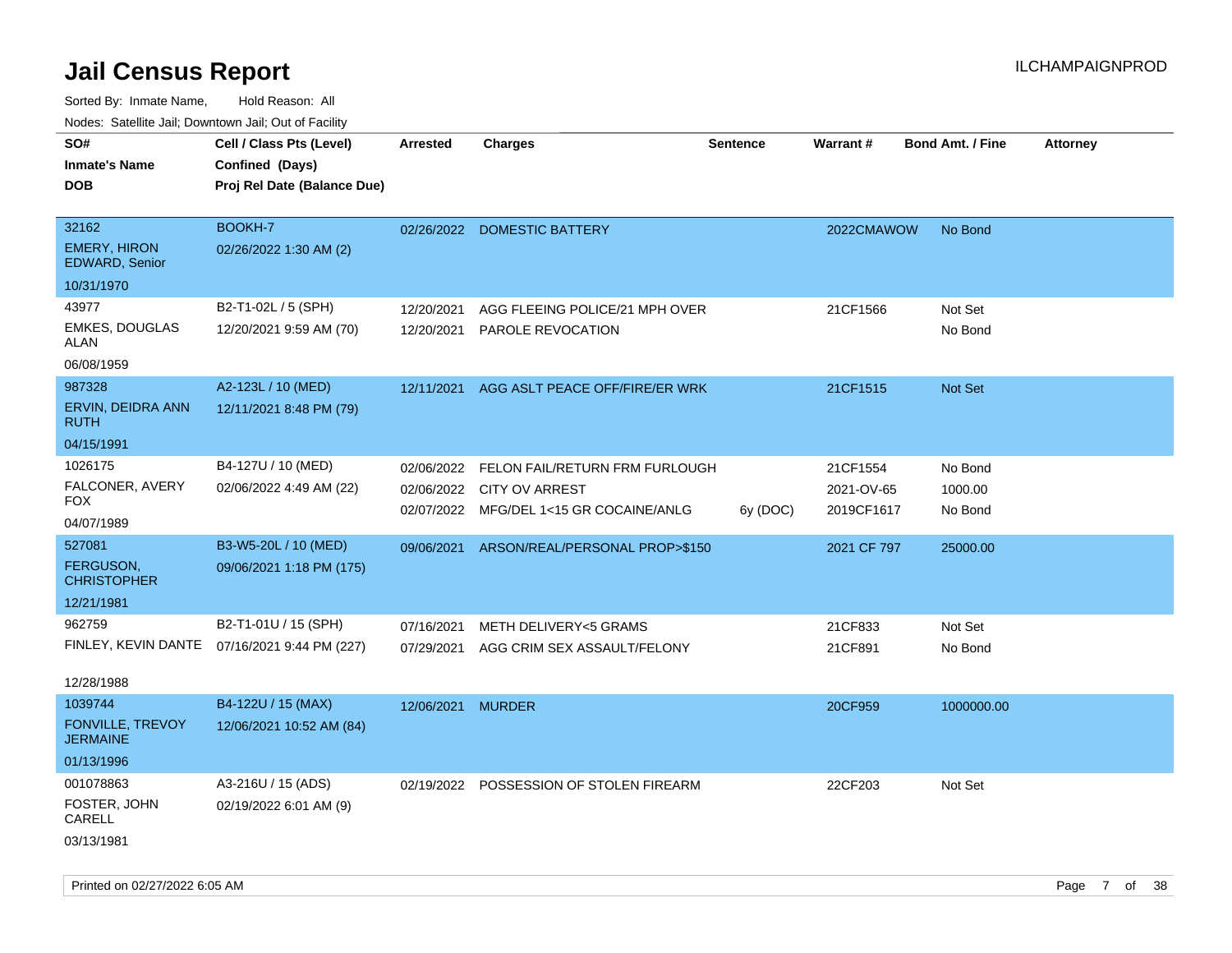Sorted By: Inmate Name, Hold Reason: All

| Nodes: Satellite Jail; Downtown Jail; Out of Facility |                                             |                 |                                          |                 |              |                  |          |
|-------------------------------------------------------|---------------------------------------------|-----------------|------------------------------------------|-----------------|--------------|------------------|----------|
| SO#                                                   | Cell / Class Pts (Level)                    | <b>Arrested</b> | <b>Charges</b>                           | <b>Sentence</b> | Warrant#     | Bond Amt. / Fine | Attorney |
| <b>Inmate's Name</b>                                  | Confined (Days)                             |                 |                                          |                 |              |                  |          |
| <b>DOB</b>                                            | Proj Rel Date (Balance Due)                 |                 |                                          |                 |              |                  |          |
|                                                       |                                             |                 |                                          |                 |              |                  |          |
| 518395                                                | B2-T3-12L / 15 (SPH)                        | 07/07/2020      | <b>CRIMINAL SEXUAL ASSAULT</b>           |                 | 2020-CF735   | 250000.00        |          |
|                                                       | FRANDLE, MARK RYAN 07/07/2020 3:42 PM (601) |                 |                                          |                 |              |                  |          |
| 09/10/1985                                            |                                             |                 |                                          |                 |              |                  |          |
| 001077934                                             | A1-125L / 10 (MED)                          | 08/22/2021      | AGG DUI/ACCIDENT/DEATH                   |                 | 21CF1024     | Not Set          |          |
| FREED, LOGAN                                          | 08/22/2021 11:45 PM (190)                   | 08/22/2021      | DOMESTIC BATTERY                         |                 | 21 CM 172    | 10000.00         |          |
| <b>SUZANNE</b>                                        |                                             |                 |                                          |                 |              |                  |          |
| 08/18/1996                                            |                                             |                 |                                          |                 |              |                  |          |
| 001078290                                             | A1-125U / 10 (ADS)                          | 08/19/2021      | MACHINE GUN/AUTO WEAPON/VEH              |                 | 21CF1012     | Not Set          |          |
| FREEMAN, ANGEL                                        | 08/19/2021 1:26 AM (193)                    |                 |                                          |                 |              |                  |          |
| <b>JANILA KAY</b>                                     |                                             |                 |                                          |                 |              |                  |          |
| 12/25/1995                                            |                                             |                 |                                          |                 |              |                  |          |
| 591514                                                | BOOKH-3                                     |                 | 02/25/2022 AGG CRIM SEX ABUSE/VIC 13-17  |                 | 2022CF230    | 100000.00        |          |
|                                                       | GAMBLE, SCOTT PAUL 02/25/2022 6:08 PM (3)   |                 |                                          |                 |              |                  |          |
| 09/06/1968                                            |                                             |                 |                                          |                 |              |                  |          |
| 1068917                                               | <b>BOOKF-1 / 5 (MIN)</b>                    |                 | 08/11/2021 VIO ORDER/PRIOR VIO OF ORDER  |                 | 21CF965      | Not Set          |          |
| <b>GARCIA, JUAN</b>                                   | 08/11/2021 9:24 PM (201)                    |                 |                                          |                 |              |                  |          |
| <b>CARLOS</b>                                         |                                             |                 |                                          |                 |              |                  |          |
| 10/21/1997                                            |                                             |                 |                                          |                 |              |                  |          |
| 001078154                                             | B4-121U / 10 (MED)                          | 01/09/2022      | DRVG UNDER INFLU OF ALCOHOL              |                 | 2021 DT 182  | 5000.00          |          |
| <b>GENTRY, DAMON</b><br><b>LIONEL</b>                 | 01/09/2022 4:41 PM (50)                     |                 | 01/09/2022 AGG DOMESTIC BATTERY/STRANGLE |                 | 2021 CF 1396 | 50000.00         |          |
| 12/25/1971                                            |                                             |                 |                                          |                 |              |                  |          |
| 001078633                                             | B2-T4-15U / 25 (SPH)                        | 12/01/2021      | <b>PRED CRIM SEX ASLT/VICTIM &lt;13</b>  |                 | 21CF1416     |                  |          |
| GONZALEZ-GUILLEN,                                     | 12/01/2021 12:08 PM (89)                    |                 |                                          |                 |              | 250000.00        |          |
| <b>EDWARD</b>                                         |                                             |                 |                                          |                 |              |                  |          |
| 08/25/2002                                            |                                             |                 |                                          |                 |              |                  |          |
| 001078607                                             | B4-221L / 15 (MAX)                          | 11/22/2021      | FELON POSS/USE FIREARM/PAROLE            |                 | 21CF1437     | Not Set          |          |
| GRAY, WILLIAM                                         | 11/22/2021 2:57 PM (98)                     | 11/22/2021      | ATTEMPT (FIRST DEGREE MURDER)            |                 | 21CF1435     | Not Set          |          |
| DA'VON                                                |                                             |                 |                                          |                 |              |                  |          |
| 04/18/1984                                            |                                             |                 |                                          |                 |              |                  |          |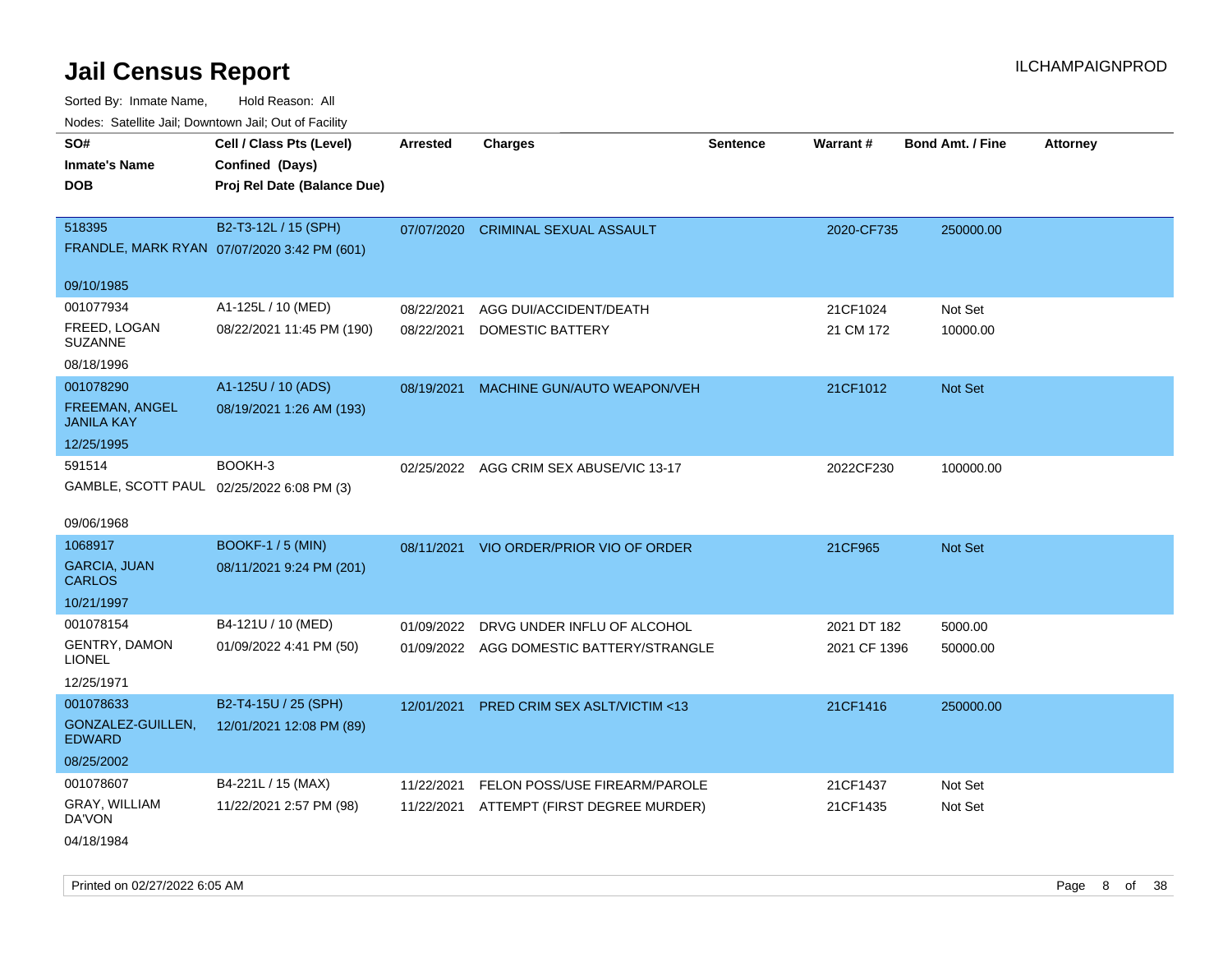| SO#<br><b>Inmate's Name</b><br><b>DOB</b>                      | Cell / Class Pts (Level)<br>Confined (Days)<br>Proj Rel Date (Balance Due) | <b>Arrested</b>                        | <b>Charges</b>                                                                              | <b>Sentence</b> | Warrant#                         | <b>Bond Amt. / Fine</b>        | <b>Attorney</b> |
|----------------------------------------------------------------|----------------------------------------------------------------------------|----------------------------------------|---------------------------------------------------------------------------------------------|-----------------|----------------------------------|--------------------------------|-----------------|
| 1069726<br><b>GREER, CONNOR JAY</b>                            | <b>BOOKH-8 / 5 (ADS)</b><br>02/21/2022 1:41 PM (7)                         |                                        | 02/21/2022 POSS AMT CON SUB EXCEPT(A)/(D)                                                   | 18m (DOC)       | 2021CF472                        | No Bond                        |                 |
| 02/22/1994                                                     |                                                                            |                                        |                                                                                             |                 |                                  |                                |                 |
| 56342<br><b>GRIFFIN, NATHAN</b><br><b>EUGENE</b><br>02/24/1969 | B1-206L / 10 (MED)<br>10/21/2021 4:20 PM (130)                             | 10/21/2021<br>10/21/2021<br>10/21/2021 | THEFT CONTROL INTENT <\$500<br>DRIVING ON REVOKED LICENSE<br>ARMED HABITUAL CRIMINAL        |                 | 17CF1451<br>20TR1979<br>21CF1279 | 10000.00<br>3000.00<br>Not Set |                 |
| 001078879<br><b>GROSS, STEVEN RAY</b>                          | <b>BOOKH-7</b><br>02/25/2022 9:03 AM (3)                                   | 02/25/2022                             | RET THEFT/DISP MERCH/>\$300                                                                 |                 | 2022CFWOW                        | No Bond                        |                 |
| 01/09/1991                                                     |                                                                            |                                        |                                                                                             |                 |                                  |                                |                 |
| 001078871<br>HARRIS, MARTELL<br><b>TE'SHAWN</b><br>07/02/2003  | A3-115L / 5 (ADS)<br>02/22/2022 3:44 PM (6)                                | 02/22/2022<br>02/22/2022<br>02/22/2022 | RETAIL THEFT/DISP MERCH/<\$300<br><b>RESIDENTIAL BURGLARY</b><br>INDIRECT CRIMINAL CONTEMPT |                 | 2018JD182<br>2020JD14<br>2020CC9 | No Bond<br>No Bond<br>20000.00 |                 |
| 001078868<br>HARRIS-MINER,<br><b>NICHOLAS</b><br>07/08/1998    | BOOKH-5<br>02/24/2022 3:56 PM (4)                                          |                                        | 02/24/2022 STALKING/CAUSE FEAR FOR SAFETY                                                   |                 | 22CF227                          | 150000.00                      |                 |
| 1065495<br><b>HELMICK, DENISHA</b><br><b>NICOLE</b>            | A2-223L / 10 (MED)<br>02/23/2022 12:07 PM (5)                              | 02/23/2022                             | AGG BATTERY/GREAT BODILY HARM                                                               |                 | 2019CF734                        | No Bond                        |                 |
| 09/24/1997                                                     | 3/1/2022 (0.00)                                                            |                                        |                                                                                             |                 |                                  |                                |                 |
| 001078488<br>HERNANDEZ-LOPEZ.<br><b>ERNESTO</b><br>11/28/1975  | B2-T3-09U / 15 (SPH)<br>10/14/2021 3:15 PM (137)                           | 10/14/2021<br>10/14/2021               | <b>PRED CRIM SEX ASLT/VICTIM &lt;13</b><br><b>FUGITIVE FROM JUSTICE</b>                     | 25y (DOC)       | 2021CF1232<br>21CF1246           | 500000.00<br><b>Not Set</b>    |                 |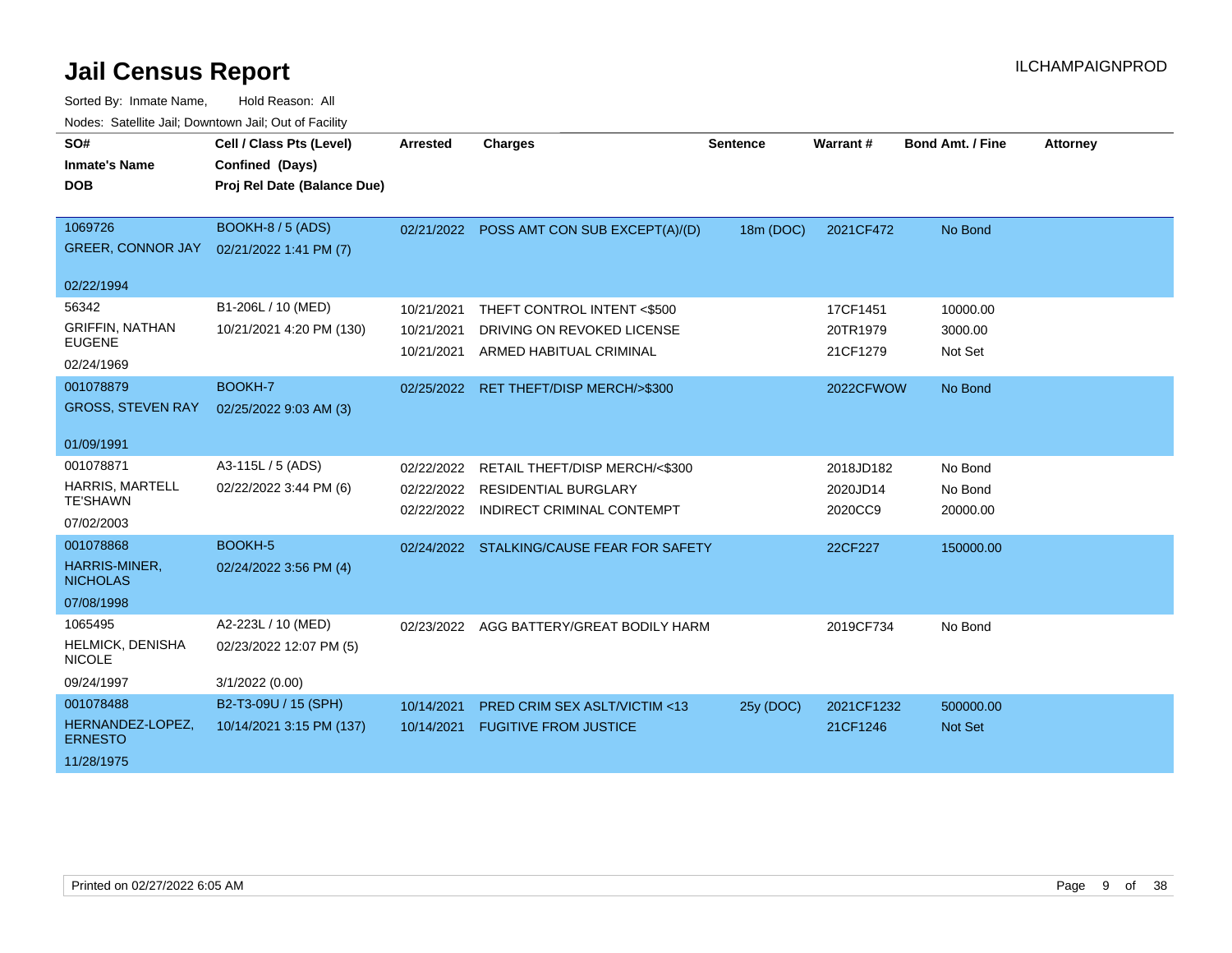| rouce. Calcillic Jali, Downtown Jali, Out of Facility     |                             |                 |                                             |                 |           |                         |                 |
|-----------------------------------------------------------|-----------------------------|-----------------|---------------------------------------------|-----------------|-----------|-------------------------|-----------------|
| SO#                                                       | Cell / Class Pts (Level)    | <b>Arrested</b> | <b>Charges</b>                              | <b>Sentence</b> | Warrant#  | <b>Bond Amt. / Fine</b> | <b>Attorney</b> |
| <b>Inmate's Name</b>                                      | Confined (Days)             |                 |                                             |                 |           |                         |                 |
| <b>DOB</b>                                                | Proj Rel Date (Balance Due) |                 |                                             |                 |           |                         |                 |
|                                                           |                             |                 |                                             |                 |           |                         |                 |
| 975293                                                    | B2-T4-14L / 10 (SPH)        | 07/21/2021      | <b>STALKING</b>                             |                 | 2021CF863 | Not Set                 |                 |
| HILL, JACOB MILES                                         | 07/21/2021 8:43 PM (222)    | 07/21/2021      | VIO ORDER/PRIOR VIO OF ORDER                |                 | 21CF914   | No Bond                 |                 |
|                                                           |                             | 07/25/2021      | <b>PAROLE REVOCATION</b>                    |                 | CH2104646 | <b>Not Set</b>          |                 |
| 02/06/1988                                                |                             | 08/18/2021      | <b>HARASS WITNESS/FAMILY MBR/REP</b>        |                 | 21CF992   | <b>Not Set</b>          |                 |
|                                                           |                             | 09/09/2021      | AGG STALKING/BODILY HARM                    |                 | 21CF1073  | <b>Not Set</b>          |                 |
| 48471                                                     | B1-207L / 15 (MAX)          | 08/08/2021      | AGG BATTERY/DISCHARGE FIREARM               |                 | 21CF946   | Not Set                 |                 |
| HILL, RAMESH<br><b>JERMAINE</b>                           | 08/08/2021 4:45 AM (204)    |                 |                                             |                 |           |                         |                 |
| 12/11/1978                                                |                             |                 |                                             |                 |           |                         |                 |
| 1072876                                                   | A1-226U / 5 (MIN)           |                 | 02/10/2022 METH DELIVERY/5<15 GRAMS         | 4y (DOC)        | 21CF143   | No Bond                 |                 |
| HOUTCHINS, SAVANNA 02/10/2022 5:10 PM (18)<br><b>BELL</b> |                             |                 |                                             |                 |           |                         |                 |
| 07/10/1996                                                | 2/17/2022 (0.00)            |                 |                                             |                 |           |                         |                 |
| 999198                                                    | B4-226L / 15 (MAX)          |                 | 11/30/2021 FELON POSS/USE FIREARM PRIOR     |                 | 21CF1377  | 500000.00               |                 |
| HOWARD, BRION LIN                                         | 11/30/2021 10:41 AM (90)    |                 |                                             |                 |           |                         |                 |
|                                                           |                             |                 |                                             |                 |           |                         |                 |
| 06/10/1992                                                |                             |                 |                                             |                 |           |                         |                 |
| 001078884                                                 | BOOKH-3                     | 02/27/2022      | MFG/DEL CANNABIS< 2.5 GRAMS                 |                 | 22CFAWOW  | <b>Not Set</b>          |                 |
| HOWARD, TREVON<br><b>TITRESS</b>                          | 02/27/2022 5:07 AM (1)      |                 | 02/27/2022 ARMED VIOLENCE/CATEGORY I        |                 | 22CFAWOW  | <b>Not Set</b>          |                 |
|                                                           |                             |                 | 02/27/2022    FELON POSS/USE WEAPON/FIREARM |                 | 22CFAWOW  | Not Set                 |                 |
| 03/20/1999                                                |                             |                 | 02/27/2022 OPERATE UNINSURED MTR VEHICLE    |                 | 22TRAWOW  | <b>Not Set</b>          |                 |
|                                                           |                             |                 | 02/27/2022 USE CANC/REVOKE REGISTRATION     |                 | 22TRAWOW  | Not Set                 |                 |
| 51028                                                     | BOOKH-8 / 10 (ADS)          |                 | 02/23/2022 AGG FLEEING/2+ CON DEVICES       |                 | 19CF1839  | 50000.00                |                 |
| HUFFMAN, MICHAEL<br>LEONARD                               | 02/23/2022 3:14 AM (5)      |                 |                                             |                 |           |                         |                 |
| 07/24/1980                                                |                             |                 |                                             |                 |           |                         |                 |
| 38993                                                     | B4-126L / 15 (MAX)          |                 | 02/13/2021 ATTEMPT (FIRST DEGREE MURDER)    |                 | 21CF181   | Not Set                 |                 |
| JACKSON, LAMONT<br><b>JEREMIE</b>                         | 02/13/2021 7:45 AM (380)    |                 |                                             |                 |           |                         |                 |
| 07/31/1973                                                |                             |                 |                                             |                 |           |                         |                 |
|                                                           |                             |                 |                                             |                 |           |                         |                 |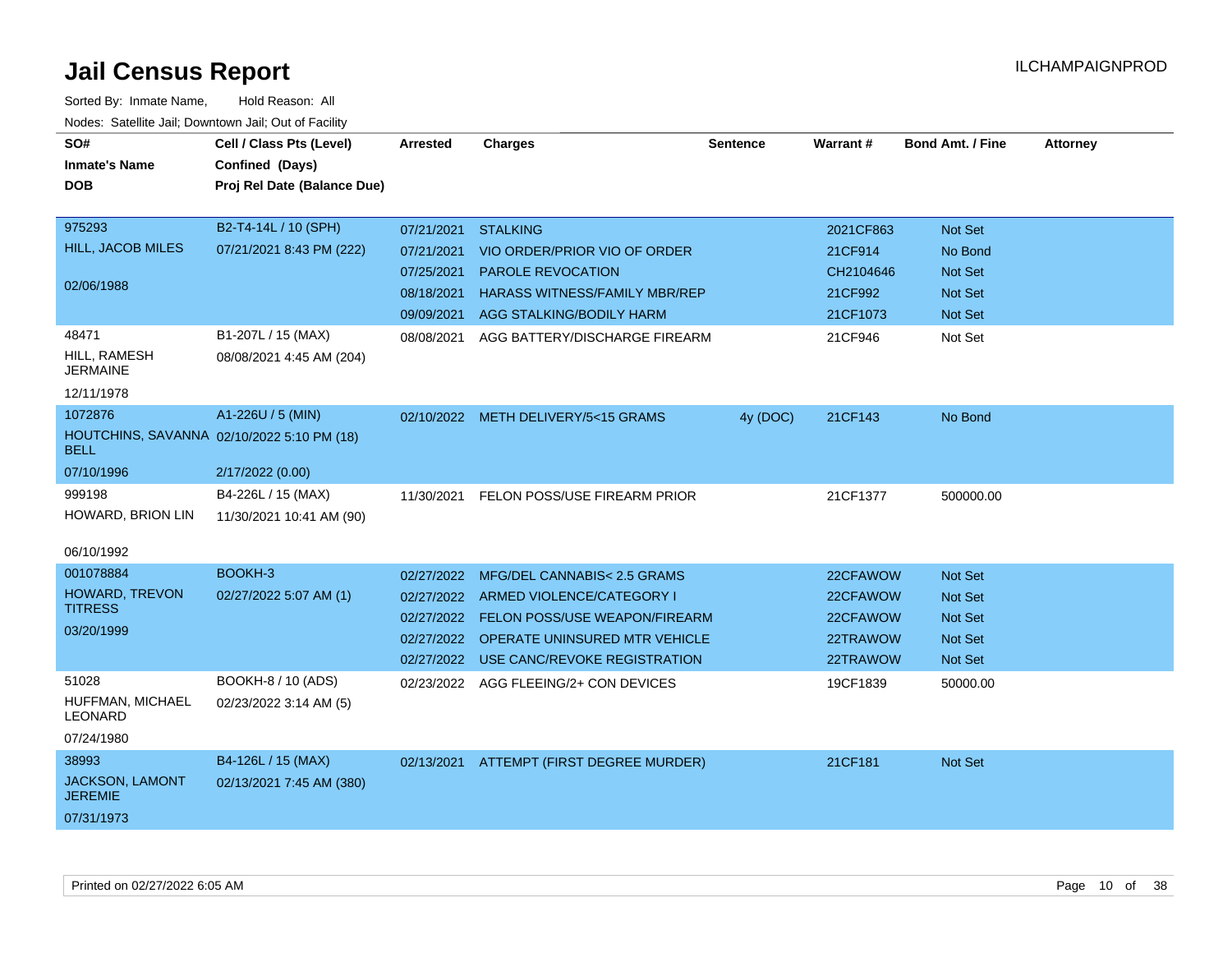Sorted By: Inmate Name, Hold Reason: All Nodes: Satellite Jail; Downtown Jail; Out of Facility

| SO#                                      | Cell / Class Pts (Level)                   | <b>Arrested</b> | <b>Charges</b>                            | <b>Sentence</b> | Warrant#    | <b>Bond Amt. / Fine</b> | <b>Attorney</b> |
|------------------------------------------|--------------------------------------------|-----------------|-------------------------------------------|-----------------|-------------|-------------------------|-----------------|
| <b>Inmate's Name</b>                     | Confined (Days)                            |                 |                                           |                 |             |                         |                 |
| DOB                                      | Proj Rel Date (Balance Due)                |                 |                                           |                 |             |                         |                 |
|                                          |                                            |                 |                                           |                 |             |                         |                 |
| 001077487                                | B3-W8-30L / 10 (MED)                       | 12/03/2020      | FELON POSS/USE WEAPON/FIREARM             |                 | 20CF1377    | Not Set                 |                 |
| <b>JACKSON, TERRELL</b><br><b>DANDRE</b> | 12/03/2020 10:18 AM (452)                  | 11/09/2021      | AGG DISCHARGE FIREARM/OCC VEH             |                 | 21CR0331401 | No Bond                 |                 |
| 08/11/1990                               |                                            |                 |                                           |                 |             |                         |                 |
| 001077864                                | B1-103L / 15 (MAX)                         | 04/18/2021      | FELON POSS/USE WEAPON/FIREARM             |                 | 21CF428     | Not Set                 |                 |
| D                                        | JAMERSON, ANTHONY 04/18/2021 7:21 PM (316) |                 |                                           |                 |             |                         |                 |
| 01/26/1990                               |                                            |                 |                                           |                 |             |                         |                 |
| 63110                                    | A3-113L / 10 (ADS)                         |                 | 02/16/2022 CRIM DAMAGE TO PROPERTY <\$500 | 2y (DOC)        | 21CF1548    | No Bond                 |                 |
| JAMES, DOMINIQUE<br><b>JULIUS</b>        | 02/16/2022 5:24 PM (12)                    |                 |                                           |                 |             |                         |                 |
| 03/04/1983                               |                                            |                 |                                           |                 |             |                         |                 |
| 001078703                                | A1-224L / 15 (ADS)                         | 12/20/2021      | MURDER/INTENT TO KILL/INJURE              |                 | 21CF1574    | Not Set                 |                 |
| JOHNS, SHANIQUH<br><b>THERESA</b>        | 12/22/2021 6:41 AM (68)                    |                 |                                           |                 |             |                         |                 |
| 04/03/1992                               |                                            |                 |                                           |                 |             |                         |                 |
| 001078645                                | B4-222U / 10 (MED)                         | 12/02/2021      | AGG DISCHARGE FIREARM                     |                 | 21CF1478    | No Bond                 |                 |
| JONES, KELVIN<br><b>KHYRIC</b>           | 12/02/2021 6:56 PM (88)                    |                 |                                           |                 |             |                         |                 |
| 02/27/2001                               |                                            |                 |                                           |                 |             |                         |                 |
| 956822                                   | A4-107U / 15 (MAX)                         | 11/25/2021      | AGGRAVATED DOMESTIC BATTERY               |                 | 21CF1442    | Not Set                 |                 |
| JONES, MARIO<br>NATHANIEL                | 11/25/2021 10:37 AM (95)                   | 11/25/2021      | PAROLE REVOCATION                         |                 | CH2106361   | No Bond                 |                 |
| 10/27/1987                               |                                            | 11/25/2021      | UNLAWFUL RESTRAINT                        |                 | 21CF1443    | Not Set                 |                 |
| 59668                                    | B2-T1-04L / 10 (SPH)                       | 02/11/2022      | FAIL TO RPT CHNG ADDRESS/EMPL             |                 | 20 CF 1241  | 75000.00                |                 |
| <b>JONES, MARTELL</b><br><b>DEANGELO</b> | 02/11/2022 3:19 PM (17)                    | 02/11/2022      | AGGRAVATED ARSON/BODILY HARM              |                 | 22 CF 169   | 75000.00                |                 |
| 07/11/1983                               |                                            |                 |                                           |                 |             |                         |                 |
| 1008468                                  | B4-226U / 10 (MED)                         | 12/01/2021      | FELON POSS/USE WEAPON/FIREARM             |                 | 21CF1472    | Not Set                 |                 |
| JONES, MARTEZ<br><b>LAMONTE</b>          | 12/01/2021 1:28 PM (89)                    | 12/02/2021      | PROBATION VIOLATION                       |                 | 20CF1151    | Not Set                 |                 |

06/22/1993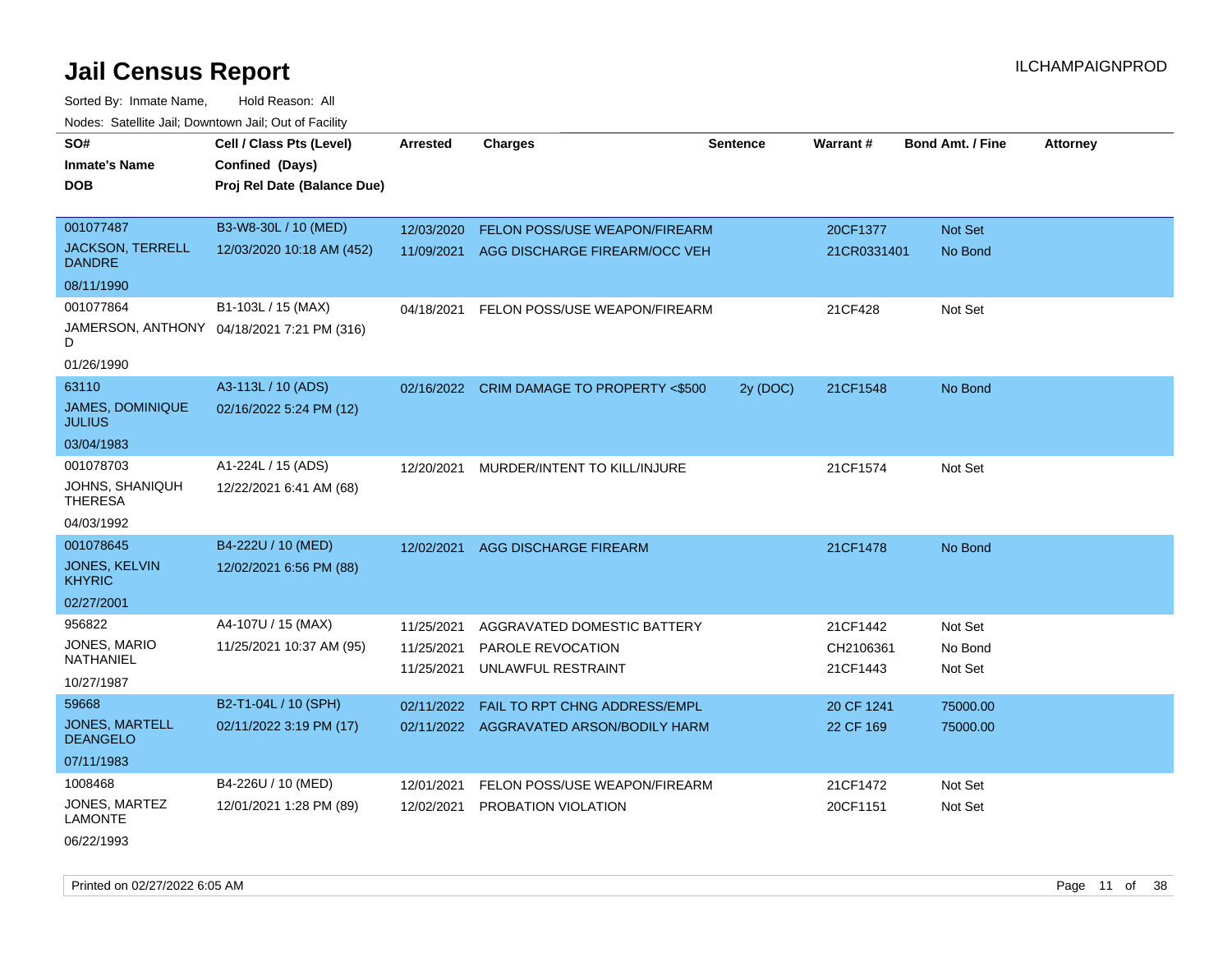| Noues. Salemie Jan, Downtown Jan, Out of Facility |                                            |            |                                          |                 |                        |                         |                 |
|---------------------------------------------------|--------------------------------------------|------------|------------------------------------------|-----------------|------------------------|-------------------------|-----------------|
| SO#                                               | Cell / Class Pts (Level)                   | Arrested   | <b>Charges</b>                           | <b>Sentence</b> | Warrant#               | <b>Bond Amt. / Fine</b> | <b>Attorney</b> |
| <b>Inmate's Name</b>                              | Confined (Days)                            |            |                                          |                 |                        |                         |                 |
| DOB                                               | Proj Rel Date (Balance Due)                |            |                                          |                 |                        |                         |                 |
| 506244                                            | B1-204L / 15 (MAX)                         |            |                                          |                 |                        |                         |                 |
| <b>JOSLIN, JASON LEE</b>                          |                                            | 07/15/2021 | ARMED ROBBERY/ARMED W/FIREARM            |                 | 19y/6m (DOC) 2021CF791 | 250000.00               |                 |
|                                                   | 07/15/2021 4:38 AM (228)                   |            |                                          |                 |                        |                         |                 |
| 12/22/1985                                        |                                            |            |                                          |                 |                        |                         |                 |
| 44798                                             | A3-116L / 15 (ADS)                         |            | 02/20/2022 AGGRAVATED BATTERY            |                 | 22CF205                | Not Set                 |                 |
| KILLAM, STEVEN                                    | 02/20/2022 10:50 AM (8)                    |            |                                          |                 |                        |                         |                 |
| WAYNE                                             |                                            |            |                                          |                 |                        |                         |                 |
| 03/30/1977                                        |                                            |            |                                          |                 |                        |                         |                 |
| 001078818                                         | A4-103U / 10 (MED)                         | 02/04/2022 | DOMESTIC BATTERY/OTHER PRIOR             |                 | 22CF148                | Not Set                 |                 |
| KINSEL, EVERAL<br><b>MICHAEL WILLIAM</b>          | 02/04/2022 7:37 PM (24)                    |            |                                          |                 |                        |                         |                 |
| 10/16/1985                                        |                                            |            |                                          |                 |                        |                         |                 |
| 527447                                            | A3-117L / 10 (ADS)                         | 02/22/2022 | <b>BURGLARY</b>                          |                 | 22CF224                | Not Set                 |                 |
| KIRKWOOD, TYLER                                   | 02/22/2022 10:47 AM (6)                    | 02/22/2022 | AGG BATTERY/GREAT BODILY HARM            |                 | 22CF223                | Not Set                 |                 |
| JAMES                                             |                                            |            | 02/23/2022 BURGLARY                      |                 | 22CF152                | Not Set                 |                 |
| 10/04/1985                                        |                                            |            |                                          |                 |                        |                         |                 |
| 001078693                                         | B3-W4-16L / 5 (MIN)                        | 12/19/2021 | <b>RETAIL THEFT</b>                      |                 | 20CF422                | 20000.00                |                 |
|                                                   | LARGE, JOSHUA DALE 12/19/2021 4:54 AM (71) | 12/19/2021 | <b>RETAIL THEFT</b>                      |                 | 2021CM216              | 5000.00                 |                 |
| 10/27/1985                                        |                                            |            |                                          |                 |                        |                         |                 |
| 1070011                                           | B4-124U / 15 (MAX)                         | 08/03/2021 | AGG DISCH FIREARM/1ST AID PERS           |                 | 21CF929                | Not Set                 |                 |
| LAWS, WILLIAM<br>ZARAK, Third                     | 08/03/2021 3:53 PM (209)                   |            |                                          |                 |                        |                         |                 |
| 07/06/1999                                        |                                            |            |                                          |                 |                        |                         |                 |
| 001078797                                         | BOOKH-6 / 5 (ADS)                          |            | 01/26/2022 VIO STALKING NO CONTACT ORDER |                 | 22CM31                 | <b>Not Set</b>          |                 |
| LEVIN, DANIEL DAVID                               | 01/26/2022 3:00 PM (33)                    |            |                                          |                 |                        |                         |                 |
|                                                   |                                            |            |                                          |                 |                        |                         |                 |
| 08/08/1984                                        |                                            |            |                                          |                 |                        |                         |                 |
| 548089                                            | B1-204U / 15 (MAX)                         | 12/04/2020 | METH DELIVERY/100<400 GRAMS              |                 | 20CF1481               | Not Set                 |                 |
| LEWIS, LAWRENCE                                   | 12/04/2020 4:42 AM (451)                   | 12/04/2020 | AGG DOMESTIC BATTERY/STRANGLE            |                 | 18CF1507               | 10000.00                |                 |
| PAUL, Third                                       |                                            | 12/04/2020 | ATTEMPT (FIRST DEGREE MURDER)            |                 | 20CF1378               | Not Set                 |                 |
| 02/08/1993                                        |                                            |            |                                          |                 |                        |                         |                 |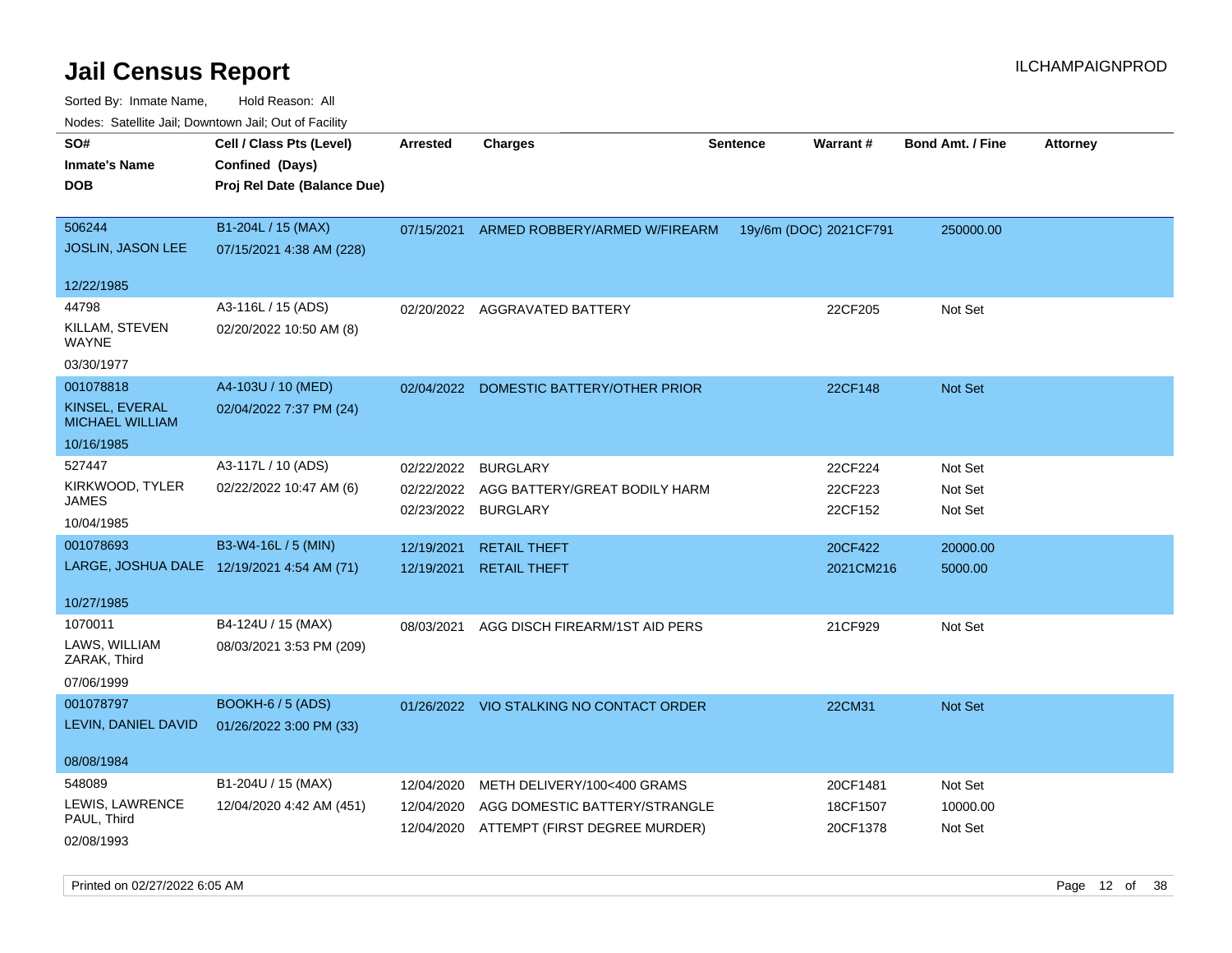| ivouss. Saleling Jali, Downtown Jali, Out of Facility |                             |                    |                                           |                 |                          |                         |                 |
|-------------------------------------------------------|-----------------------------|--------------------|-------------------------------------------|-----------------|--------------------------|-------------------------|-----------------|
| SO#                                                   | Cell / Class Pts (Level)    | <b>Arrested</b>    | <b>Charges</b>                            | <b>Sentence</b> | Warrant#                 | <b>Bond Amt. / Fine</b> | <b>Attorney</b> |
| <b>Inmate's Name</b>                                  | Confined (Days)             |                    |                                           |                 |                          |                         |                 |
| <b>DOB</b>                                            | Proj Rel Date (Balance Due) |                    |                                           |                 |                          |                         |                 |
| 63639                                                 | A4-106U / 5 (ADS)           |                    |                                           |                 |                          |                         |                 |
| LINDSEY, ANTHONY                                      |                             |                    | 01/31/2022 FELON POSS/USE WEAPON/FIREARM  | 5y (DOC)        | 22CF110                  | No Bond                 |                 |
| <b>MARTEZ</b>                                         | 01/28/2022 10:06 PM (31)    |                    |                                           |                 |                          |                         |                 |
| 03/18/1985                                            |                             |                    |                                           |                 |                          |                         |                 |
| 001078817                                             | B1-207U / 10 (MED)          | 02/03/2022         | AGG UUW/PERSON/PREV CONVICTION            |                 | 22CF143                  | Not Set                 |                 |
| LIPSCOMB, LADAROL<br><b>ANTHONY</b>                   | 02/03/2022 11:33 PM (25)    |                    |                                           |                 |                          |                         |                 |
| 10/01/2000                                            |                             |                    |                                           |                 |                          |                         |                 |
| 1065002                                               | B3-W7-26L / 10 (MED)        | 11/16/2021         | DOMESTIC BTRY/CONTACT/VIO O/P             |                 | 2y/6m (DOC) 2019CF001781 | 25000.00                |                 |
| LOVELESS, DUSTIN<br>DEE.                              | 11/16/2021 11:41 AM (104)   |                    |                                           |                 |                          |                         |                 |
| 06/17/1982                                            |                             |                    |                                           |                 |                          |                         |                 |
| 39181                                                 | BOOKH-7                     | 02/26/2022         | AGG DOMESTIC BATTERY/STRANGLE             |                 | 2022CFAWOW               | Not Set                 |                 |
| LYNCH, JAMES<br><b>PRESTON</b>                        | 02/26/2022 6:59 PM (2)      | 02/26/2022 ASSAULT |                                           |                 | 2022CFAWOW               | Not Set                 |                 |
| 01/29/1972                                            |                             |                    |                                           |                 |                          |                         |                 |
| 001078320                                             | A4-104L / 10 (ADS)          |                    | 02/14/2022 CRIMINAL TRESPASS BUILDING     |                 | 22CM42                   | Not Set                 |                 |
| <b>MARSH, PAUL</b><br><b>OLUFUNMILAYO</b>             | 02/14/2022 6:56 PM (14)     |                    |                                           |                 |                          |                         |                 |
| 07/13/1994                                            |                             |                    |                                           |                 |                          |                         |                 |
| 1076591                                               | A3-115U / 5 (ADS)           | 02/22/2022         | DELIVERY OF OR POSSESSION OF W/INT        |                 | 20CF961                  | 500000.00               |                 |
| MATTHEWS,<br>CHRISTIAN ANTHONY                        | 02/22/2022 7:42 PM (6)      |                    | 02/23/2022 MAIL FRAUD                     |                 | 2:21CR173                | No Bond                 |                 |
| 03/15/1989                                            |                             |                    |                                           |                 |                          |                         |                 |
| 1038892                                               | A3-216L / 10 (ADS)          |                    | 02/16/2022 PRED CRIM SEX ASLT/BODILY HARM |                 | 22CF199                  | No Bond                 |                 |
| MCCAULEY, TIMOTHY<br><b>WILLIAM</b>                   | 02/16/2022 8:49 PM (12)     |                    |                                           |                 |                          |                         |                 |
| 03/05/1989                                            |                             |                    |                                           |                 |                          |                         |                 |
| 48792                                                 | B4-127L / 10 (MED)          | 11/19/2021         | AGG BATTERY/DISCHARGE FIREARM             |                 | 21CF1425                 | Not Set                 |                 |
| MCCLAIN, HURCHEL<br>JOSEPH                            | 11/20/2021 4:11 AM (100)    |                    |                                           |                 |                          |                         |                 |
| 05/01/1979                                            |                             |                    |                                           |                 |                          |                         |                 |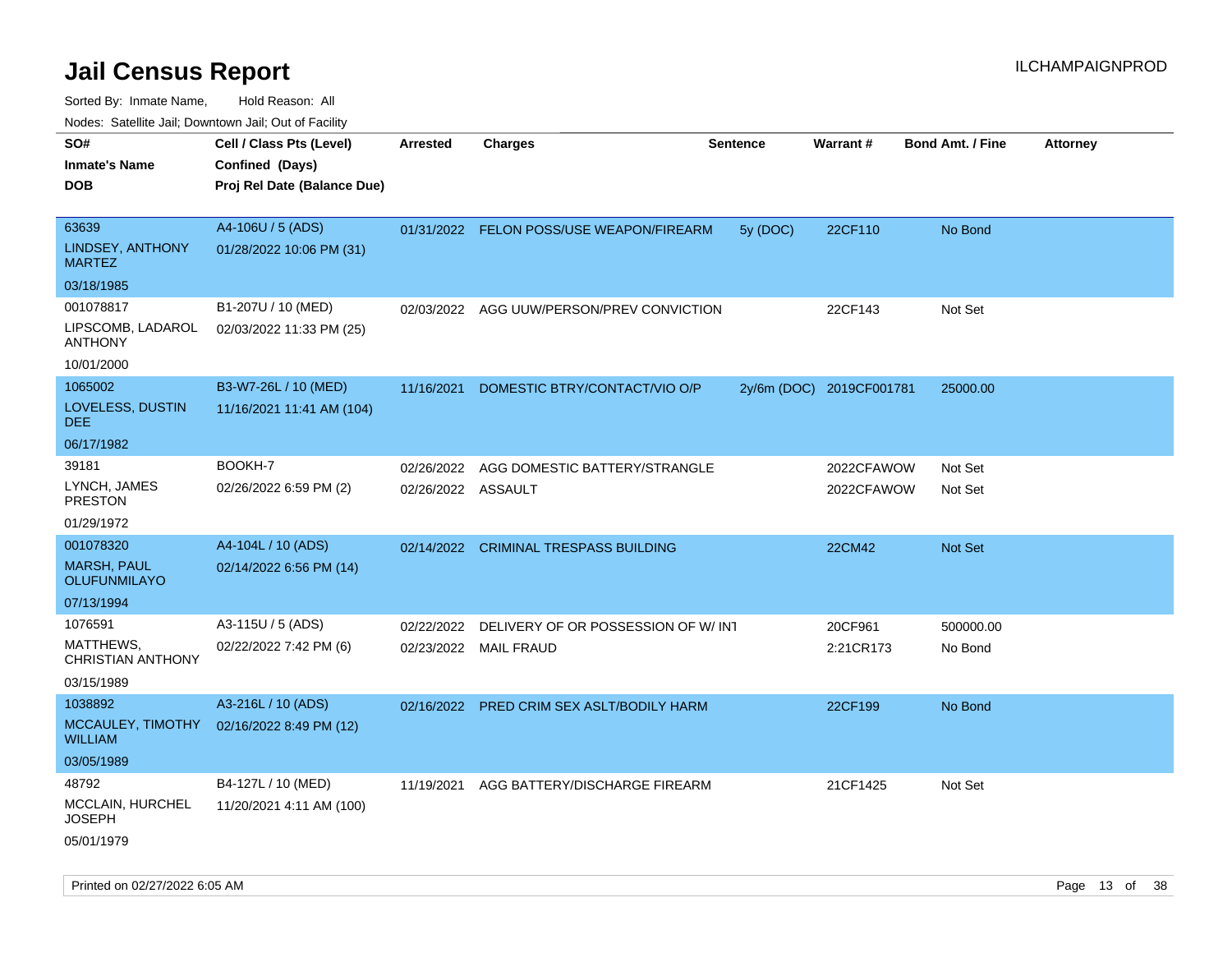| soupois catomic can, Dominomii can, Cat or Faomt<br>SO#<br><b>Inmate's Name</b><br><b>DOB</b> | Cell / Class Pts (Level)<br>Confined (Days)<br>Proj Rel Date (Balance Due) | <b>Arrested</b>                        | <b>Charges</b>                                                                  | <b>Sentence</b> | Warrant#                          | <b>Bond Amt. / Fine</b>       | <b>Attorney</b> |
|-----------------------------------------------------------------------------------------------|----------------------------------------------------------------------------|----------------------------------------|---------------------------------------------------------------------------------|-----------------|-----------------------------------|-------------------------------|-----------------|
| 1004137                                                                                       | A4-201U / 15 (MAX)<br>MCDONALD, DAVON D  02/14/2022 4:21 PM (14)           |                                        | 02/14/2022 AGG CRIM SEX ABUSE/VIC 13-17                                         |                 | 22CF165                           | 250000.00                     |                 |
| 11/08/1992                                                                                    |                                                                            |                                        |                                                                                 |                 |                                   |                               |                 |
| 001077938<br>MCGAHA,<br><b>CHRISTOPHER D</b>                                                  | BOOKH-2 / 15 (ADS)<br>05/10/2021 7:02 PM (294)                             | 05/10/2021<br>05/11/2021<br>05/27/2021 | AGG KIDNAPING DISCH FIR/HARM<br><b>MURDER</b><br>ESCAPE FROM DEPT OF CORRECTION |                 | 21CF532<br>2021-CF-215<br>21CF600 | Not Set<br>No Bond<br>Not Set |                 |
| 07/27/1991                                                                                    |                                                                            |                                        |                                                                                 |                 |                                   |                               |                 |
| 66710<br><b>MEEKS, CASSARIOUS</b><br><b>MONTE</b>                                             | A4-101L / 15 (ADS)<br>01/20/2022 11:40 AM (39)                             |                                        | 01/19/2022 ARMED VIOLENCE/CATEGORY I                                            |                 | <b>22CF88</b>                     | Not Set                       |                 |
| 06/22/1984                                                                                    |                                                                            |                                        |                                                                                 |                 |                                   |                               |                 |
| 1043071<br>MERRELL-<br>SUTHERLAND, ALICIA<br>11/26/1972                                       | A2-120L / 10 (MED)<br>11/08/2021 2:22 AM (112)                             |                                        | 11/08/2021 CRIM DMG/GOVT PROP/<\$500                                            |                 | 21CF1378                          | Not Set                       |                 |
| 41584                                                                                         | B4-227L / 15 (MAX)                                                         |                                        | 12/01/2021 ARMED HABITUAL CRIMINAL                                              |                 | 21CF1467                          | Not Set                       |                 |
|                                                                                               | MILLER, JOSE LOVELL 12/02/2021 1:04 AM (88)                                |                                        |                                                                                 |                 |                                   |                               |                 |
| 10/07/1975                                                                                    |                                                                            |                                        |                                                                                 |                 |                                   |                               |                 |
| 001077902<br>MOFFETT, CAROLYN<br><b>REENE</b><br>10/23/1988                                   | A2-221L / 5 (ADS)<br>11/21/2021 10:31 AM (99)                              | 11/23/2021                             | BATTERY/CAUSE BODILY HARM                                                       |                 | 21CM187                           | Not Set                       |                 |
| 1042168                                                                                       | BOOKH-3                                                                    | 02/26/2022                             | DRVG UNDER INFLU OF ALCOHOL                                                     |                 | 2022DTAWOW                        | <b>Not Set</b>                |                 |
| MONTALVO, ANTONIO                                                                             | 02/26/2022 6:14 AM (2)                                                     |                                        | 02/26/2022 FUGITIVE FROM JUSTICE                                                |                 | 2022CFAWOW                        | Not Set                       |                 |
| 05/03/1976                                                                                    |                                                                            |                                        |                                                                                 |                 |                                   |                               |                 |
| 39106<br>Junior                                                                               | B3-W3-10L / 10 (MED)<br>MOORE, ANDREW LEE, 10/12/2021 1:02 AM (139)        | 10/12/2021                             | DOMESTIC BATTERY/OTHER PRIOR                                                    |                 | 21CF1217                          | Not Set                       |                 |
| 04/12/1973                                                                                    | 4/10/2022 (0.00)                                                           |                                        |                                                                                 |                 |                                   |                               |                 |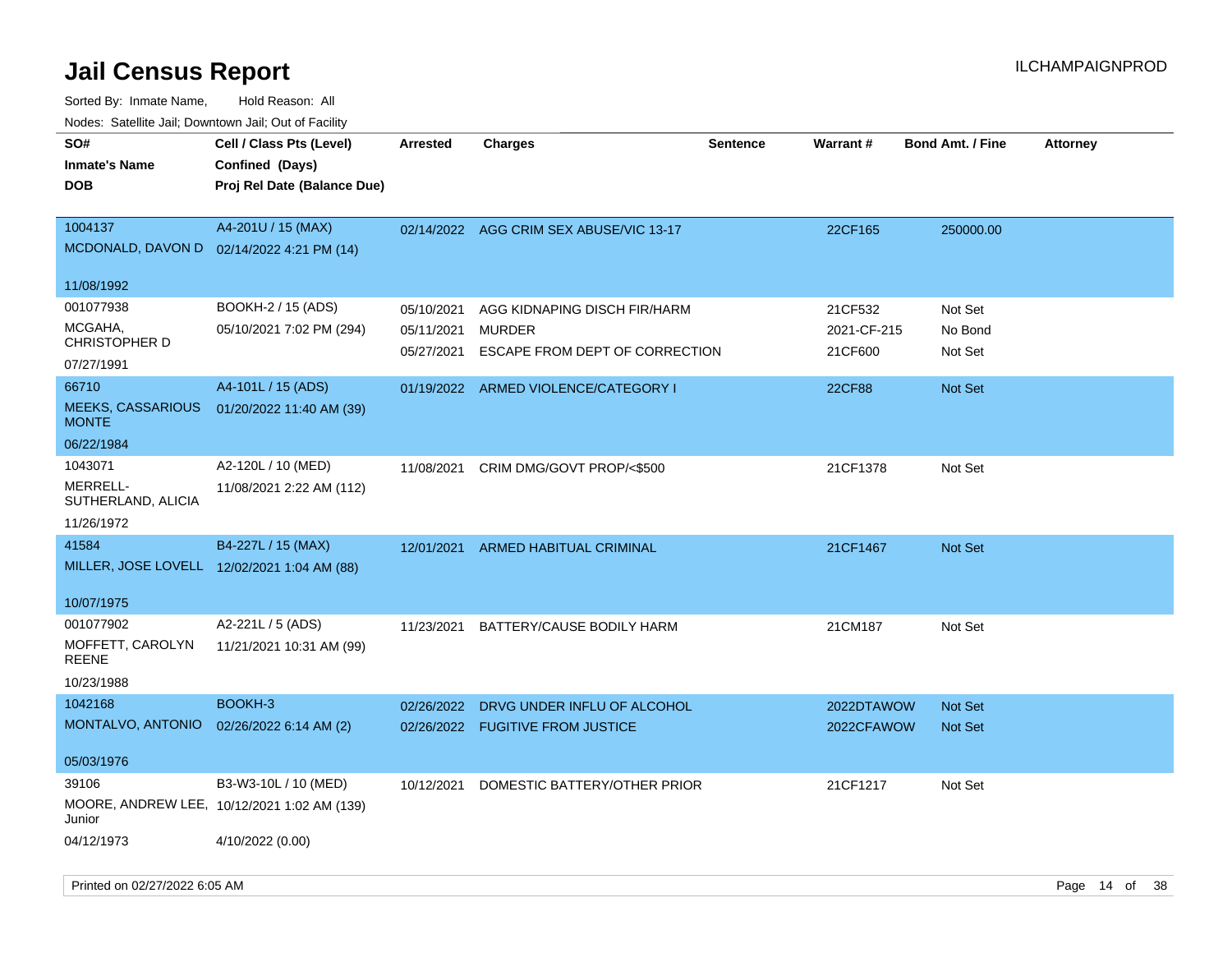| roaco. Catolino dall, Downtown dall, Out of Fability |                                              |                 |                                          |                 |            |                         |                 |
|------------------------------------------------------|----------------------------------------------|-----------------|------------------------------------------|-----------------|------------|-------------------------|-----------------|
| SO#                                                  | Cell / Class Pts (Level)                     | <b>Arrested</b> | <b>Charges</b>                           | <b>Sentence</b> | Warrant#   | <b>Bond Amt. / Fine</b> | <b>Attorney</b> |
| <b>Inmate's Name</b>                                 | Confined (Days)                              |                 |                                          |                 |            |                         |                 |
| <b>DOB</b>                                           | Proj Rel Date (Balance Due)                  |                 |                                          |                 |            |                         |                 |
|                                                      |                                              |                 |                                          |                 |            |                         |                 |
| 539294                                               | B1-205L / 10 (MED)                           | 01/11/2022      | AGG DUI/NO VALID DL                      |                 | 22CF49     | Not Set                 |                 |
| MOSLEY, JAMES<br><b>CALVIN</b>                       | 01/11/2022 9:43 PM (48)                      |                 | 01/11/2022 PAROLE REVOCATION             |                 | CH2200227  | No Bond                 |                 |
| 12/11/1985                                           |                                              |                 |                                          |                 |            |                         |                 |
| 001078517                                            | B1-102L / 15 (MAX)                           |                 | 10/19/2021 ATTEMPT (FIRST DEGREE MURDER) |                 | 21CF1267   | Not Set                 |                 |
| NELSON, RORY<br><b>DEMOND</b>                        | 10/19/2021 3:55 AM (132)                     |                 |                                          |                 |            |                         |                 |
| 08/14/1984                                           |                                              |                 |                                          |                 |            |                         |                 |
| 1073913                                              | A1-124L / 10 (MED)                           |                 | 02/12/2022 AGGRAVATED BATTERY            |                 | 22CF175    | Not Set                 |                 |
| <b>OSBORNE, NICHOLE</b><br><b>MARIE</b>              | 02/12/2022 12:50 PM (16)                     |                 |                                          |                 |            |                         |                 |
| 06/22/1979                                           |                                              |                 |                                          |                 |            |                         |                 |
| 001078854                                            | A3-114L / 15 (ADS)                           |                 | 02/15/2022 ARMED VIOLENCE/CATEGORY I     |                 | 22CF190    | Not Set                 |                 |
| PATNAUDE, MARTY<br>WW                                | 02/15/2022 5:12 PM (13)                      |                 |                                          |                 |            |                         |                 |
| 08/26/2003                                           |                                              |                 |                                          |                 |            |                         |                 |
| 1030954                                              | B4-223U / 15 (MAX)                           | 01/14/2022      | ARMED VIOLENCE/CATEGORY I                |                 | 22CF76     | Not Set                 |                 |
| PETTIGREW,<br><b>MALCOME JAMIESON</b>                | 01/15/2022 4:35 AM (44)                      |                 | 01/14/2022 MFG/DEL CANNABIS/10-30 GRAMS  |                 | 2020CF9    | 15000.00                |                 |
| 02/20/1995                                           |                                              |                 |                                          |                 |            |                         |                 |
| 1059394                                              | A3-217U / 5 (ADS)                            |                 | 02/16/2022 AGG DUI/NO VALID DL           |                 | 2020CF1396 | No Bond                 |                 |
| PHILLIPS, ISAAC<br><b>TERRELL</b>                    | 02/16/2022 9:00 AM (12)                      |                 |                                          |                 |            |                         |                 |
| 12/27/1996                                           | 5/15/2022 (0.00)                             |                 |                                          |                 |            |                         |                 |
| 001078841                                            | B1-205U / 10 (MED)                           |                 | 02/13/2022 DEFACE FIREARM ID MARKINGS    |                 | 22CF174    | Not Set                 |                 |
|                                                      | PIERRE, JALEN JAMES 02/13/2022 12:47 AM (15) |                 |                                          |                 |            |                         |                 |
|                                                      |                                              |                 |                                          |                 |            |                         |                 |
| 06/07/2002                                           |                                              |                 |                                          |                 |            |                         |                 |
| 1069524                                              | B3-W5-18L / 10 (MED)                         |                 | 08/08/2021 MFG/DEL CANNABIS/30-500 GRAMS |                 | 21CF953    | Not Set                 |                 |
| RAY-DAVIS, KAMARI<br>DAYVON                          | 08/09/2021 2:44 AM (203)                     |                 |                                          |                 |            |                         |                 |
| 03/30/2000                                           |                                              |                 |                                          |                 |            |                         |                 |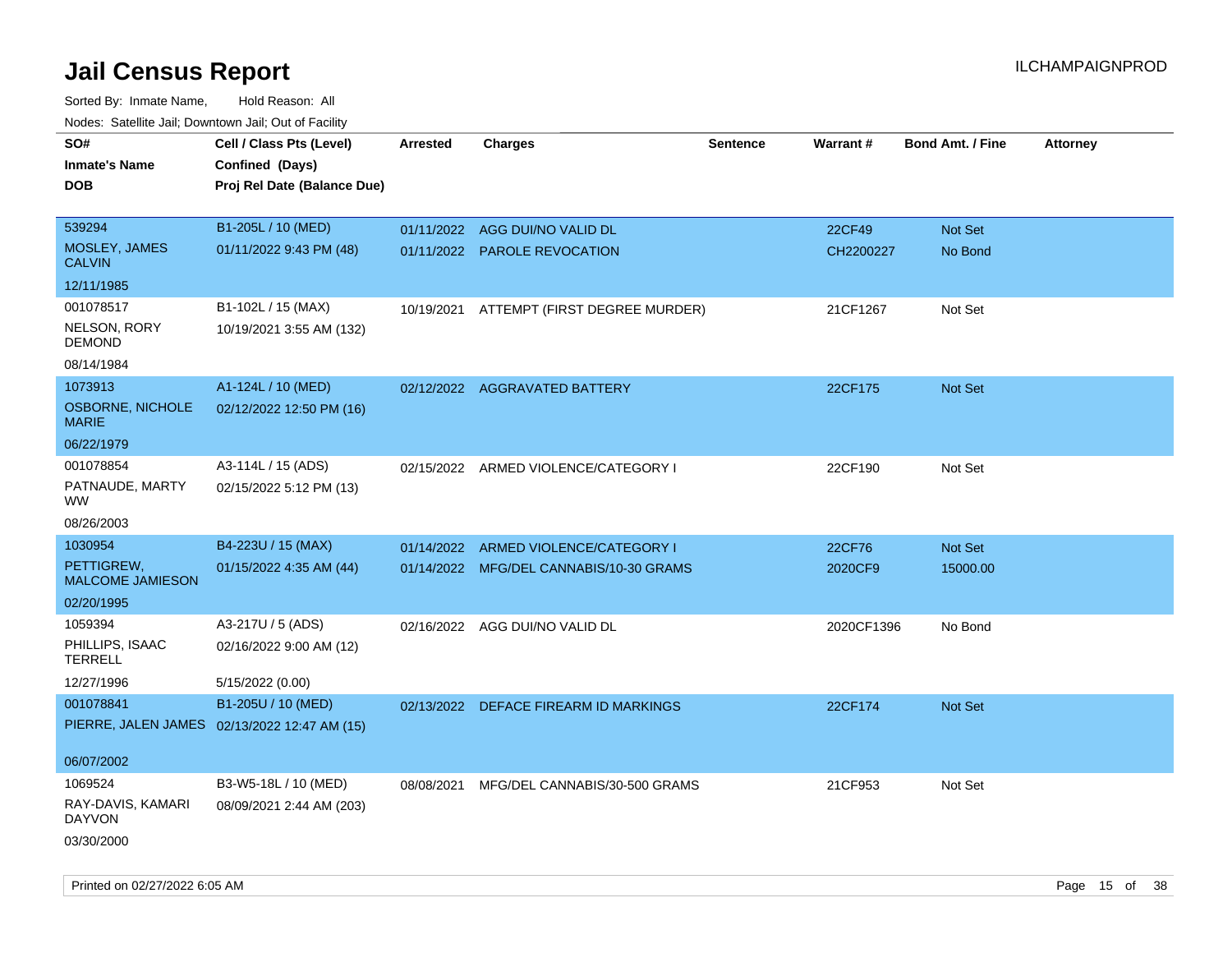Sorted By: Inmate Name, Hold Reason: All Nodes: Satellite Jail; Downtown Jail; Out of Facility

| SO#                                     | Cell / Class Pts (Level)                  | <b>Arrested</b> | <b>Charges</b>                         | <b>Sentence</b> | Warrant#   | <b>Bond Amt. / Fine</b> | <b>Attorney</b> |
|-----------------------------------------|-------------------------------------------|-----------------|----------------------------------------|-----------------|------------|-------------------------|-----------------|
| <b>Inmate's Name</b>                    | Confined (Days)                           |                 |                                        |                 |            |                         |                 |
| <b>DOB</b>                              | Proj Rel Date (Balance Due)               |                 |                                        |                 |            |                         |                 |
|                                         |                                           |                 |                                        |                 |            |                         |                 |
| 45473                                   | B2-T1-03U / 15 (SPH)                      | 11/23/2021      | CHIL SEX OFFEN/RESIDE DAY CARE         |                 | 21CF1275   | 10000.00                |                 |
| <b>REXROAD, CALVIN</b><br><b>ALLEN</b>  | 11/23/2021 6:27 PM (97)                   |                 | 11/23/2021 VIOLATE SEX OFFENDER REGIS  |                 | 21CF546    | 50000.00                |                 |
| 10/04/1970                              |                                           |                 |                                        |                 |            |                         |                 |
| 979485                                  | B2-T4-16L / 15 (SPH)                      | 03/12/2021      | PRED CRIM SEX ASLT/VICTIM <13          |                 | 21CF282    | Not Set                 |                 |
| RODRIGUEZ, JOSHUA<br><b>ANTHONY</b>     | 03/12/2021 1:57 PM (353)                  |                 |                                        |                 |            |                         |                 |
| 04/06/1990                              |                                           |                 |                                        |                 |            |                         |                 |
| 61330                                   | B4-123L / 15 (MAX)                        | 12/01/2021      | ARMED HABITUAL CRIMINAL                |                 | 21CF1473   | Not Set                 |                 |
| <b>RUFFIN, JONATHON</b><br><b>CECIL</b> | 12/01/2021 5:34 AM (89)                   | 12/01/2021      | PAROLE REVOCATION                      |                 | CH2107545  | No Bond                 |                 |
| 05/10/1984                              |                                           |                 |                                        |                 |            |                         |                 |
| 1071161                                 | B4-124L / 15 (MAX)                        | 08/18/2021      | DELIVERY OF OR POSSESSION OF W/INT     |                 | 21CF1008   | No Bond                 |                 |
| SANDERS, MARKELL<br>LAMAR               | 08/18/2021 6:18 PM (194)                  |                 |                                        |                 |            |                         |                 |
| 02/02/2000                              |                                           |                 |                                        |                 |            |                         |                 |
| 1000820                                 | A4-101U / 15 (ADS)                        | 01/24/2022      | <b>FELON POSS/USE WEAPON/FIREARM</b>   |                 | 22CF105    | Not Set                 |                 |
| <b>MICHAEL</b>                          | SCHNEIDER, SONGAN 01/24/2022 8:20 AM (35) |                 | 01/24/2022 AGGRAVATED DOMESTIC BATTERY |                 | 21CF1433   | 25000.00                |                 |
| 08/18/1992                              |                                           |                 |                                        |                 |            |                         |                 |
| 001078748                               | B3-W4-14L / 10 (MED)                      |                 | 01/10/2022 AGGRAVATED BATTERY          |                 | 21CF151    | No Bond                 |                 |
| <b>CURTIS</b>                           | SCHROEDER, JOSHUA 01/10/2022 9:34 AM (49) |                 |                                        |                 |            |                         |                 |
| 09/04/1980                              | 3/8/2022 (0.00)                           |                 |                                        |                 |            |                         |                 |
| 001078698                               | B3-W1-04L / 5 (ADS)                       | 12/20/2021      | <b>DIRECT CRIMINAL CONTEMPT</b>        |                 | 2019F44    | No Bond                 |                 |
| <b>SIDES, BRIAN KEITH</b>               | 12/20/2021 4:23 PM (70)                   |                 |                                        |                 |            |                         |                 |
| 12/08/1969                              |                                           |                 |                                        |                 |            |                         |                 |
| 001078441                               | BOOKF-3 / 15 (ADS)                        | 10/01/2021      | ARMED HABITUAL CRIMINAL                |                 | 21CF1182   | Not Set                 |                 |
| SINGLETON, CORRIE<br><b>DERRELL</b>     | 10/01/2021 12:36 PM (150)                 | 12/20/2021      | SPEEDING 26-34 MPH OVER LIMIT          |                 | 2021TR2701 | 1000.00                 |                 |
| 05/07/1983                              |                                           |                 |                                        |                 |            |                         |                 |

Printed on 02/27/2022 6:05 AM **Page 16** of 38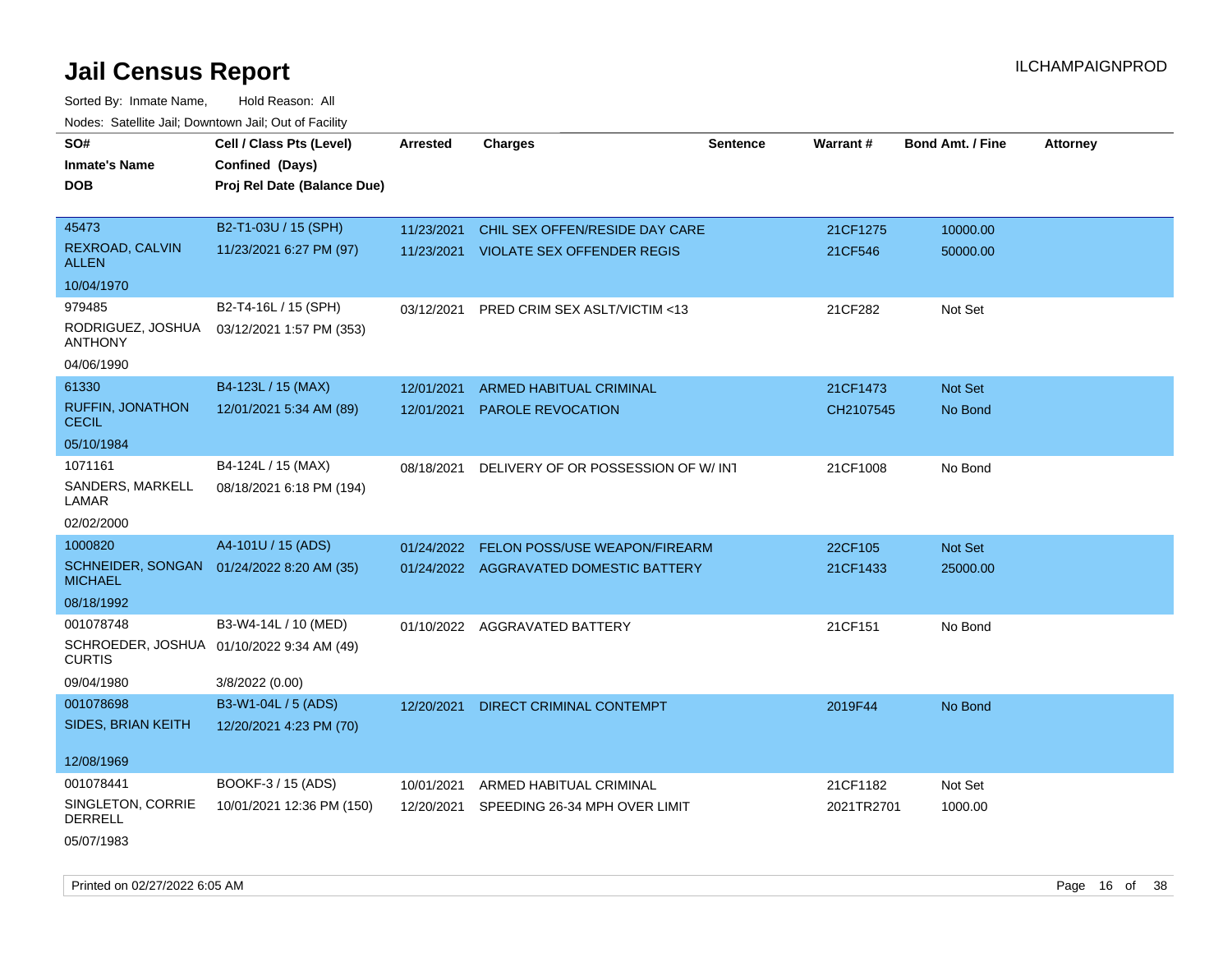| SO#<br><b>Inmate's Name</b><br><b>DOB</b>                       | Cell / Class Pts (Level)<br>Confined (Days)<br>Proj Rel Date (Balance Due) | Arrested   | <b>Charges</b>                           | <b>Sentence</b> | Warrant#  | <b>Bond Amt. / Fine</b> | <b>Attorney</b> |
|-----------------------------------------------------------------|----------------------------------------------------------------------------|------------|------------------------------------------|-----------------|-----------|-------------------------|-----------------|
| 001078765<br>SMITH, COREY ADRIAN 01/13/2022 7:32 PM (46)        | B4-223L / 10 (MED)                                                         |            | 01/13/2022 FELON POSS/USE WEAPON/FIREARM |                 | 22CF66    | Not Set                 |                 |
| 09/01/1987                                                      |                                                                            |            |                                          |                 |           |                         |                 |
| 1038158<br>SMITH, RASHAD<br><b>JARECE</b><br>09/16/1995         | A4-103L / 10 (MED)<br>02/04/2022 11:42 PM (24)                             | 02/04/2022 | CRIMINAL SEX ASSAULT/CONSENT             |                 | 22CF146   | Not Set                 |                 |
| 001077770<br>STOFFLE, KELLY ANNE 01/06/2022 3:14 PM (53)        | A1-226L / 5 (MIN)                                                          |            | 01/06/2022 RESIDENTIAL BURGLARY          |                 | 21CF319   | Not Set                 |                 |
| 04/12/1989                                                      |                                                                            |            |                                          |                 |           |                         |                 |
| 38305<br>STOVER, JOSH<br>ANDREW                                 | B2-T2-06L / 10 (SPH)<br>03/18/2020 10:24 AM (712)                          | 03/18/2020 | CRIMINAL SEXUAL ABUSE                    |                 | 20CF-343  | 500000.00               |                 |
| 08/18/1973                                                      |                                                                            |            |                                          |                 |           |                         |                 |
| 001078182<br>STRONG, KEVIN<br><b>GARDNER</b>                    | B3-W2-06L / 5 (MIN)<br>12/20/2021 4:34 PM (70)                             | 12/20/2021 | DRIVING ON REVOKED LICENSE               |                 | 2021CF800 | No Bond                 |                 |
| 02/12/1963                                                      | 3/19/2022 (0.00)                                                           |            |                                          |                 |           |                         |                 |
| 1062701<br>TAYLOR, CODY EARL<br>10/22/1997                      | B1-107L / 15 (MAX)<br>01/20/2022 11:31 AM (39)                             | 01/20/2022 | UNLAWFUL USE OF A WEAPON                 | 10y (DOC)       | 2021CF114 | No Bond                 |                 |
| 1036650<br><b>TAYLOR, KORRION</b><br><b>VELEZ</b><br>03/18/1997 | A3-111L / 10 (ADS)<br>02/16/2022 4:33 PM (12)                              |            | 02/16/2022 ARMED VIOLENCE/CATEGORY I     |                 | 21CF845   | 250000.00               |                 |
| 001078471<br>THATCH, OMARION<br><b>DIAMONTE</b><br>09/05/2003   | B4-221U / 10 (MED)<br>10/11/2021 1:26 AM (140)                             |            | 10/11/2021 AGG UUW/VEHICLE/<21           |                 | 21CF1210  | 100.00                  |                 |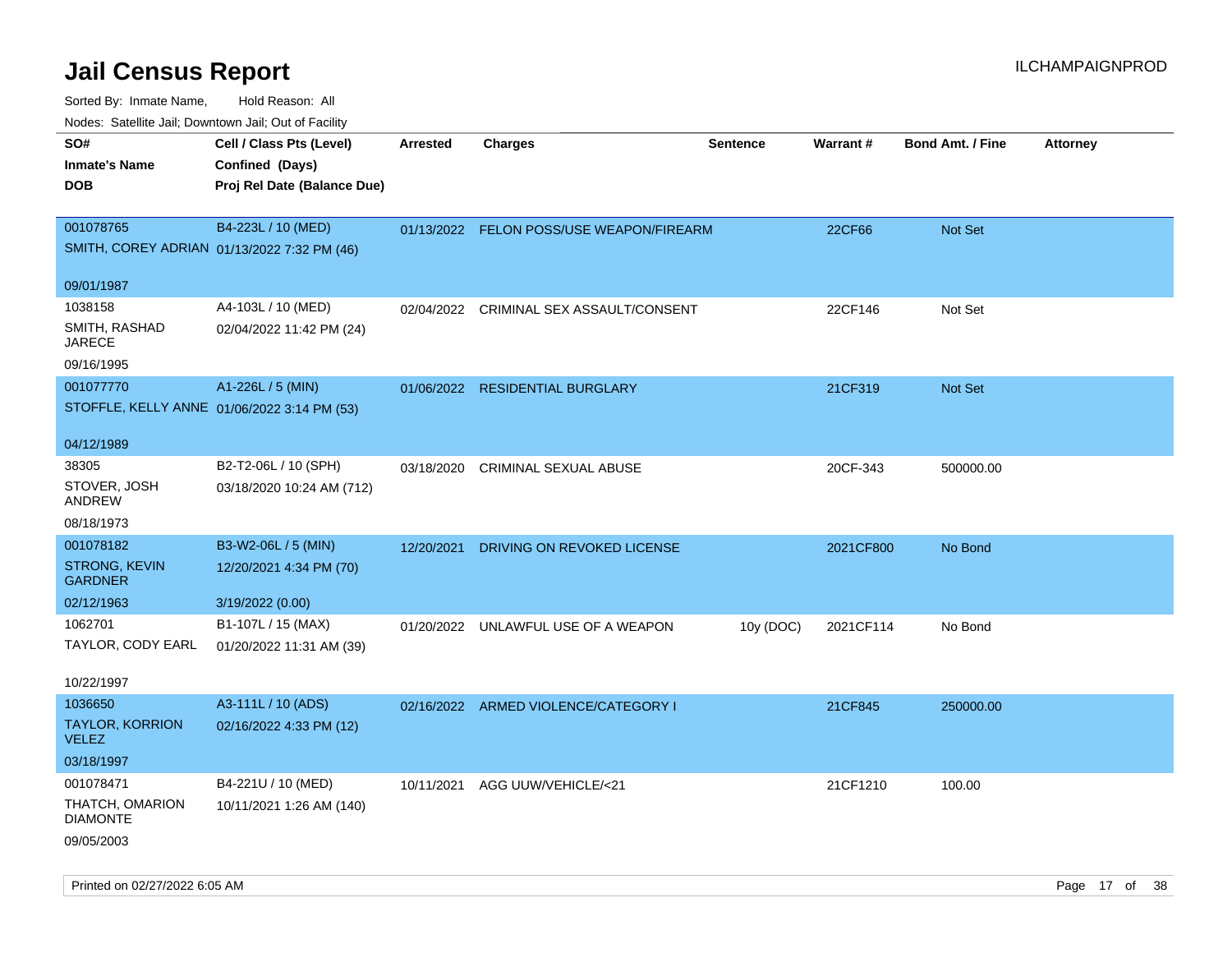Sorted By: Inmate Name, Hold Reason: All Nodes: Satellite Jail; Downtown Jail; Out of Facility

| Noues. Sateme Jan, Downtown Jan, Out or Facility  |                             |            |                                      |                 |            |                         |                 |
|---------------------------------------------------|-----------------------------|------------|--------------------------------------|-----------------|------------|-------------------------|-----------------|
| SO#                                               | Cell / Class Pts (Level)    | Arrested   | <b>Charges</b>                       | <b>Sentence</b> | Warrant#   | <b>Bond Amt. / Fine</b> | <b>Attorney</b> |
| <b>Inmate's Name</b>                              | Confined (Days)             |            |                                      |                 |            |                         |                 |
| <b>DOB</b>                                        | Proj Rel Date (Balance Due) |            |                                      |                 |            |                         |                 |
|                                                   |                             |            |                                      |                 |            |                         |                 |
| 32058                                             | B4-123U / 15 (MAX)          | 06/14/2021 | <b>AGG DISCH FIREARM</b>             |                 | 21CF690    | <b>Not Set</b>          |                 |
| THOMPSON, STEVEN<br><b>ONEAL</b>                  | 06/14/2021 6:44 AM (259)    |            |                                      |                 |            |                         |                 |
| 03/14/1969                                        |                             |            |                                      |                 |            |                         |                 |
| 001078792                                         | A4-105L / 15 (ADS)          | 01/24/2022 | <b>FUGITIVE FROM JUSTICE</b>         |                 | 22CF99     | Not Set                 |                 |
| TRAMBLE, TOM<br><b>MARCUS</b>                     | 01/24/2022 10:24 AM (35)    | 01/24/2022 | <b>FUGITIVE FROM JUSTICE</b>         |                 | 22CF100    | Not Set                 |                 |
| 02/28/1985                                        |                             |            | 01/24/2022 ARMED VIOLENCE/CATEGORY I |                 | 22CF101    | Not Set                 |                 |
| 32910                                             | B3-W1-02L / 10 (MED)        | 10/04/2021 | DOM BTRY/HARM/1-2 PRECONV            |                 | 21CF1189   | Not Set                 |                 |
| <b>TULL, CHRISTOPHER</b><br><b>MICHAEL</b>        | 10/04/2021 10:53 PM (147)   |            |                                      |                 |            |                         |                 |
| 04/02/1971                                        |                             |            |                                      |                 |            |                         |                 |
| 1070737                                           | A1-126L / 15 (MAX)          | 10/14/2021 | AGG KIDNAPG/<13/INTEL DISABL         | (DHS)           | 2020CF418  | 250000.00               |                 |
| <b>WASHINGTON,</b><br>JASTINA VIRGINIA            | 10/14/2021 12:02 PM (137)   |            |                                      |                 |            |                         |                 |
| 04/11/2000                                        |                             |            |                                      |                 |            |                         |                 |
| 977140                                            | B1-203L / 10 (MED)          | 10/24/2021 | ARMED HABITUAL CRIMINAL              |                 | 21CF1289   | <b>Not Set</b>          |                 |
| <b>WEBSTER, DERRIAL</b><br><b>DEVON</b>           | 10/24/2021 2:46 AM (127)    |            |                                      |                 |            |                         |                 |
| 01/14/1990                                        |                             |            |                                      |                 |            |                         |                 |
| 001078328                                         | B1-203U / 15 (MAX)          | 08/30/2021 | FELON POSS/USE WEAPON/FIREARM        |                 | 21CF1045   | Not Set                 |                 |
| WHITE, JUSTIN<br><b>STEVEN</b>                    | 08/30/2021 10:48 AM (182)   |            |                                      |                 |            |                         |                 |
| 10/25/1995                                        |                             |            |                                      |                 |            |                         |                 |
| 1075313                                           | A4-102L / 15 (ADS)          | 01/29/2022 | POSSESSION OF STOLEN FIREARM         |                 | 22CF132    | <b>Not Set</b>          |                 |
| <b>WILLIAMS, EARDIS</b><br><b>ANTONIO, Junior</b> | 01/29/2022 1:23 AM (30)     | 01/29/2022 | MFG/DEL CANNABIS/30-500 GRAMS        |                 | 20CF51     | 5000.00                 |                 |
| 01/21/1999                                        |                             | 01/29/2022 | POSSESSION OF STOLEN FIREARM         |                 | 20CF1048   | 500000.00               |                 |
| 638552                                            | B2-T2-08L / 5 (SPH)         | 10/07/2021 | CHILD PORNOGRAPHY/PHOTOGRAPH         |                 | 2021CF1207 | No Bond                 |                 |
| WILLIAMS, MICHAEL<br>JAMES                        | 10/07/2021 12:20 PM (144)   |            |                                      |                 |            |                         |                 |
| 03/29/1964                                        |                             |            |                                      |                 |            |                         |                 |

Printed on 02/27/2022 6:05 AM **Page 18** of 38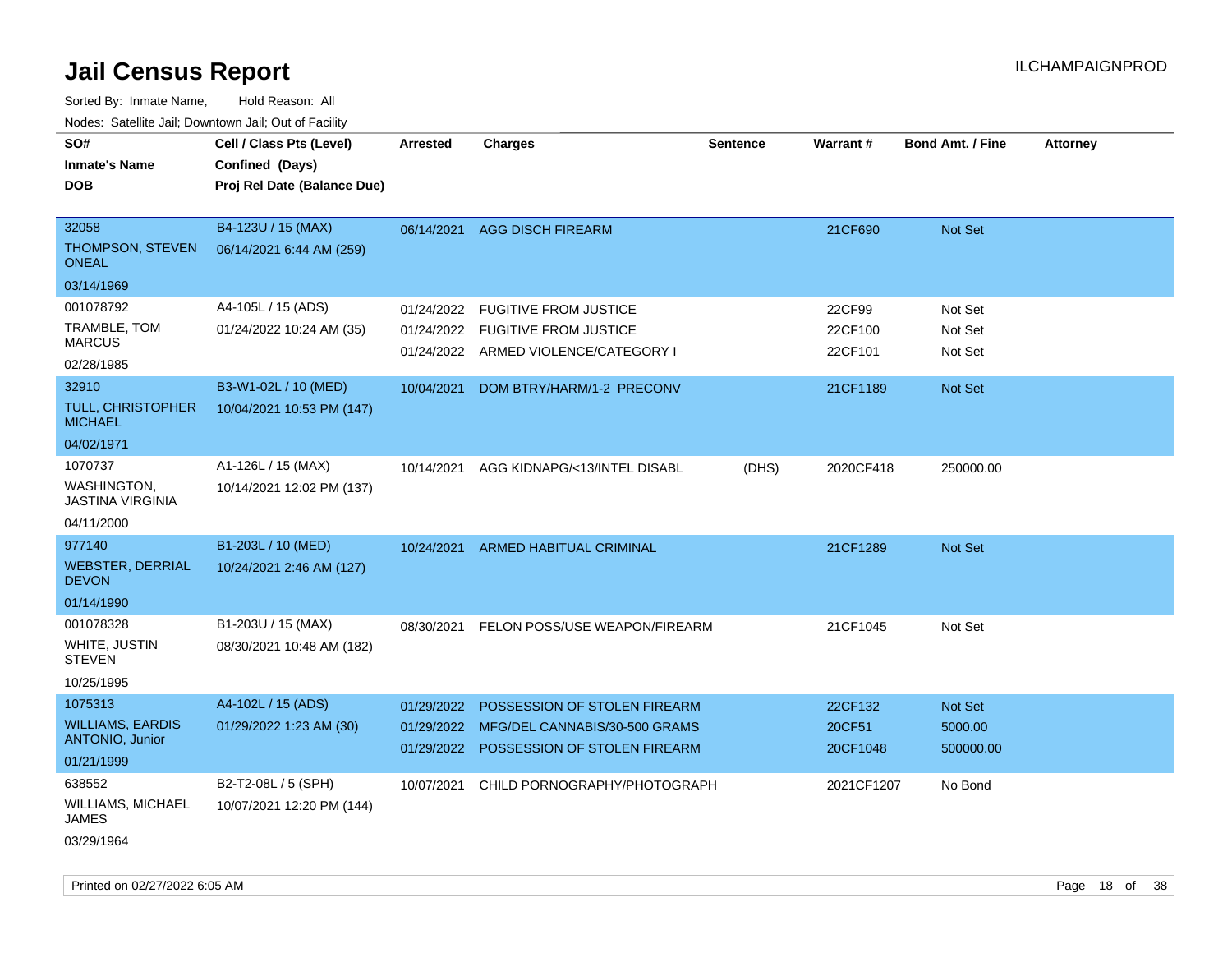| SO#<br><b>Inmate's Name</b><br><b>DOB</b> | Cell / Class Pts (Level)<br>Confined (Days)<br>Proj Rel Date (Balance Due) | Arrested   | <b>Charges</b>               | <b>Sentence</b> | Warrant #   | <b>Bond Amt. / Fine</b> | <b>Attorney</b> |
|-------------------------------------------|----------------------------------------------------------------------------|------------|------------------------------|-----------------|-------------|-------------------------|-----------------|
|                                           |                                                                            |            |                              |                 |             |                         |                 |
| 1066370                                   | B1-101L / 15 (MAX)                                                         | 07/28/2021 | ARMED VIOLENCE/CATEGORY III  |                 | 2021 CF 882 | Not Set                 |                 |
| <b>WILLIAMS, REONTE</b><br><b>REMIR</b>   | 07/28/2021 5:40 AM (215)                                                   |            |                              |                 |             |                         |                 |
| 05/14/1999                                |                                                                            |            |                              |                 |             |                         |                 |
| 1051953                                   | A1-124U / 10 (ADS)                                                         | 02/02/2022 | DOMESTIC BATTERY/OTHER PRIOR |                 | 22CF144     | Not Set                 |                 |
| <b>WINSTON, ALYSSIA</b><br><b>LETEECE</b> | 02/02/2022 4:29 AM (26)                                                    |            |                              |                 |             |                         |                 |
| 03/17/1996                                |                                                                            |            |                              |                 |             |                         |                 |
| <b>Total Satellite Jail: 142</b>          |                                                                            | Males: 122 | Unknown: 0<br>Females: 20    |                 |             |                         |                 |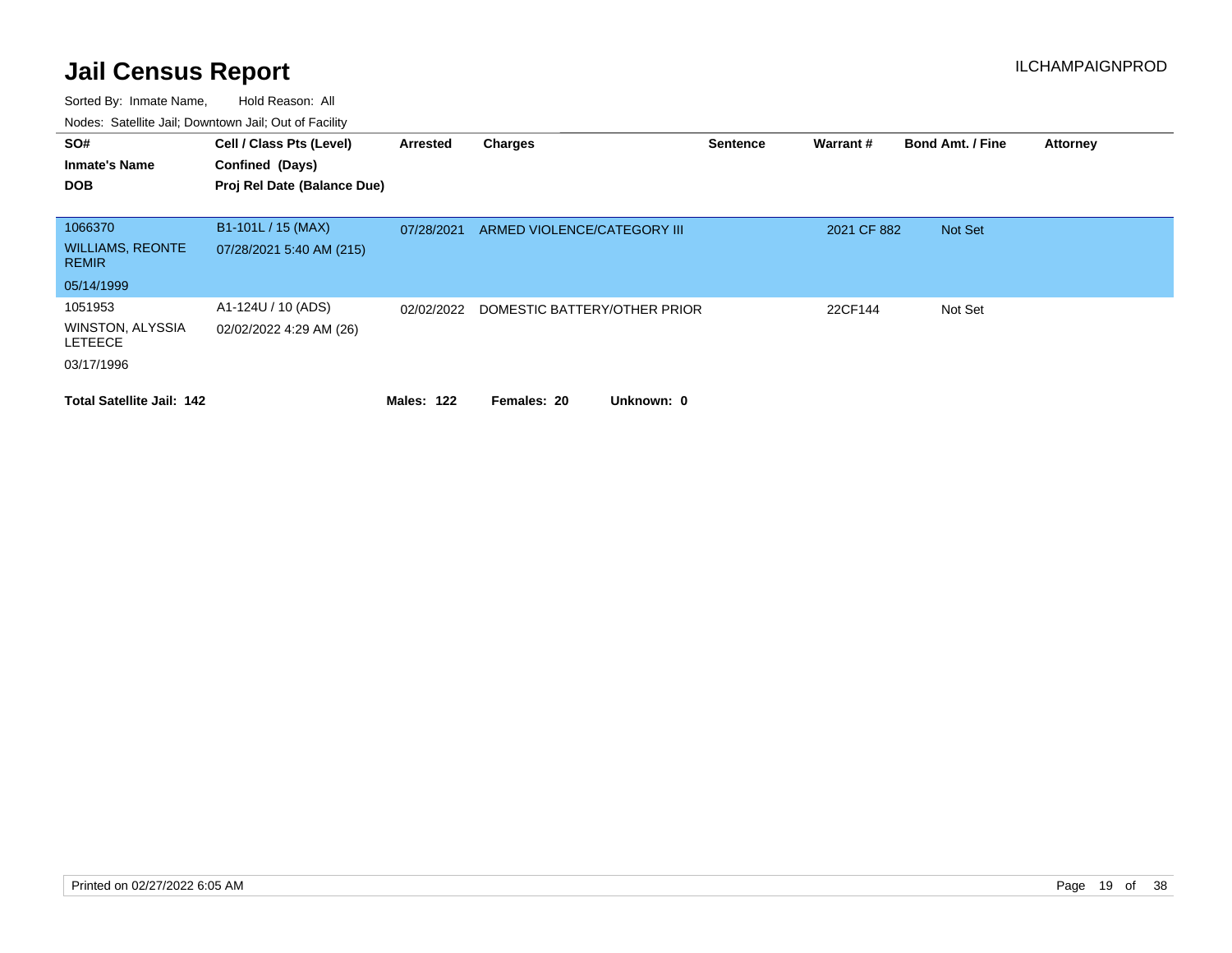| <b>Downtown Jail</b>                      |                             |            |                                 |          |           |                         |                 |
|-------------------------------------------|-----------------------------|------------|---------------------------------|----------|-----------|-------------------------|-----------------|
| SO#                                       | Cell / Class Pts (Level)    | Arrested   | <b>Charges</b>                  | Sentence | Warrant#  | <b>Bond Amt. / Fine</b> | <b>Attorney</b> |
| <b>Inmate's Name</b>                      | Confined (Days)             |            |                                 |          |           |                         |                 |
| <b>DOB</b>                                | Proj Rel Date (Balance Due) |            |                                 |          |           |                         |                 |
|                                           |                             |            |                                 |          |           |                         |                 |
| 1073165                                   | G4L / 5 (MIN)               | 04/30/2021 | FORGERY/ISSUE/DELIVER DOCUMENT  |          | 19CF143   | 75000.00                |                 |
| <b>ACKERMAN, CODY</b>                     | 04/30/2021 4:48 PM (304)    | 04/30/2021 | <b>BURGLARY</b>                 | 9y (DOC) | 21CF516   | Not Set                 |                 |
| JAMES                                     |                             | 05/03/2021 | FORGERY/ISSUE/DELIVER DOCUMENT  |          | 2018CF689 | 2500.00 / 75.00         |                 |
| 02/01/1989                                |                             |            |                                 |          |           |                         |                 |
| 47897                                     | J5L / 15 (ADS)              | 01/19/2022 | <b>VIOLATE ORDER PROTECTION</b> |          | 22CF85    | Not Set                 |                 |
| BRANAMAN,<br><b>CLIFFORD EARL</b>         | 01/19/2022 9:21 PM (40)     | 01/19/2022 | DRVG REVOKED/2+/PERS INJ/DEATH  |          | 22CF84    | Not Set                 |                 |
|                                           |                             | 01/19/2022 | PAROLE REVOCATION               |          | VA2201139 | No Bond                 |                 |
| 03/09/1975                                |                             | 02/08/2022 | DRIVE REVOKED/RECK HOMIC/3      |          | 21CF1280  | Not Set                 |                 |
|                                           |                             | 02/08/2022 | DRIVING ON REVOKED LICENSE      |          | 21TR8305  | Not Set                 |                 |
| 990633                                    | G7L / 5 (MIN)               | 02/15/2022 | POSS AMT CON SUB EXCEPT(A)/(D)  | 5y (DOC) | 2017CF598 | No Bond                 |                 |
| <b>BRIFFORD, WILLIE</b><br>Junior         | 02/15/2022 8:56 AM (13)     | 02/15/2022 | <b>CIVIL FTA WARRANT</b>        |          | 019F154   | 2500.00                 |                 |
| 09/13/1987                                |                             |            |                                 |          |           |                         |                 |
| 1027929                                   | F6L / 15 (MAX)              | 12/18/2021 | HOME INVASION/CAUSE INJURY      |          | 21CF1560  | No Bond                 |                 |
| <b>BROUGHTON, MARK</b><br>ANTHONY, Junior | 12/18/2021 2:55 AM (72)     |            |                                 |          |           |                         |                 |
| 02/15/1990                                |                             |            |                                 |          |           |                         |                 |
| 1067476                                   | F7U / 10 (MED)              | 11/13/2021 | AGG DOMESTIC BATTERY/STRANGLE   |          | 20CF575   | 5000.00                 |                 |
| <b>BROWN, JAMES</b><br><b>BRONELL</b>     | 11/13/2021 2:35 AM (107)    | 11/13/2021 | <b>RESIDENTIAL BURGLARY</b>     |          | 21CF385   | 25000.00                |                 |
| 01/08/1996                                |                             |            |                                 |          |           |                         |                 |
| 995432                                    | H5L / 10 (ADS)              | 12/20/2021 | FAIL TO RPT WKLY/NO FIXED ADDR  |          | 21CF1559  | Not Set                 |                 |
| BROWN, JAVON<br><b>SHANTEZ</b>            | 12/20/2021 2:06 AM (70)     |            |                                 |          |           |                         |                 |
| 10/14/1991                                |                             |            |                                 |          |           |                         |                 |
| 1075941                                   | G2L / 5 (MIN)               | 10/08/2021 | AGG UNLAWFUL USE OF WEAPON/VEH  | 2v(DOC)  | 20CF360   | No Bond                 |                 |
| <b>BROWN, LIONEL</b><br><b>TERRELL</b>    | 10/08/2021 5:16 PM (143)    |            |                                 |          |           |                         |                 |
| 10/19/1981                                |                             |            |                                 |          |           |                         |                 |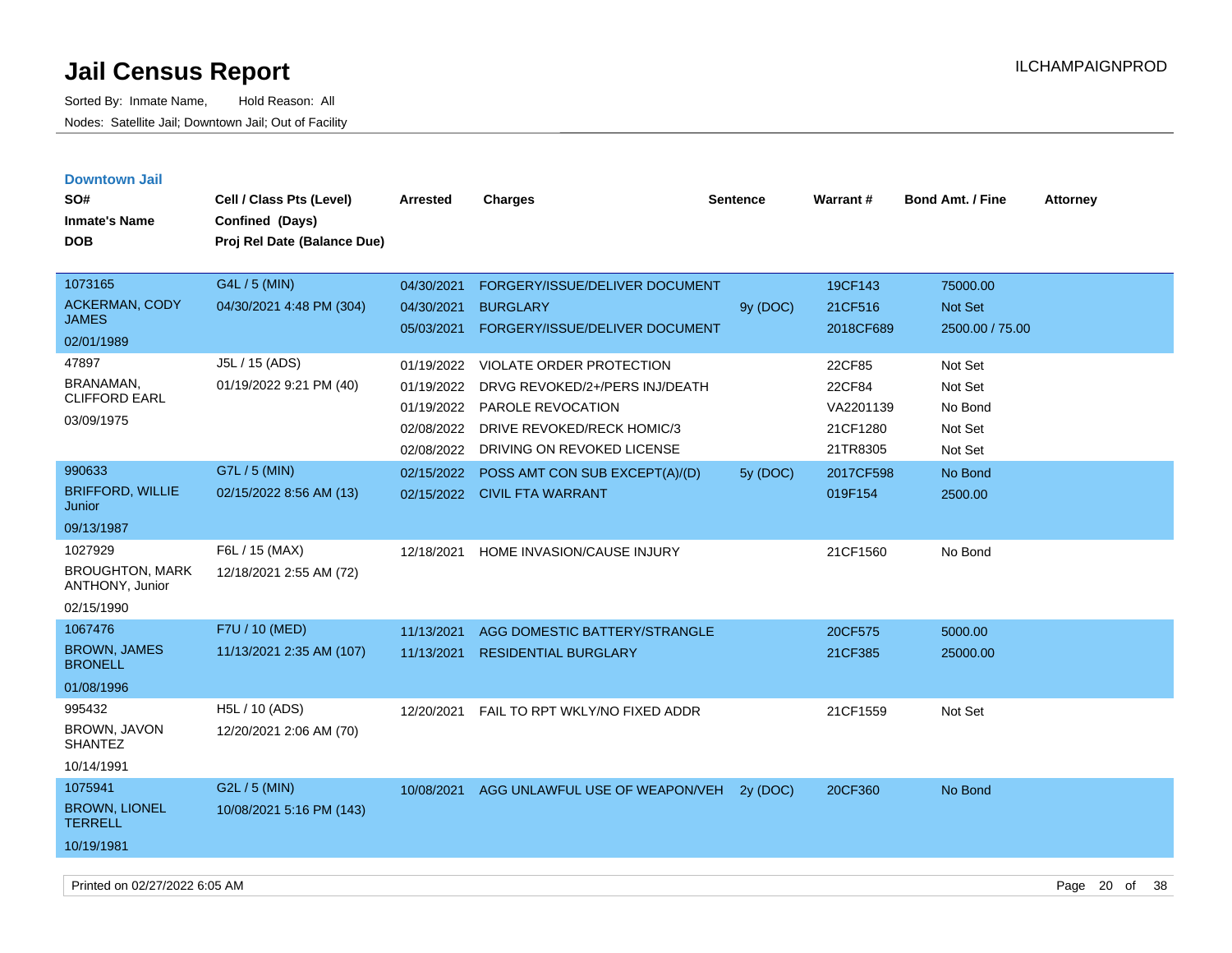Sorted By: Inmate Name, Hold Reason: All

Nodes: Satellite Jail; Downtown Jail; Out of Facility

| SO#<br><b>Inmate's Name</b><br><b>DOB</b>                            | Cell / Class Pts (Level)<br>Confined (Days)<br>Proj Rel Date (Balance Due) | <b>Arrested</b>          | <b>Charges</b>                                             | <b>Sentence</b> | <b>Warrant#</b>          | <b>Bond Amt. / Fine</b> | <b>Attorney</b> |
|----------------------------------------------------------------------|----------------------------------------------------------------------------|--------------------------|------------------------------------------------------------|-----------------|--------------------------|-------------------------|-----------------|
| 001078092<br><b>WILLIAM</b>                                          | H2U / 10 (ADS)<br>CHOUNARD, STANLEY 12/27/2021 10:47 PM (63)               | 12/27/2021               | AGG BATTERY/PUBLIC PLACE                                   |                 | 2021CF1042               | 5000.00                 |                 |
| 06/25/1986<br>56241<br>CLARK, DAMON<br><b>GILLMORE</b><br>12/21/1976 | E1L / 5 (MIN)<br>01/13/2022 4:36 AM (46)                                   |                          | 01/13/2022 VIOLATE ORDER/PRIOR DOM BTRY                    |                 | 22CF59                   | Not Set                 |                 |
| 001078838<br><b>CLAYTON, KAREEM</b><br><b>JAMAL</b><br>02/03/1974    | K <sub>2</sub> / 15 (ADS)<br>02/12/2022 8:55 AM (16)                       |                          | 02/12/2022 PRED CRIM SEX ASLT/BODILY HARM                  |                 | 21CF30                   | 150000.00               |                 |
| 1075361<br><b>COWART, TORREY</b><br>BENJAMEN, Junior<br>11/22/1987   | J6L / 5 (ADS)<br>04/16/2021 9:17 PM (318)                                  | 04/16/2021               | <b>BURGLARY</b>                                            |                 | 21CF414                  | Not Set                 |                 |
| 1067370<br><b>DAVIS, AUSTIN</b><br><b>CHRISTOPHER</b><br>08/11/1997  | E6L / 15 (ADS)<br>11/06/2021 12:23 AM (114)                                | 11/05/2021               | FIREARM/FOID INVALID/NOT ELIG                              |                 | 21CF1370                 | <b>Not Set</b>          |                 |
| 001077214<br>DAVIS-MURDOCK,<br>ERION VASSHAD<br>06/22/1998           | 15 / 15 (ADS)<br>12/21/2021 10:13 AM (69)                                  | 12/20/2021<br>12/22/2021 | <b>MURDER</b><br>PAROLE REVOCATION                         |                 | 21CF1572<br>CH2107977    | Not Set<br>Not Set      |                 |
| 001078223<br>DIEGO-MATEO,<br><b>JOAQUIN</b><br>01/23/2002            | G6L / 5 (MIN)<br>11/09/2021 10:52 PM (111)                                 | 11/09/2021               | AGG DUI/NO VALID DL                                        |                 | 21CF1382                 | Not Set                 |                 |
| 571307<br>DOMINGO-<br>CASTANEDA,<br>09/29/1989                       | J3L / 15 (ADS)<br>09/14/2020 11:19 PM (532)                                | 09/14/2020<br>09/14/2020 | CRIM SEXUAL ABUSE/CONSENT<br>PRED CRIM SEX ASLT/VICTIM <13 |                 | 2020CF1026<br>2020CF1025 | Not Set<br>Not Set      |                 |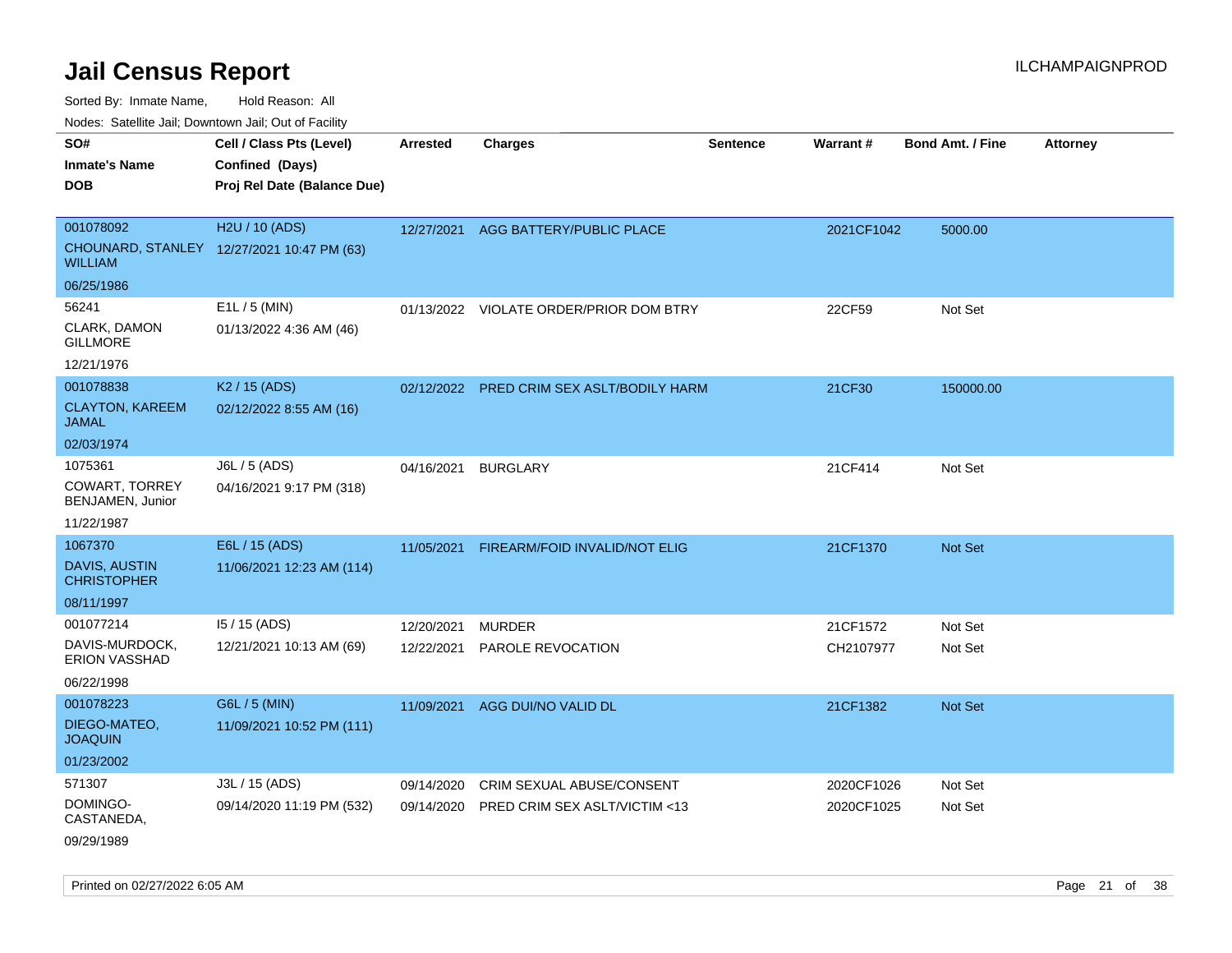| roaco. Catolino dall, Downtown dall, Out of Fability |                             |                 |                                          |                 |            |                         |                 |
|------------------------------------------------------|-----------------------------|-----------------|------------------------------------------|-----------------|------------|-------------------------|-----------------|
| SO#                                                  | Cell / Class Pts (Level)    | <b>Arrested</b> | <b>Charges</b>                           | <b>Sentence</b> | Warrant#   | <b>Bond Amt. / Fine</b> | <b>Attorney</b> |
| <b>Inmate's Name</b>                                 | Confined (Days)             |                 |                                          |                 |            |                         |                 |
| <b>DOB</b>                                           | Proj Rel Date (Balance Due) |                 |                                          |                 |            |                         |                 |
|                                                      |                             |                 |                                          |                 |            |                         |                 |
| 527379                                               | D6 / 15 (ADS)               | 10/25/2021      | ARMED HABITUAL CRIMINAL                  |                 | 21CF1297   | Not Set                 |                 |
| DRAKE, MARCELL<br><b>DEON</b>                        | 10/25/2021 5:05 PM (126)    |                 | 10/27/2021 AGG DOMESTIC BATTERY/STRANGLE |                 | 21CF1245   | Not Set                 |                 |
| 04/20/1987                                           |                             |                 |                                          |                 |            |                         |                 |
| 959292                                               | K1 / 15 (ADS)               | 04/01/2021      | ATTEMPT (FIRST DEGREE MURDER)            |                 | 2020CF565  | 2000000.00              |                 |
| DUNCAN, COREYON<br><b>ANTHONY</b>                    | 04/01/2021 8:46 PM (333)    | 12/17/2021      | <b>MURDER</b>                            |                 | 21CF1542   | Not Set                 |                 |
| 01/17/1989                                           |                             |                 |                                          |                 |            |                         |                 |
| 1053207                                              | K3 / 15 (SPH)               |                 | 06/06/2019 MURDER/INTENT TO KILL/INJURE  |                 | 2019-CF849 | 2000000.00              |                 |
| FAUST, JAQUAVEON<br><b>LAVELL</b>                    | 06/06/2019 2:24 PM (998)    |                 |                                          |                 |            |                         |                 |
| 07/25/1996                                           |                             |                 |                                          |                 |            |                         |                 |
| 524764                                               | G3L / 5 (MIN)               | 09/18/2021      | METH DELIVERY/15<100 GRAMS               |                 | 21CF627    | 50000.00                |                 |
| <b>FISCUS, ROBERT</b><br><b>LOWELL</b>               | 09/18/2021 10:50 AM (163)   |                 |                                          |                 |            |                         |                 |
| 02/17/1986                                           |                             |                 |                                          |                 |            |                         |                 |
| 1063104                                              | G1U / 5 (MIN)               | 01/10/2022      | <b>VIOLATE ORDER PROTECTION</b>          |                 | 21CF1258   | 25000.00                |                 |
| <b>FUSON, KEITH</b><br><b>EDWARD</b>                 | 01/10/2022 9:14 PM (49)     |                 | 01/10/2022 VIOLATE ORDER PROTECTION      |                 | 21CF1259   | 25000.00                |                 |
| 05/07/1987                                           |                             |                 |                                          |                 |            |                         |                 |
| 1003785                                              | G5U / 5 (MIN)               |                 | 01/31/2022 THEFT CON INTENT <\$500 PRIOR | 4y (DOC)        | 19CF1558   | No Bond                 |                 |
| <b>GENTRY, SIDNEY</b><br><b>RAYNARD</b>              | 01/31/2022 8:44 AM (28)     |                 |                                          |                 |            |                         |                 |
| 05/27/1971                                           |                             |                 |                                          |                 |            |                         |                 |
| 32913                                                | I1 / 15 (ADS)               | 12/03/2021      | PRED CRIM SEX ASLT/VICTIM <13            |                 | 21CF1481   | Not Set                 |                 |
| GROB, WARREN A,<br>Junior                            | 12/03/2021 4:24 PM (87)     |                 |                                          |                 |            |                         |                 |
| 12/07/1950                                           |                             |                 |                                          |                 |            |                         |                 |
| 1073611                                              | G3U / 5 (MIN)               | 02/09/2021      | DELIVERY OF OR POSSESSION OF W/INT       |                 | 21CF160    | Not Set                 |                 |
| HAYES, CAMERON<br><b>TAYLOR MALEEK</b>               | 02/09/2021 3:10 PM (384)    | 02/09/2021      | MFG 15>100 GR ECSTASY/ANALOG             |                 | 21CF121    | 500000.00               |                 |
| 08/10/1998                                           |                             |                 |                                          |                 |            |                         |                 |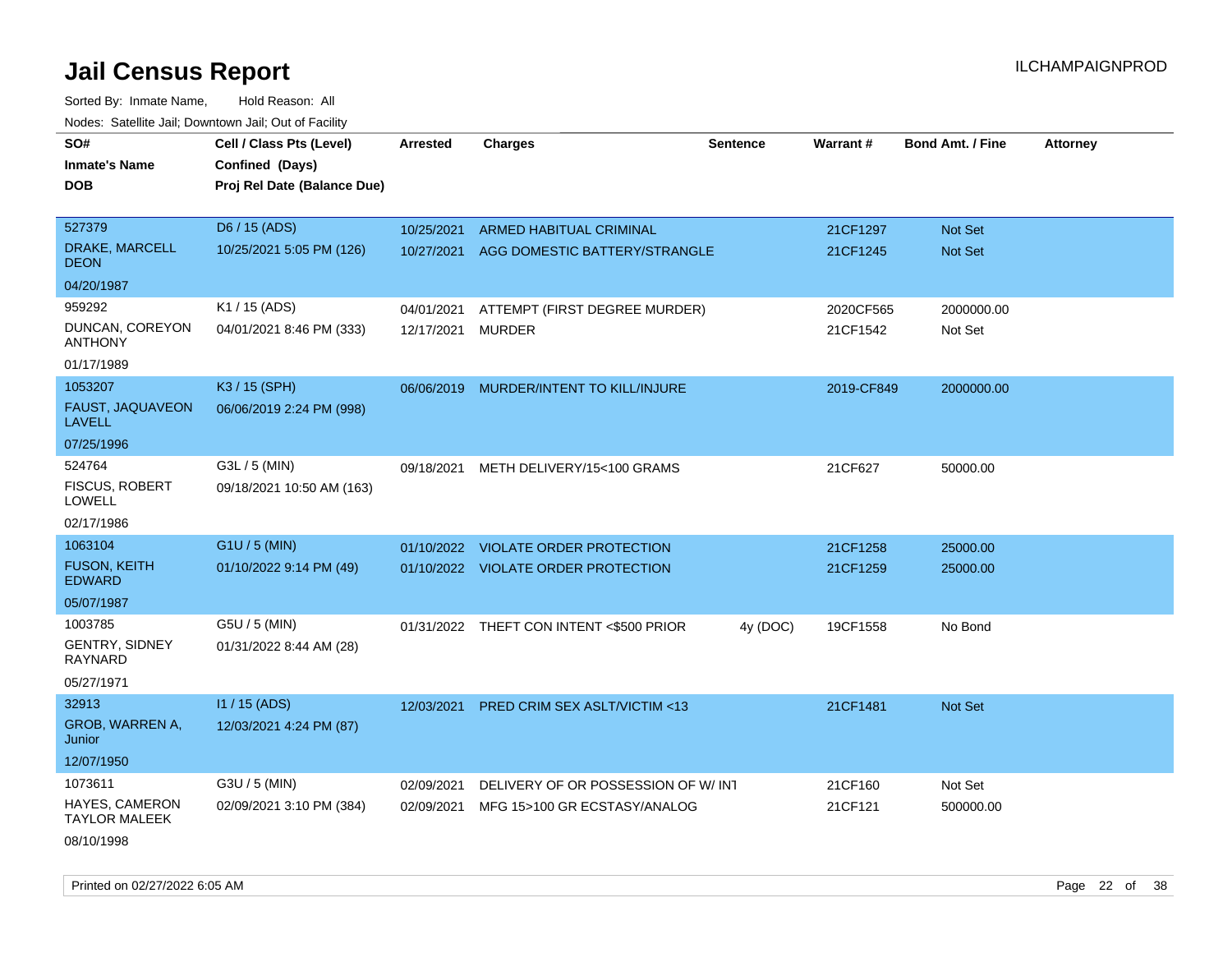| SO#<br><b>Inmate's Name</b><br>DOB        | Cell / Class Pts (Level)<br>Confined (Days)<br>Proj Rel Date (Balance Due) | <b>Arrested</b>  | <b>Charges</b>                                           | <b>Sentence</b> | Warrant#  | <b>Bond Amt. / Fine</b> | <b>Attorney</b> |
|-------------------------------------------|----------------------------------------------------------------------------|------------------|----------------------------------------------------------|-----------------|-----------|-------------------------|-----------------|
|                                           |                                                                            |                  |                                                          |                 |           |                         |                 |
| 544770                                    | D3 / 10 (MED)                                                              | 08/14/2021       | AGG DOMESTIC BATTERY/STRANGLE                            |                 | 2021CF514 | 25000.00                |                 |
| HAYES, DEVON<br><b>JERMAINE</b>           | 08/14/2021 2:56 AM (198)                                                   | 08/14/2021       | AGGRAVATED DOMESTIC BATTERY                              |                 | 21CF977   | No Bond                 |                 |
| 11/07/1987                                |                                                                            |                  |                                                          |                 |           |                         |                 |
| 953555                                    | C4U / 15 (MAX)                                                             | 03/10/2021       | CRIM TRESPASS TO RESIDENCE                               |                 | 21CF272   | Not Set                 |                 |
| HUNT, TAVARIS EARL                        | 03/10/2021 4:58 AM (355)                                                   | 04/14/2021       | AGG FLEEING POLICE/21 MPH OVER                           | 3y (DOC)        | 2020CF94  | 10000.00                |                 |
| 12/29/1987                                |                                                                            |                  |                                                          |                 |           |                         |                 |
| 518711                                    | G5L / 5 (MIN)                                                              | 01/30/2022 THEFT |                                                          |                 | 22CF133   | Not Set                 |                 |
| <b>INGERSON, LUCUS</b><br>JAMES           | 01/30/2022 4:57 PM (29)                                                    |                  |                                                          |                 |           |                         |                 |
| 09/16/1979                                |                                                                            |                  |                                                          |                 |           |                         |                 |
| 53058                                     | G4U / 5 (MIN)                                                              |                  | 01/31/2022 DELIVERY OF OR POSSESSION OF W/IN15y/6m (DOC) |                 |           | Not Set                 |                 |
| JOHNSON, DEMARIO<br><b>LACONTE</b>        | 01/31/2022 11:12 AM (28)                                                   |                  |                                                          |                 |           |                         |                 |
| 06/14/1981                                |                                                                            |                  |                                                          |                 |           |                         |                 |
| 001078766                                 | $13/5$ (ADS)                                                               | 02/08/2022       | <b>AGGRAVATED BATTERY</b>                                |                 | 22CF160   | Not Set                 |                 |
| <b>JOHNSON, IYONZI</b>                    | 02/08/2022 11:56 AM (20)                                                   | 02/08/2022       | <b>BURGLARY</b>                                          |                 | 22CF63    | 3000.00                 |                 |
| 07/16/1994                                |                                                                            |                  |                                                          |                 |           |                         |                 |
| 1068501                                   | G7U / 5 (MIN)                                                              |                  | 02/07/2022 VIO ORDER/NOTICE/PRIOR VIO O/P                |                 | 22CF156   | No Bond                 |                 |
| KING, JULIUS<br><b>EMANUEL</b>            | 02/07/2022 7:06 PM (21)                                                    |                  |                                                          |                 |           |                         |                 |
| 04/08/1985                                |                                                                            |                  |                                                          |                 |           |                         |                 |
| 24308                                     | D <sub>2</sub> / 15 (MAX)                                                  | 06/03/2021       | <b>ROBBERY</b>                                           |                 | 21CF625   | No Bond                 |                 |
| <b>KWIATKOWSKI,</b><br><b>ROBERT JOHN</b> | 06/03/2021 10:40 PM (270)                                                  |                  |                                                          |                 |           |                         |                 |
| 08/08/1963                                |                                                                            |                  |                                                          |                 |           |                         |                 |
| 1041648                                   | C8L / 15 (MAX)                                                             | 01/11/2022       | ARMED HABITUAL CRIMINAL                                  |                 | 22CF41    | Not Set                 |                 |
| LANE, DEMETRIUS<br>LAQUAN                 | 01/11/2022 5:27 AM (48)                                                    |                  | 01/11/2022 PAROLE REVOCATION                             |                 | CH2200221 | Not Set                 |                 |
| 07/04/1996                                |                                                                            |                  |                                                          |                 |           |                         |                 |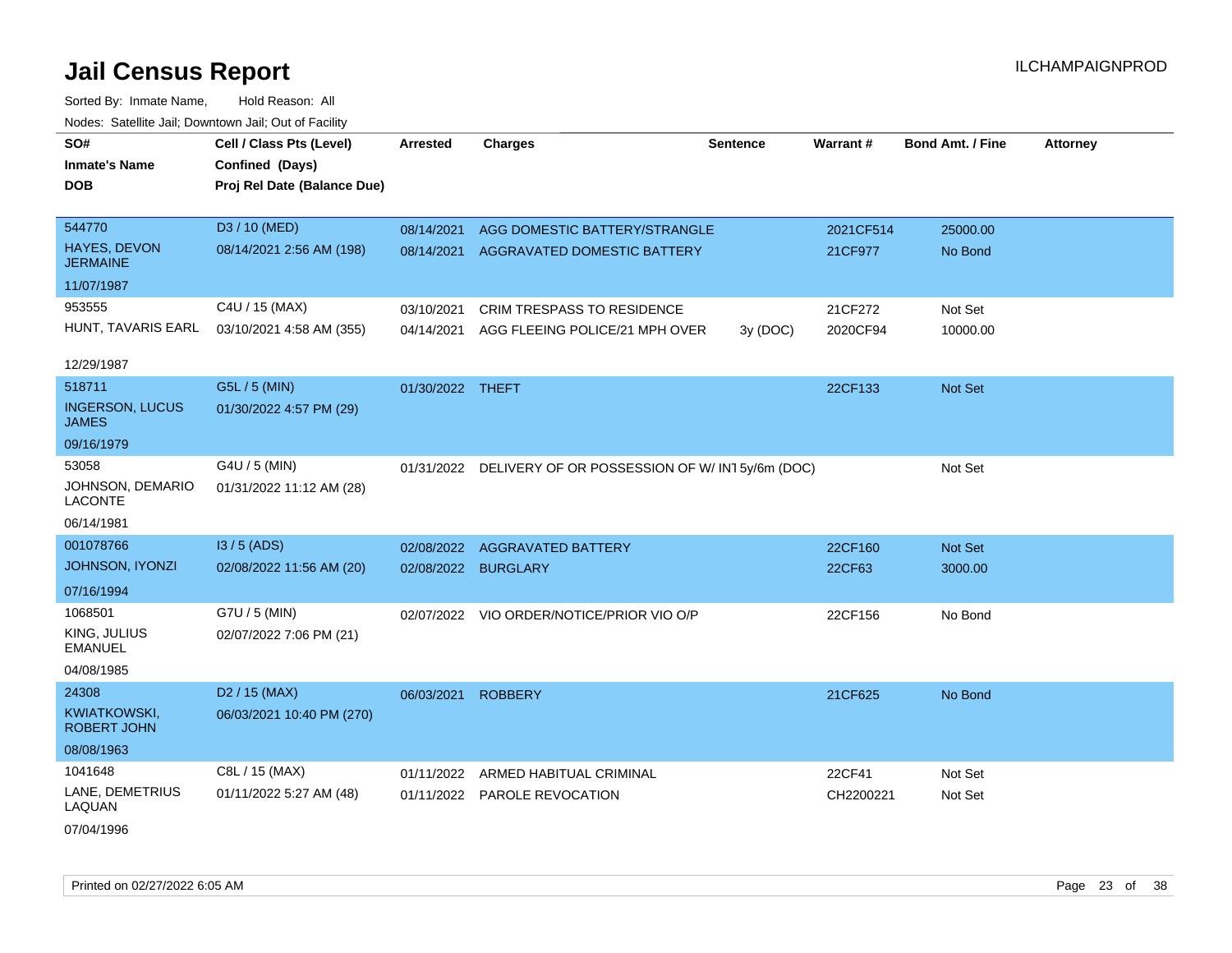| SO#                                                        | Cell / Class Pts (Level)                                     | <b>Arrested</b>          | <b>Charges</b>                     | <b>Sentence</b> | Warrant#              |                         |                 |
|------------------------------------------------------------|--------------------------------------------------------------|--------------------------|------------------------------------|-----------------|-----------------------|-------------------------|-----------------|
| Inmate's Name<br>DOB                                       | Confined (Days)<br>Proj Rel Date (Balance Due)               |                          |                                    |                 |                       | <b>Bond Amt. / Fine</b> | <b>Attorney</b> |
| 29681<br>LENOIR, JOHN<br><b>CHRISTOPHER</b>                | J2L / 15 (ADS)<br>07/14/2020 12:51 PM (594)                  | 07/14/2020               | PREDATORY CRIMINAL SEX ASSLT/CHILD |                 | 20CF-781              | 250000.00               |                 |
| 04/20/1966                                                 |                                                              |                          |                                    |                 |                       |                         |                 |
| 001077524<br>LEWIS, TREVOR<br>DANIEL<br>06/03/2002         | D1 / 10 (SPH)<br>12/14/2020 5:16 PM (441)                    | 12/14/2020               | RESIDENTIAL ARSON                  | 6y (DOC)        | 2020-CF-1388          | 150000.00               |                 |
|                                                            | E2L / 15 (MAX)                                               |                          |                                    |                 |                       |                         |                 |
| 45113<br><b>MARTIN, JEREMIAH</b><br><b>FRANCIS</b>         | 11/20/2021 1:18 AM (100)                                     | 11/20/2021               | <b>ARMED HABITUAL CRIMINAL</b>     |                 | 21CF1424              | No Bond                 |                 |
| 01/18/1977                                                 |                                                              |                          |                                    |                 |                       |                         |                 |
| 1063030<br>02/22/1991                                      | H4L / 15 (ADS)<br>MASON, RYAN ONEIAL 12/21/2021 9:30 AM (69) | 12/20/2021<br>12/22/2021 | <b>MURDER</b><br>PAROLE REVOCATION |                 | 21CF1571<br>CH2107979 | Not Set<br>Not Set      |                 |
| 1066623                                                    | G6U / 5 (MIN)                                                | 11/17/2021               | MFG/DEL 15<100 GR COCA/ANALOG      |                 | 17CF1093              | 75000.00                |                 |
| MATA-OROZCO,<br>OLEGARIO                                   | 11/17/2021 5:08 PM (103)                                     |                          |                                    |                 |                       |                         |                 |
| 03/06/1995                                                 |                                                              |                          |                                    |                 |                       |                         |                 |
| 001078249                                                  | B3 / 10 (MED)                                                | 08/07/2021               | FELON POSS/USE WEAPON/FIREARM      | 4y (DOC)        | 21CF947               | Not Set                 |                 |
| MCCLENDON, CALVIN<br>м                                     | 08/07/2021 8:56 AM (205)                                     |                          |                                    |                 |                       |                         |                 |
| 04/29/1990                                                 |                                                              |                          |                                    |                 |                       |                         |                 |
| 40235<br>MERRIWEATHER,<br><b>MARCUS TODD</b><br>11/28/1967 | G9L / 5 (MIN)<br>10/04/2021 4:41 PM (147)                    | 10/04/2021 AGG DUI/4     |                                    |                 | 2021CF1145            | 35000.00                |                 |
| 1040273<br>METCALFE, LANELL<br>JARON<br>09/22/1988         | E5U / 15 (ADS)<br>09/30/2021 11:32 PM (151)                  | 09/30/2021               | PRED CRIM SEX ASLT/VICTIM <13      |                 | 21CF329               | 500000.00               |                 |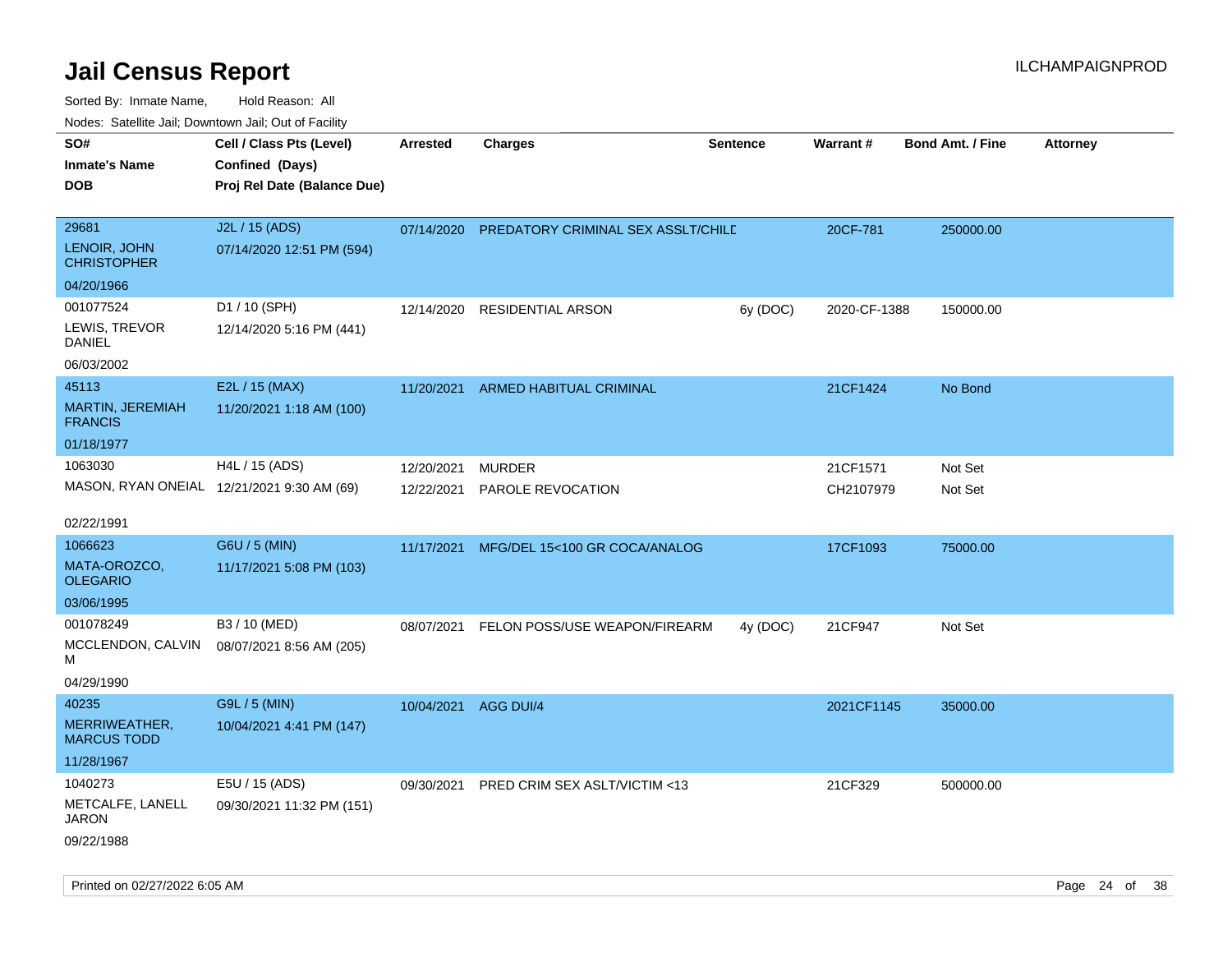Sorted By: Inmate Name, Hold Reason: All

| Nodes: Satellite Jail; Downtown Jail; Out of Facility |                             |                   |                                         |                 |              |                         |                 |
|-------------------------------------------------------|-----------------------------|-------------------|-----------------------------------------|-----------------|--------------|-------------------------|-----------------|
| SO#                                                   | Cell / Class Pts (Level)    | <b>Arrested</b>   | <b>Charges</b>                          | <b>Sentence</b> | Warrant#     | <b>Bond Amt. / Fine</b> | <b>Attorney</b> |
| <b>Inmate's Name</b>                                  | Confined (Days)             |                   |                                         |                 |              |                         |                 |
| <b>DOB</b>                                            | Proj Rel Date (Balance Due) |                   |                                         |                 |              |                         |                 |
|                                                       |                             |                   |                                         |                 |              |                         |                 |
| 1075635                                               | B <sub>2</sub> / 10 (ADS)   | 05/11/2021        | AGG DISCHARGE FIREARM/OCC VEH           |                 | 21CF538      | Not Set                 |                 |
| MILES, DEVLON VON,                                    | 05/11/2021 10:39 PM (293)   | 05/11/2021        | MFG/DEL CANNABIS/30-500 GRAMS           |                 | 20CF1402     | 100000.00               |                 |
| Junior                                                |                             | 02/23/2022 MURDER |                                         |                 | 22CF219      | <b>Not Set</b>          |                 |
| 11/04/2000                                            |                             |                   |                                         |                 |              |                         |                 |
| 1007239                                               | J1L / 10 (ADS)              | 12/29/2021        | DOMESTIC BATTERY                        | 3y (DOC)        | 21CF1607     | Not Set                 |                 |
| MOORE, ANDREW<br><b>VIRGIL</b>                        | 12/29/2021 8:40 PM (61)     |                   |                                         |                 |              |                         |                 |
| 08/20/1972                                            |                             |                   |                                         |                 |              |                         |                 |
| 1069209                                               | H1L / 10 (ADS)              | 04/07/2021        | AGG BATTERY/GREAT BODILY HARM           |                 | 21CF376      | Not Set                 |                 |
| MOORE, DEVONTE                                        | 04/07/2021 6:25 PM (327)    |                   |                                         |                 |              |                         |                 |
| <b>JAMAL</b>                                          |                             |                   |                                         |                 |              |                         |                 |
| 09/24/1995                                            |                             |                   |                                         |                 |              |                         |                 |
| 61251                                                 | E4L / 15 (ADS)              | 12/27/2021        | <b>PRED CRIM SEX ASLT/VICTIM &lt;13</b> |                 | 21CF651      | No Bond                 |                 |
| PETMECKY, JOHN                                        | 12/27/2021 1:52 PM (63)     |                   |                                         |                 |              |                         |                 |
| <b>ROBERT</b>                                         |                             |                   |                                         |                 |              |                         |                 |
| 03/09/1983                                            |                             |                   |                                         |                 |              |                         |                 |
| 001078357                                             | A2L / 15 (SPH)              | 09/17/2021        | ARMED ROBBERY/ARMED W/FIREARM           |                 | 21CF1128     | <b>Not Set</b>          |                 |
| PETTIGREW, CAREY<br><b>CORNITRIAS DEOBLO</b>          | 09/17/2021 9:56 AM (164)    | 09/17/2021        | ARMED ROBBERY/ARMED W/FIREARM           |                 | 21CF1129     | <b>Not Set</b>          |                 |
| 08/31/1986                                            |                             | 09/17/2021        | ARMED ROBBERY/ARMED W/FIREARM           |                 | 21CF1230     | Not Set                 |                 |
| 1022441                                               | C3L / 10 (ADS)              | 10/27/2021        | AGG BATTERY/PEACE OFFICER               |                 | 2021 CF 12   | No Bond                 |                 |
| PICKENS, DONTRELL                                     | 10/27/2021 1:39 PM (124)    | 10/27/2021        | AGG BATTERY/PEACE OFFICER               |                 | 2020 CF 1488 | No Bond                 |                 |
| <b>DEMAR</b>                                          |                             |                   |                                         |                 |              |                         |                 |
| 12/10/1993                                            |                             |                   |                                         |                 |              |                         |                 |
| 001077783                                             | H6L / 10 (ADS)              |                   | 01/05/2022 AGGRAVATED BATTERY           |                 | 21CF325      | <b>Not Set</b>          |                 |
| RIVERA, DARYL<br><b>ANTONIO</b>                       | 01/05/2022 4:20 PM (54)     |                   |                                         |                 |              |                         |                 |
| 11/14/1981                                            |                             |                   |                                         |                 |              |                         |                 |
| 1072114                                               | A1U / 15 (SPH)              | 01/17/2021        | ATTEMPT (FIRST DEGREE MURDER)           |                 | 2021CF65     | Not Set                 |                 |
| ROBINSON, DONNELL                                     | 01/17/2021 2:40 PM (407)    | 01/17/2021        | ARMED ROBBERY/NO FIREARM                |                 | 2020CF824    | 75000.00                |                 |
| <b>LEVON</b>                                          |                             | 02/17/2021        | <b>AGGRAVATED BATTERY</b>               | 4y (DOC)        |              | 250000.00               |                 |
| 10/23/2000                                            |                             |                   |                                         |                 |              |                         |                 |

Printed on 02/27/2022 6:05 AM Page 25 of 38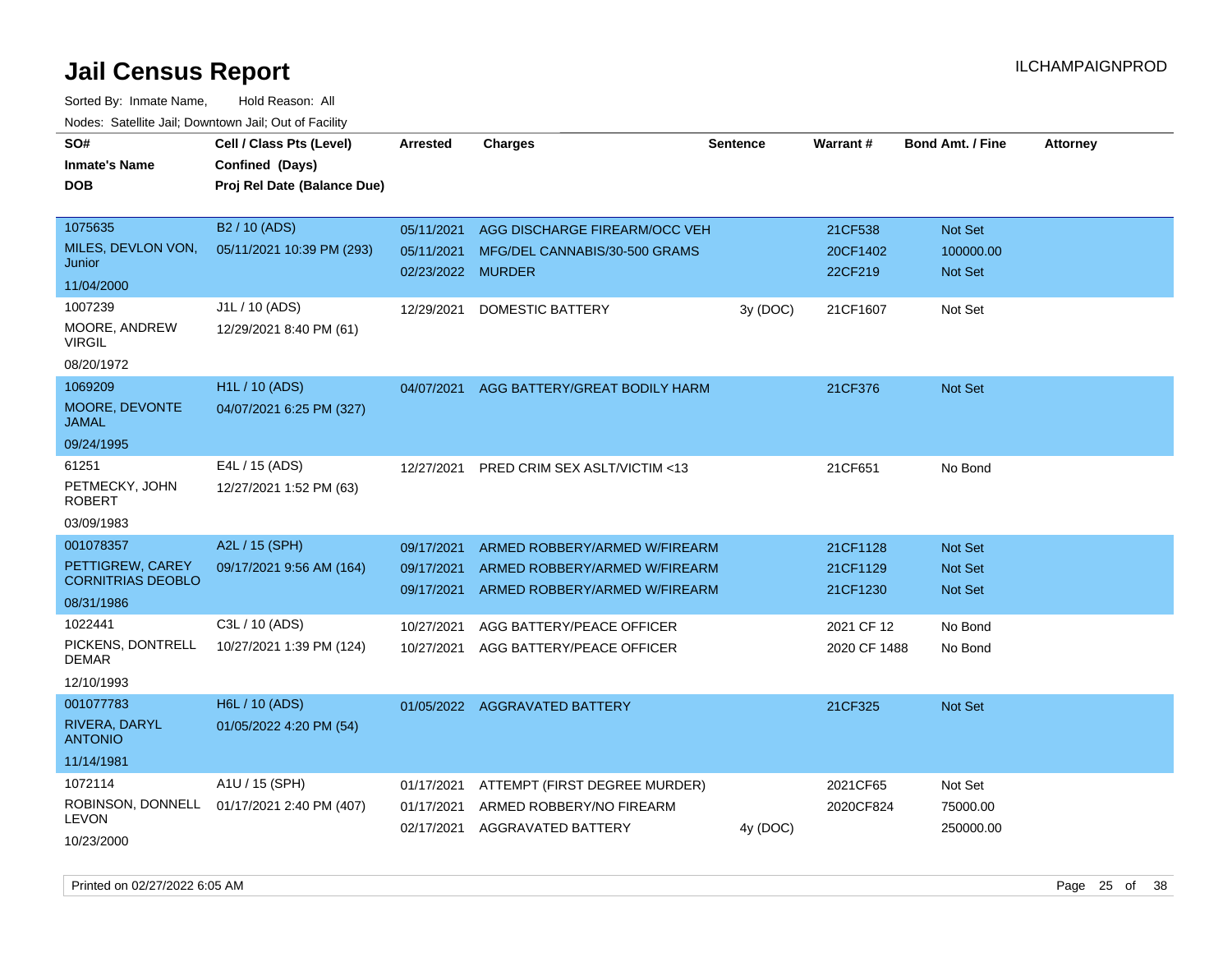| rouco. Calcinic Jan, Downtown Jan, Out of Facility |                                                                            |                     |                                         |                 |            |                         |                 |
|----------------------------------------------------|----------------------------------------------------------------------------|---------------------|-----------------------------------------|-----------------|------------|-------------------------|-----------------|
| SO#<br>Inmate's Name<br>DOB                        | Cell / Class Pts (Level)<br>Confined (Days)<br>Proj Rel Date (Balance Due) | <b>Arrested</b>     | <b>Charges</b>                          | <b>Sentence</b> | Warrant#   | <b>Bond Amt. / Fine</b> | <b>Attorney</b> |
| 1068592<br>ROSS, TEVONTAE<br><b>TERRANCE</b>       | J7L / 15 (ADS)<br>11/12/2021 8:41 AM (108)                                 |                     | 11/12/2021 BURGLARY                     | 2y (DOC)        | 21CF1393   | <b>Not Set</b>          |                 |
| 12/15/1998                                         |                                                                            |                     |                                         |                 |            |                         |                 |
| 47195                                              | G8L / 5 (MIN)                                                              | 12/27/2021          | <b>RESIDENTIAL BURGLARY</b>             |                 | 2020CF1222 | 10000.00                |                 |
| SIMMONS, JAMES<br><b>ROBERT</b>                    | 12/27/2021 8:42 AM (63)                                                    | 12/28/2021          | <b>RESIDENTIAL BURGLARY</b>             |                 | 2021CF1596 | Not Set                 |                 |
| 03/13/1975                                         |                                                                            |                     |                                         |                 |            |                         |                 |
| 1064798                                            | B1 / 15 (ADS)                                                              | 01/17/2022 MURDER   |                                         |                 | 2021CF695  | 1500000.00              |                 |
| <b>STENNIS, BRUCE</b><br><b>DEONTAY</b>            | 01/17/2022 1:29 PM (42)                                                    |                     | 01/17/2022 MFG/DEL 1<15 GR COCAINE/ANLG |                 | 21CF520    | 50000.00                |                 |
| 08/12/1998                                         |                                                                            |                     |                                         |                 |            |                         |                 |
| 1068839<br>TAYLOR, LONDON<br>JAVON                 | F4L / 15 (MAX)<br>08/07/2020 10:30 AM (570)                                | 08/07/2020 HOMICIDE |                                         | 28y (DOC)       | 2020-CF851 | 1000000.00              |                 |
| 08/16/1999                                         |                                                                            |                     |                                         |                 |            |                         |                 |
| 1056971                                            | D4 / 10 (ADS)                                                              | 08/07/2021          | FELON POSS/USE WEAPON/FIREARM           |                 | 21CF948    | No Bond                 |                 |
| TRAVIS, DENZEL<br><b>DANTRELL</b>                  | 08/07/2021 7:36 AM (205)                                                   | 08/08/2021          | AGG BATTERY/PUBLIC PLACE                |                 | 2020CF647  | 25000.00                |                 |
| 03/21/1993                                         |                                                                            |                     |                                         |                 |            |                         |                 |
| 001078250                                          | F2L / 10 (MED)                                                             | 08/07/2021          | FELON POSS WEAPON/BODY ARMOR            |                 | 21CF950    | Not Set                 |                 |
| TRAVIS, JORDAN<br>TESHAUN                          | 08/07/2021 10:27 AM (205)                                                  |                     |                                         |                 |            |                         |                 |
| 03/03/1996                                         |                                                                            |                     |                                         |                 |            |                         |                 |
| 56994                                              | A1L / 15 (SPH)                                                             | 12/09/2021          | STALKING/CAUSE FEAR FOR SAFETY          |                 | 21CF1514   | <b>Not Set</b>          |                 |
| TURNER, ROBERT<br><b>EARL, Senior</b>              | 12/09/2021 9:23 PM (81)                                                    | 12/13/2021          | PAROLE REVOCATION                       |                 | CH2107735  | <b>Not Set</b>          |                 |
| 09/07/1982                                         |                                                                            |                     |                                         |                 |            |                         |                 |
| 30108                                              | J4L / 15 (ADS)                                                             | 07/30/2021          | MURDER                                  |                 | 21CF902    | 2000000.00              |                 |
| VANDYKE, DARYL<br>ANTHONY                          | 07/30/2021 8:29 PM (213)                                                   |                     |                                         |                 |            |                         |                 |
| 10/04/1965                                         |                                                                            |                     |                                         |                 |            |                         |                 |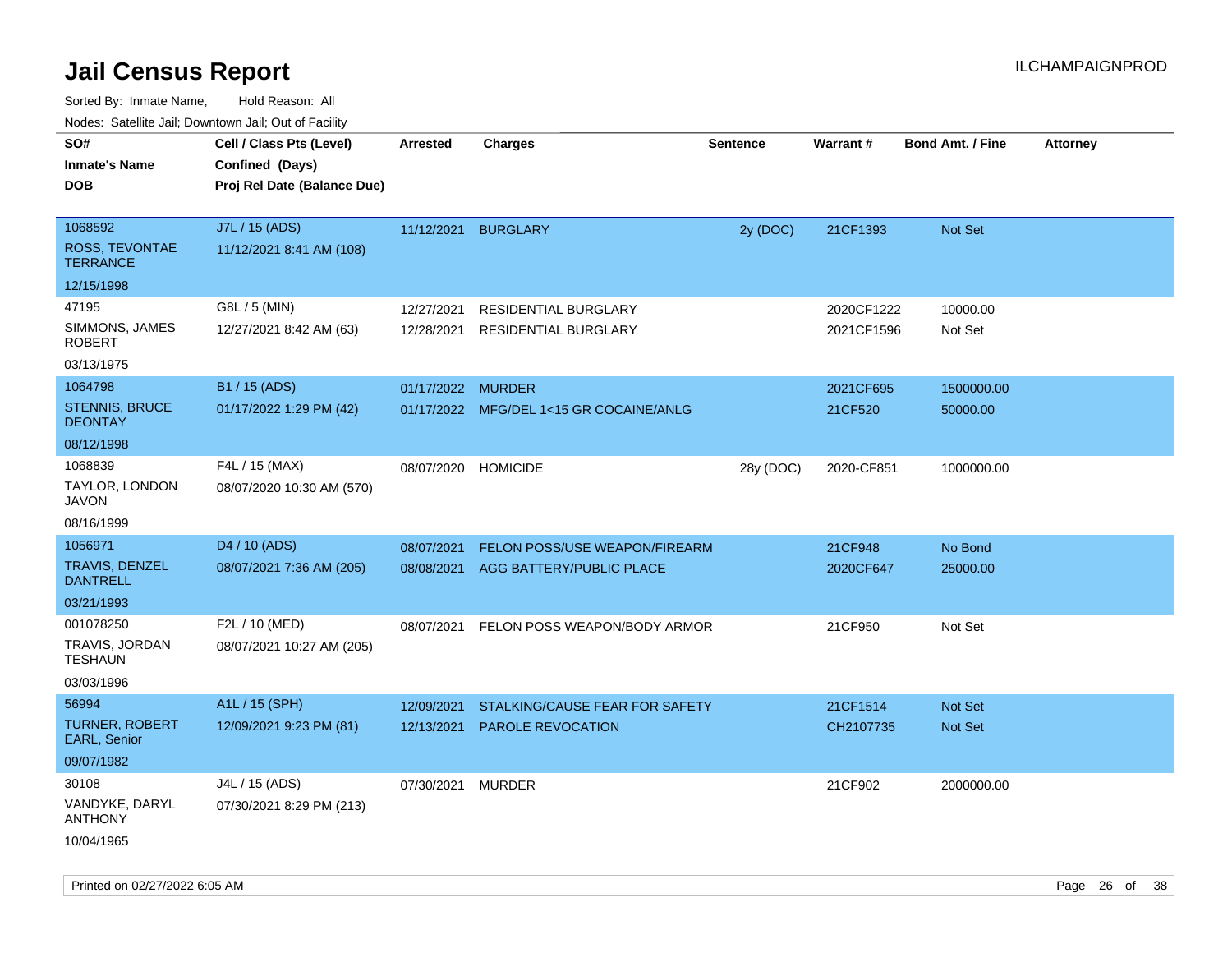| SO#<br><b>Inmate's Name</b><br><b>DOB</b>  | Cell / Class Pts (Level)<br>Confined (Days) | Arrested   | <b>Charges</b>                    | <b>Sentence</b> | Warrant#    | <b>Bond Amt. / Fine</b> | <b>Attorney</b> |
|--------------------------------------------|---------------------------------------------|------------|-----------------------------------|-----------------|-------------|-------------------------|-----------------|
|                                            | Proj Rel Date (Balance Due)                 |            |                                   |                 |             |                         |                 |
| 968681                                     | D5 / 15 (ADS)                               | 08/27/2021 | AGG CRIM SX AB/VIC 13<18/TRUST    |                 | 2020CF499   | 250000.00               |                 |
| <b>WADE, DEMETRIUS</b><br><b>DARYL</b>     | 08/27/2021 2:25 AM (185)                    | 08/27/2021 | <b>INDIRECT CRIMINAL CONTEMPT</b> | 3y (DOC)        | 2021CC16    | No Bond                 |                 |
| 01/07/1987                                 |                                             |            |                                   |                 |             |                         |                 |
| 1070971                                    | H3L / 5 (ADS)                               | 12/07/2021 | <b>IDENTITY THEFT/&lt;\$300</b>   |                 | 20CF922     | Not Set                 |                 |
| <b>WEIR, CLINTON</b><br><b>HOWARD</b>      | 12/08/2021 3:45 AM (82)                     |            | 12/07/2021 RECKLESS DRIVING       |                 | 19TR2348    | Not Set                 |                 |
| 03/15/1983                                 |                                             |            |                                   |                 |             |                         |                 |
| 54212                                      | E3U / 10 (ADS)                              | 12/21/2021 | ARMED VIOLENCE/CATEGORY I         |                 | 21CF1576    | Not Set                 |                 |
| <b>WHITLOCK, GEORGE</b>                    | 12/21/2021 1:20 PM (69)                     | 12/21/2021 | RECEIVE/POSS/SELL STOLEN VEH      |                 | 2021CF669   | 10000.00                |                 |
| <b>ABRAM</b>                               |                                             | 12/21/2021 | <b>VIOLATE ORDER PROTECTION</b>   |                 | 2021CM391   | 1000.00                 |                 |
| 11/10/1978                                 |                                             |            |                                   |                 |             |                         |                 |
| 1058072                                    | A2U / 15 (SPH)                              | 02/25/2021 | ARMED HABITUAL CRIMINAL           |                 |             | Not Set                 |                 |
| <b>WILLIAMS, KENNETH</b><br><b>BERNARD</b> | 02/25/2021 3:24 PM (368)                    |            |                                   |                 |             |                         |                 |
| 10/04/1985                                 |                                             |            |                                   |                 |             |                         |                 |
| 9326                                       | $12/5$ (ADS)                                | 06/14/2021 | <b>BURGLARY</b>                   |                 | 2020-CF-625 | <b>Not Set</b>          |                 |
| YOUNG, ANTHONY<br><b>PAUL</b>              | 06/14/2021 12:07 PM (259)                   |            |                                   |                 |             |                         |                 |
| 03/13/1954                                 |                                             |            |                                   |                 |             |                         |                 |
| <b>Total Downtown Jail: 60</b>             |                                             | Males: 60  | Females: 0<br>Unknown: 0          |                 |             |                         |                 |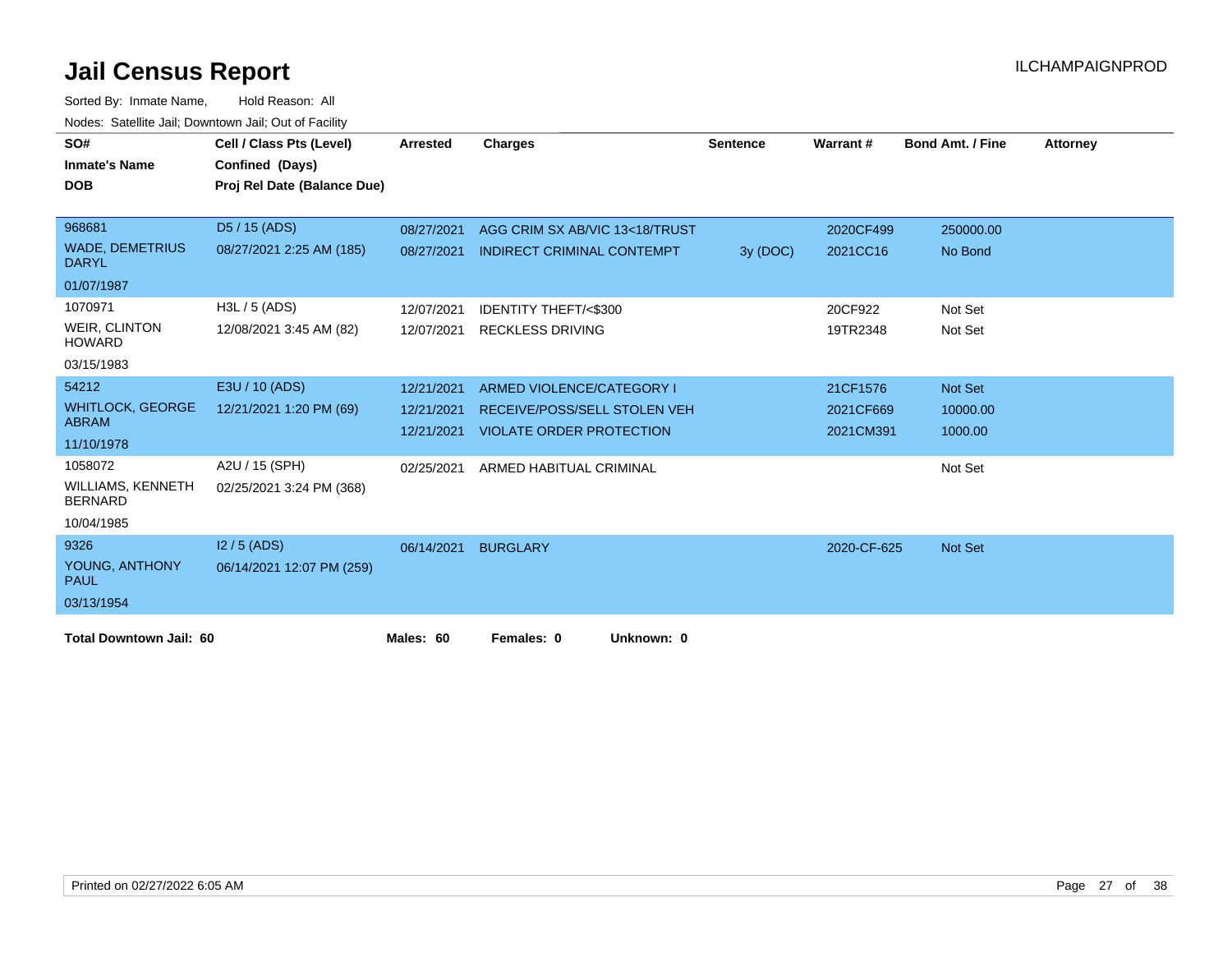**Out of Facility**

Sorted By: Inmate Name, Hold Reason: All Nodes: Satellite Jail; Downtown Jail; Out of Facility

**Cell / Class Pts (Level) Arrested Charges Warrant # Bond Amt. / Fine Attorney**

05/02/2021 HOME INVASION/CAUSE INJURY 2021CF323 100000.00

21 CF1582 Not Set 21 CF1445 Not Set

| SO#<br><b>Inmate's Name</b><br><b>DOB</b> | Cell / Class Pts (Level)<br>Confined (Days)<br>Proj Rel Date (Balance Due) | <b>Arrested</b> | <b>Charges</b>                    | Sentence |
|-------------------------------------------|----------------------------------------------------------------------------|-----------------|-----------------------------------|----------|
| 61095                                     | <b>KAN</b> / 10 (ADS)                                                      | 05/02/2021      | <b>HOME INVASION/CAUSE INJURY</b> |          |
| AMOS, DERRICK<br><b>JAMES</b>             | 05/02/2021 9:02 PM (302)                                                   |                 |                                   |          |
| 06/12/1985                                |                                                                            |                 |                                   |          |
| 001078621                                 | KAN / 10 (MED)                                                             | 12/23/2021      | RESIDENTIAL BURGLARY              |          |
|                                           | BAILEY, DANIEL SCOTT 12/23/2021 9:44 AM (67)                               | 01/14/2022      | PROBATION VIOLATION               |          |
| 05/09/1999                                |                                                                            |                 |                                   |          |
| 19971                                     | <b>EHD</b>                                                                 | 11/09/2021      | DRIVING RVK/SUSP DUI/SSS 4-9      |          |

| 19971                                   | <b>EHD</b>                                 | 11/09/2021 | DRIVING RVK/SUSP DUI/SSS 4-9     | 2021CF968  | Not Set |
|-----------------------------------------|--------------------------------------------|------------|----------------------------------|------------|---------|
| <b>LYNN</b>                             | BARNESKE, RAYMOND 11/09/2021 9:32 AM (111) |            |                                  |            |         |
| 08/17/1961                              | 5/6/2022(0.00)                             |            |                                  |            |         |
| 516062                                  | KAN / 15 (MAX)                             | 02/22/2021 | PHONE HARASSMENT/2+              | 20CF194    | 5000.00 |
| BENNETT, JOHN<br><b>MICHAEL</b>         | 02/22/2021 10:47 AM (371)                  | 02/22/2021 | AGG DISCH FIR/VEH/PC OFF/FRMAN   | 21CF210    | No Bond |
| 04/30/1986                              |                                            |            |                                  |            |         |
| 33993                                   | <b>KAN / 10 (MED)</b>                      | 06/14/2021 | AGGRAVATED DOMESTIC BATTERY      | 21CF688    | Not Set |
| <b>BOOKER, STEPHON</b>                  | 06/14/2021 7:42 PM (259)                   | 06/14/2021 | POSSESSING A CONTROLLED SUBSTANC | 21CF657    | Not Set |
| <b>MONTELL</b>                          |                                            | 06/14/2021 | PAROLE REVOCATION                | CH2103612  | No Bond |
| 06/11/1971                              |                                            |            |                                  |            |         |
| 38273                                   | <b>EHD</b>                                 | 02/23/2022 | AGG DUI/NO VALID DL              | 2020CF1371 | Not Set |
| BRADLEY,<br><b>CHRISTOPHER</b>          | 02/23/2022 9:14 AM (5)                     |            |                                  |            |         |
| 02/24/1974                              | 4/7/2022 (0.00)                            |            |                                  |            |         |
| 1074315                                 | <b>KAN / 15 (MAX)</b>                      | 07/27/2021 | AGG DISCHARGE FIREARM/VEH/SCH    | 21CF927    | Not Set |
| <b>BRIGGS, PATRICK</b><br><b>MONTAY</b> | 08/03/2021 4:56 PM (209)                   |            |                                  |            |         |
| 08/05/2001                              |                                            |            |                                  |            |         |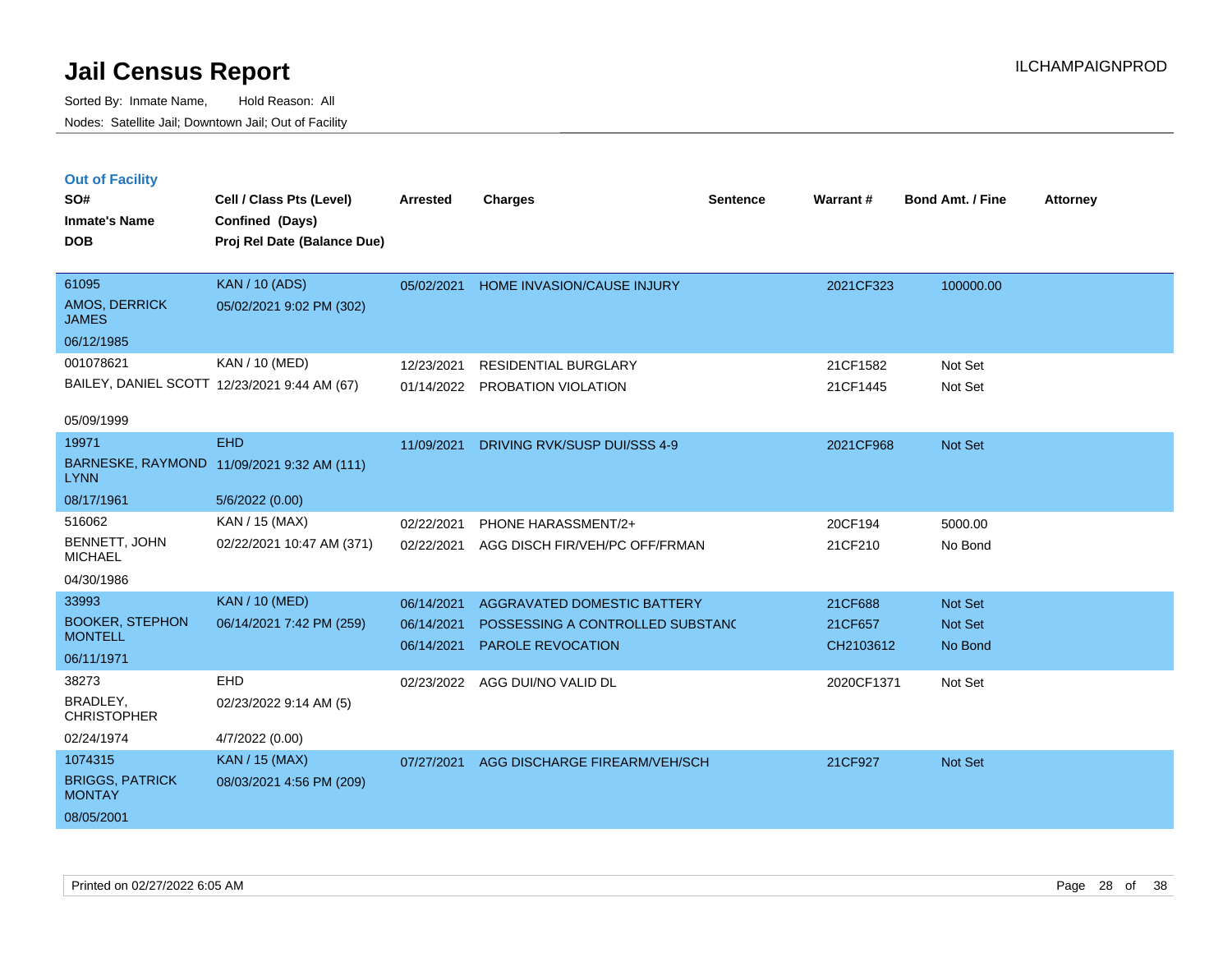| 10000. Catolino can, Domntonn can, Oat or I domt   |                                                                            |                          |                                                               |                 |                      |                         |                 |
|----------------------------------------------------|----------------------------------------------------------------------------|--------------------------|---------------------------------------------------------------|-----------------|----------------------|-------------------------|-----------------|
| SO#<br>Inmate's Name<br>DOB                        | Cell / Class Pts (Level)<br>Confined (Days)<br>Proj Rel Date (Balance Due) | Arrested                 | <b>Charges</b>                                                | <b>Sentence</b> | <b>Warrant#</b>      | <b>Bond Amt. / Fine</b> | <b>Attorney</b> |
| 001078065<br><b>BROWN, CHARMAN</b><br>LAKEEF       | <b>KAN / 10 (ADS)</b><br>06/17/2021 12:32 PM (256)                         | 06/17/2021               | AGG BATTERY/DISCHARGE FIREARM                                 |                 | 21CF704              | 1000000.00              |                 |
| 11/30/2002                                         |                                                                            |                          |                                                               |                 |                      |                         |                 |
| 1038554<br><b>BROWN, CORRION</b><br>DEVONTAE       | KAN / 15 (MAX)<br>08/18/2021 5:40 PM (194)                                 | 08/18/2021<br>08/18/2021 | DELIVERY OF OR POSSESSION OF W/INT<br>ARMED HABITUAL CRIMINAL |                 | 21CF1009<br>21CF1162 | No Bond<br>Not Set      |                 |
| 04/19/1995                                         |                                                                            |                          |                                                               |                 |                      |                         |                 |
| 1038579<br><b>BROWN, MARKEL</b><br>RIKKI           | <b>KAN / 15 (MAX)</b><br>08/18/2021 2:05 PM (194)                          | 08/18/2021               | FELON POSS/USE WEAPON/FIREARM                                 |                 | 21CF1010             | Not Set                 |                 |
| 01/06/1995                                         |                                                                            |                          |                                                               |                 |                      |                         |                 |
| 1003006<br>BROWN, ROCKEITH<br><b>JAVONTE</b>       | KAN / 15 (MAX)<br>08/19/2021 12:55 AM (193)                                | 08/19/2021               | FELON POSS/USE MACHINE GUN                                    |                 | 21CF1011             | No Bond                 |                 |
| 07/23/1991                                         |                                                                            |                          |                                                               |                 |                      |                         |                 |
| 1068812                                            | <b>KAN / 15 (MAX)</b>                                                      | 12/21/2021               | FELON POSS/USE FIREARM PRIOR                                  |                 | 21CF1568             | Not Set                 |                 |
| BRYANT, DANNY<br><b>EUGENE</b>                     | 12/21/2021 1:50 PM (69)                                                    | 12/21/2021               | AGG DISCHARGE FIREARM/OCC VEH                                 |                 | 21CF741              | <b>Not Set</b>          |                 |
| 11/22/1989                                         |                                                                            |                          |                                                               |                 |                      |                         |                 |
| 995894                                             | KAN / 10 (ADS)                                                             | 12/28/2021               | FELON POSSESS WEAPON/2ND+                                     | 5y (DOC)        | 2020CF709            | No Bond                 |                 |
| 12/04/1991                                         | BUTLER, JAMES LYNN 12/28/2021 11:05 AM (62)                                |                          |                                                               |                 |                      |                         |                 |
| 987334                                             | <b>KAN / 15 (MAX)</b>                                                      |                          |                                                               |                 |                      |                         |                 |
| CAIN, ISAIAH<br>DEPRIEST                           | 03/10/2021 2:22 PM (355)                                                   |                          | 03/10/2021 ATTEMPT (FIRST DEGREE MURDER)                      |                 | 19CF689              | <b>Not Set</b>          |                 |
| 12/23/1990                                         |                                                                            |                          |                                                               |                 |                      |                         |                 |
| 992962<br>CAMPBELL, KEITH<br>KNAQEEB<br>07/22/1991 | KAN / 15 (ADS)<br>05/25/2021 1:19 PM (279)                                 | 05/25/2021               | MURDER/INTENT TO KILL/INJURE                                  |                 | 2018CF1045           | 1000000.00              |                 |
|                                                    |                                                                            |                          |                                                               |                 |                      |                         |                 |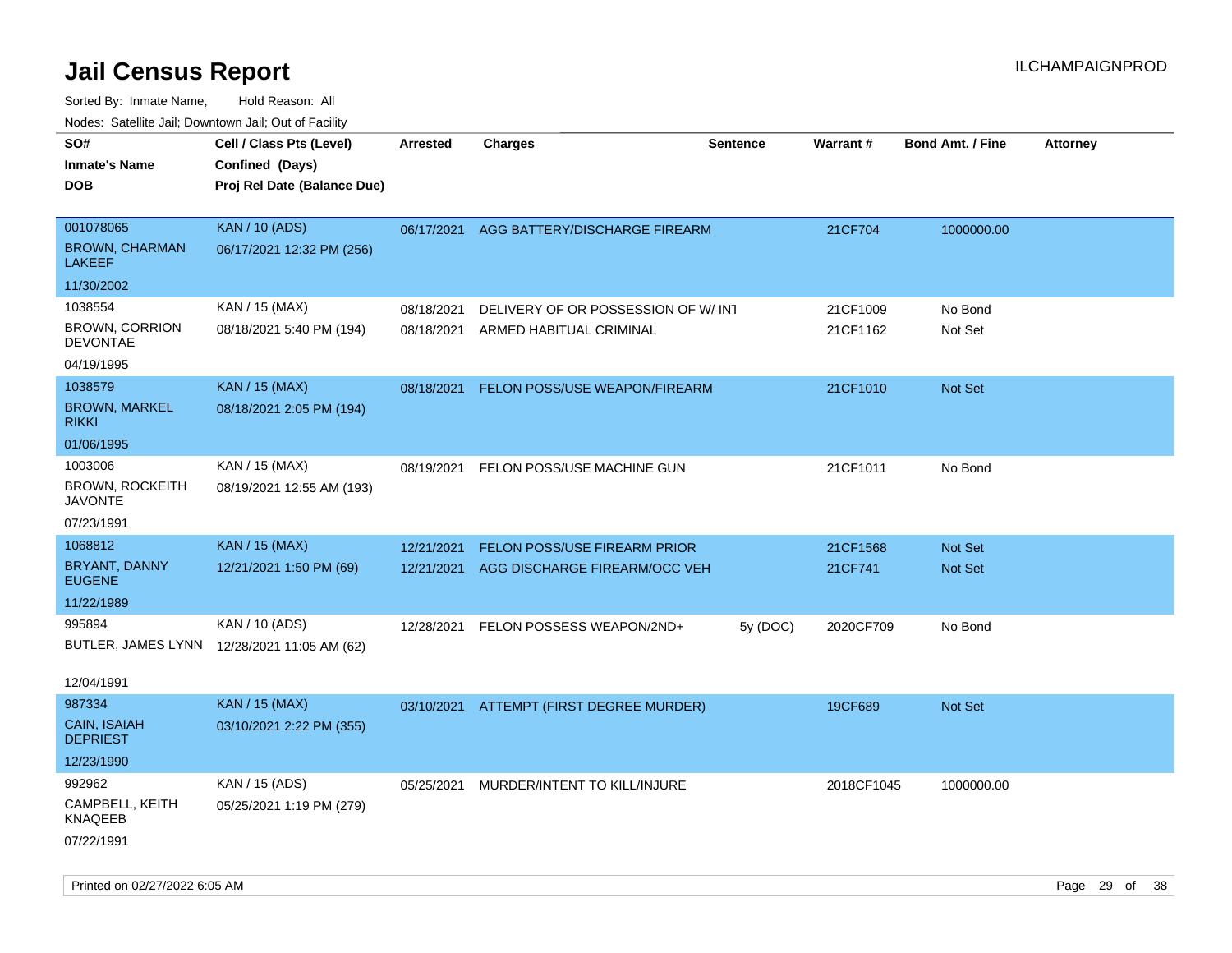Sorted By: Inmate Name, Hold Reason: All

Nodes: Satellite Jail; Downtown Jail; Out of Facility

| SO#<br><b>Inmate's Name</b><br><b>DOB</b>                             | Cell / Class Pts (Level)<br>Confined (Days)<br>Proj Rel Date (Balance Due) | <b>Arrested</b>                        | <b>Charges</b>                                                                                   | Sentence | Warrant#                             | <b>Bond Amt. / Fine</b>       | <b>Attorney</b> |
|-----------------------------------------------------------------------|----------------------------------------------------------------------------|----------------------------------------|--------------------------------------------------------------------------------------------------|----------|--------------------------------------|-------------------------------|-----------------|
| 001078576<br>CARTER, DEMONDRE<br><b>DAVON</b><br>05/27/2001           | <b>KAN / 15 (MAX)</b><br>11/09/2021 6:01 PM (111)                          | 11/09/2021                             | UNLAWFUL USE OF A WEAPON                                                                         |          | 21CF1383                             | <b>Not Set</b>                |                 |
| 1064992<br>CARTER, KEJUAN<br><b>JAVONTE</b><br>06/27/1998             | KAN / 15 (MAX)<br>09/20/2021 11:42 PM (161)                                | 09/20/2021                             | ARMED VIOLENCE/CATEGORY I                                                                        |          | 21CF1137                             | Not Set                       |                 |
| 001078729<br><b>CARTER, TROY</b><br><b>DEMON</b><br>01/02/2004        | <b>KAN / 15 (ADS)</b><br>01/02/2022 10:29 AM (57)                          |                                        | 01/02/2022 MURDER/INTENT TO KILL/INJURE                                                          |          | 20CF396                              | 1000000.00                    |                 |
| 001078461<br>COLE, ERIC JOSE<br>01/24/2002                            | KAN / 10 (MED)<br>10/08/2021 12:25 AM (143)                                | 10/07/2021<br>10/07/2021<br>10/08/2021 | AGG UNLAWFUL USE WEAPON/PERSON<br>AGG DOMESTIC BATTERY/STRANGLE<br>HARASS WITNESS/FAMILY MBR/REP |          | 2021CF1209<br>2021CF1208<br>21CF1218 | No Bond<br>Not Set<br>Not Set |                 |
| 1048488<br><b>COLSON, WAYNE</b><br><b>ARTHUR, Third</b><br>10/14/1995 | <b>KAN / 10 (ADS)</b><br>12/30/2021 8:27 AM (60)                           | 12/30/2021                             | ARMED VIOLENCE/CATEGORY I                                                                        |          | 2022CF4                              | <b>Not Set</b>                |                 |
| 57733<br>CRAIG, ANTOINE<br><b>DARRELL</b><br>10/09/1982               | KAN / 15 (SPH)<br>02/25/2020 4:08 PM (734)                                 | 02/25/2020<br>02/25/2020               | <b>HOMICIDE</b><br>FELON POSS/USE WEAPON/FIREARM                                                 |          | 2020-CF250<br>19CF-1827              | 2000000.00<br>80000.00        |                 |
| 001077939<br><b>CROSS, PATRICK</b><br><b>DONTRELLE</b><br>11/07/2001  | <b>KAN / 10 (MED)</b><br>05/10/2021 7:31 PM (294)                          | 05/10/2021<br>06/02/2021               | FIREARM/FOID INVALID/NOT ELIG<br>POSS STOLEN VEHICLE > \$25,000                                  |          | 21CF526<br>21CF612                   | No Bond<br>Not Set            |                 |
| 1061304<br>DORRIS, KEMION<br><b>DAETOCE</b><br>11/19/1997             | KAN / 15 (MAX)<br>10/11/2021 7:30 PM (140)                                 | 10/11/2021<br>10/11/2021<br>10/11/2021 | ARMED HABITUAL CRIMINAL<br>ARMED HABITUAL CRIMINAL<br><b>HOME INVASION/FIREARM</b>               |          | 21CF1226<br>21CF1227<br>21CF1228     | No Bond<br>No Bond<br>No Bond |                 |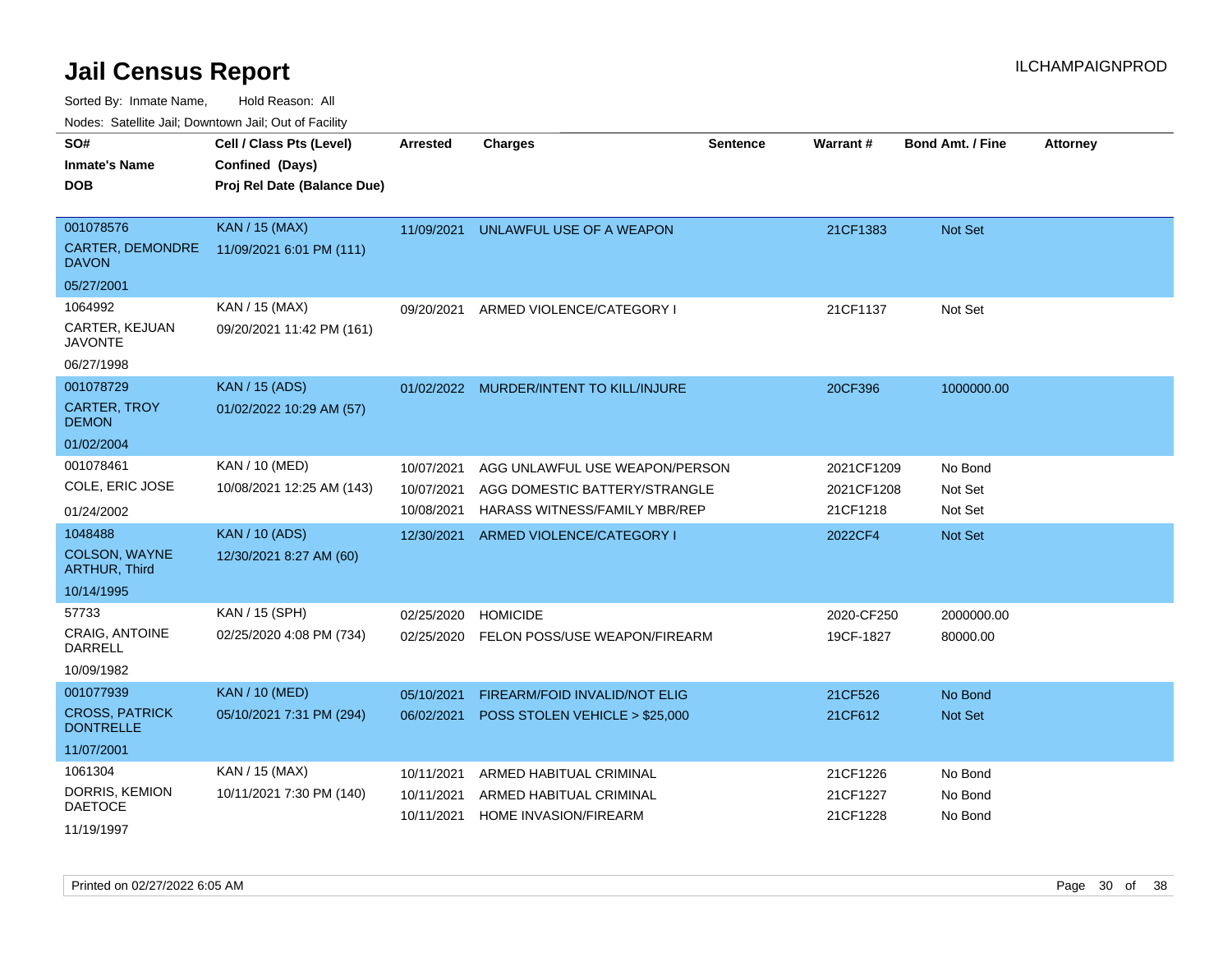| SO#                                        | Cell / Class Pts (Level)                      | <b>Arrested</b> | <b>Charges</b>                            | <b>Sentence</b> | <b>Warrant#</b> | <b>Bond Amt. / Fine</b> | <b>Attorney</b> |
|--------------------------------------------|-----------------------------------------------|-----------------|-------------------------------------------|-----------------|-----------------|-------------------------|-----------------|
| <b>Inmate's Name</b>                       | Confined (Days)                               |                 |                                           |                 |                 |                         |                 |
| <b>DOB</b>                                 | Proj Rel Date (Balance Due)                   |                 |                                           |                 |                 |                         |                 |
|                                            |                                               |                 |                                           |                 |                 |                         |                 |
| 1059194                                    | <b>EHD</b>                                    | 02/08/2022      | DRIVING ON SUSPENDED LICENSE              |                 | 2019TR10596     | <b>Not Set</b>          |                 |
| <b>ELAM, NICKOLAS</b><br><b>VONTRELL</b>   | 02/08/2022 10:13 AM (20)                      |                 |                                           |                 |                 |                         |                 |
| 10/23/1990                                 | 3/9/2022 (0.00)                               |                 |                                           |                 |                 |                         |                 |
| 001077363                                  | KAN / 25 (SPH)                                | 10/30/2020      | <b>HOME INVASION/FIREARM</b>              | 10y (DOC)       | 20CF1202        | 500000.00               |                 |
| GARY, DAKOTA<br><b>TREVON</b>              | 10/30/2020 10:41 AM (486)                     |                 |                                           |                 |                 |                         |                 |
| 12/31/2001                                 |                                               |                 |                                           |                 |                 |                         |                 |
| 1013012                                    | <b>KAN / 15 (MAX)</b>                         | 07/08/2021      | ATTEMPT (FIRST DEGREE MURDER)             |                 | 2021CF790       | 1000000.00              |                 |
| GARY, XAVIER LAMAR                         | 07/08/2021 9:24 AM (235)                      | 07/08/2021      | <b>FELON POSS/USE FIREARM PRIOR</b>       |                 | 2020CF650       | 25000.00                |                 |
|                                            |                                               |                 | 07/08/2021 FELON POSS/USE FIREARM PRIOR   |                 | 21CF798         | Not Set                 |                 |
| 12/14/1991                                 |                                               |                 |                                           |                 |                 |                         |                 |
| 952666                                     | <b>EHD</b>                                    | 01/25/2022      | DRIVING ON REVOKED LICENSE                |                 | 2021TR175       | Not Set                 |                 |
| Junior                                     | GILL, MICHAEL LAMAR, 01/25/2022 10:05 AM (34) |                 |                                           |                 |                 |                         |                 |
| 12/07/1986                                 | 3/10/2022 (0.00)                              |                 |                                           |                 |                 |                         |                 |
| 1065946                                    | <b>KAN / 10 (MED)</b>                         | 09/04/2021      | AGG BATTERY/DISCHARGE FIREARM             |                 | 21CF1057        | 750000.00               |                 |
| <b>GODBOLT, DESMOND</b><br><b>DEVONTAE</b> | 09/04/2021 1:17 AM (177)                      | 09/04/2021      | <b>RESIST/OBSTRUCTING A PEACE OFFICEF</b> |                 | 21CM407         | Not Set                 |                 |
| 11/15/1997                                 |                                               |                 |                                           |                 |                 |                         |                 |
| 1070118                                    | KAN / 15 (MAX)                                | 08/31/2021      | AGGRAVATED DOMESTIC BATTERY               |                 | 21CF1049        | No Bond                 |                 |
| <b>GRAHAM, CORTEZ</b><br>LAMON             | 08/31/2021 9:32 PM (181)                      | 09/02/2021      | PROBATION VIOLATION                       |                 | 21CF55          | Not Set                 |                 |
| 03/31/1976                                 |                                               |                 |                                           |                 |                 |                         |                 |
| 1076506                                    | <b>KAN / 15 (MAX)</b>                         | 09/17/2021      | AGG UUW/PERSON/CM THREAT VIOL             |                 | 21CF1131        | Not Set                 |                 |
|                                            | GRAY, JAMARH EMERE 09/17/2021 10:41 AM (164)  | 09/20/2021      | <b>DOMESTIC BATTERY</b>                   |                 | 21CM430         | Not Set                 |                 |
|                                            |                                               |                 |                                           |                 |                 |                         |                 |
| 06/21/2003                                 |                                               |                 |                                           |                 |                 |                         |                 |
| 1055117                                    | <b>EHD</b>                                    | 02/15/2022      | AGG BATTERY/PUBLIC PLACE                  |                 | 2021CM47        | Not Set                 |                 |
| GREAM, JOHN<br>ROBERT LEE                  | 02/15/2022 10:44 AM (13)                      |                 |                                           |                 |                 |                         |                 |
| 08/23/1996                                 | 6/13/2022 (0.00)                              |                 |                                           |                 |                 |                         |                 |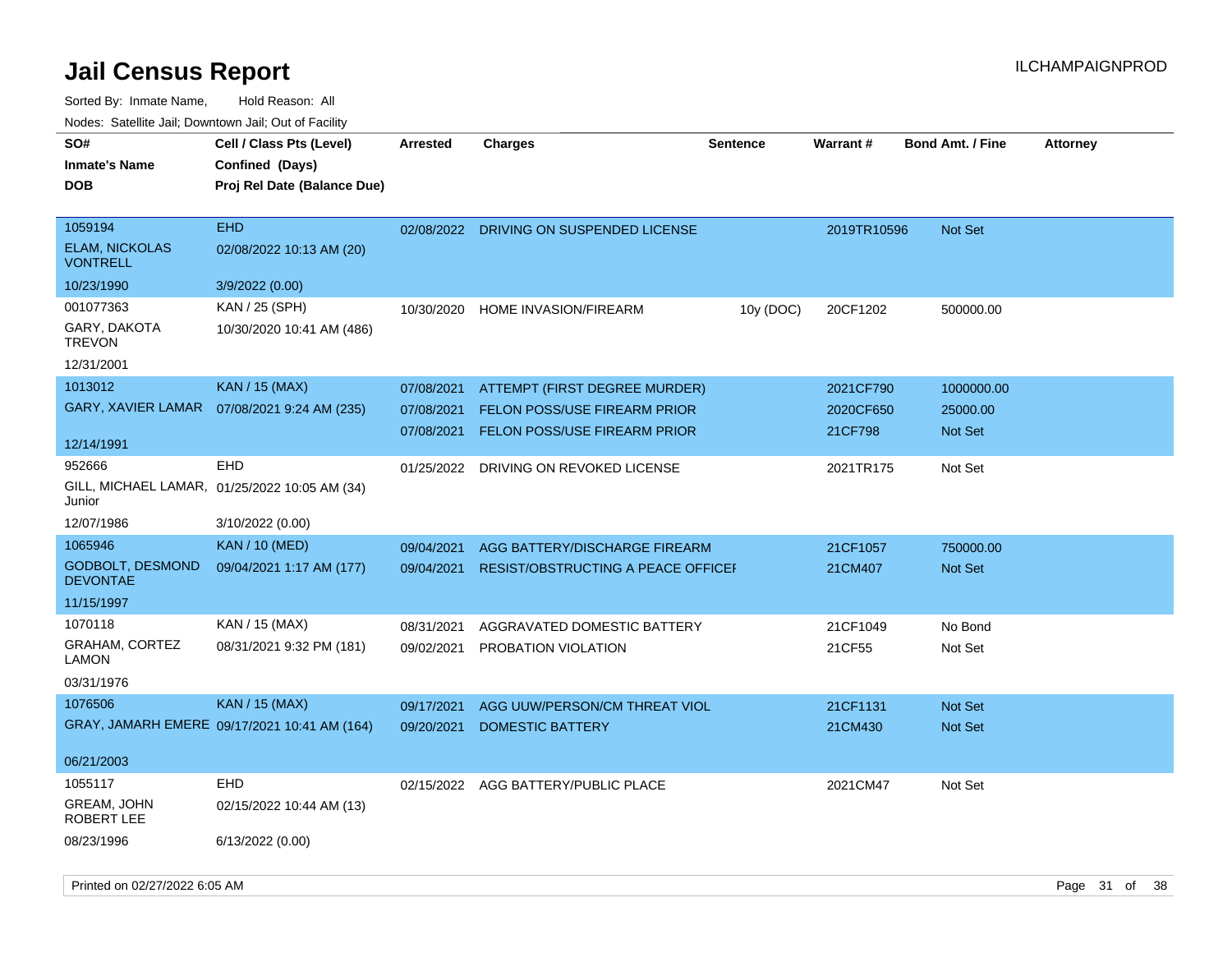Sorted By: Inmate Name, Hold Reason: All Nodes: Satellite Jail; Downtown Jail; Out of Facility

| SO#<br><b>Inmate's Name</b><br><b>DOB</b>                             | Cell / Class Pts (Level)<br>Confined (Days)<br>Proj Rel Date (Balance Due) | Arrested                               | <b>Charges</b>                                                                               | <b>Sentence</b>      | Warrant#                      | <b>Bond Amt. / Fine</b>          | <b>Attorney</b> |
|-----------------------------------------------------------------------|----------------------------------------------------------------------------|----------------------------------------|----------------------------------------------------------------------------------------------|----------------------|-------------------------------|----------------------------------|-----------------|
| 1037683<br><b>HARRISON, HAROLD</b><br><b>RAY</b>                      | <b>EHD</b><br>02/23/2022 10:01 AM (5)                                      | 02/23/2022<br>02/23/2022 AGG DUI/3     | AGG DUI/LIC SUSP OR REVOKED                                                                  |                      | 2020CF350<br>2020CF1351       | Not Set<br><b>Not Set</b>        |                 |
| 11/30/1963                                                            | 5/22/2022 (0.00)                                                           |                                        |                                                                                              |                      |                               |                                  |                 |
| 1045186<br>HOLBROOK, JOHNNIE<br><b>MATHIS</b><br>07/19/1996           | KAN / 15 (MAX)<br>08/16/2021 11:07 AM (196)                                | 08/16/2021<br>08/16/2021<br>08/16/2021 | ARMED VIOLENCE/CATEGORY I<br>FELON POSS/USE WEAPON/FIREARM<br>AGG FLEEING POLICE/21 MPH OVER |                      | 21CF934<br>19CF968<br>21CF988 | 1000000.00<br>Not Set<br>Not Set |                 |
|                                                                       |                                                                            | 08/16/2021                             | FELON POSS/USE WEAPON/FIREARM                                                                |                      | 21CF989                       | Not Set                          |                 |
| 972300<br><b>HOLT, MICHAEL</b><br><b>TERRELL</b>                      | <b>KAN / 10 (MED)</b><br>12/22/2021 8:36 AM (68)                           | 12/22/2021<br>12/22/2021               | <b>RESIDENTIAL BURGLARY</b><br>AGG CRIM SEX ABUSE/VICTIM <9                                  |                      | 18CF1691<br>19CF1277          | 25000.00<br>250000.00            |                 |
| 12/25/1989                                                            |                                                                            |                                        |                                                                                              |                      |                               |                                  |                 |
| 001078146<br>HUNT, TEIGAN<br><b>JAZAIREO</b><br>05/14/2003            | KAN / 15 (MAX)<br>07/09/2021 12:41 PM (234)                                | 07/09/2021<br>07/09/2021               | AGG BATTERY/DISCHARGE FIREARM<br>ARMED ROBBERY/ARMED W/FIREARM                               |                      | 21CF795<br>21CF806            | 1000000.00<br>Not Set            |                 |
| 989743                                                                | <b>KAN / 15 (ADS)</b>                                                      |                                        |                                                                                              |                      |                               |                                  |                 |
| JACKSON, STEVE<br><b>ALLEN</b>                                        | 04/13/2021 2:45 AM (321)                                                   | 04/13/2021                             | AGGRAVATED DOMESTIC BATTERY                                                                  |                      | 21CF399                       | <b>Not Set</b>                   |                 |
| 06/04/1991                                                            |                                                                            |                                        |                                                                                              |                      |                               |                                  |                 |
| 001078788<br>JOHNSON, BRENTON Z 01/21/2022 8:33 PM (38)<br>08/07/1987 | <b>KAN / 5 (ADS)</b>                                                       |                                        | 01/21/2022 AGGRAVATED BATTERY                                                                |                      | 22CF93                        | Not Set                          |                 |
| 001078401<br><b>KNIGHT, ERIC Junior</b>                               | <b>KAN / 10 (ADS)</b><br>09/19/2021 7:32 PM (162)                          | 09/19/2021                             | UNLAWFUL VEHICULAR INVASION                                                                  | 3y/6m (DOC) 21CF1134 |                               | <b>Not Set</b>                   |                 |
| 07/11/1991                                                            |                                                                            |                                        |                                                                                              |                      |                               |                                  |                 |
| 1064445                                                               | KAN / 15 (MAX)                                                             | 04/23/2021                             | FELON POSS/USE FIREARM/PAROLE                                                                |                      | 21CF899                       | Not Set                          |                 |
| LARUE, TERENCE<br><b>TRAMEL</b><br>12/23/1998                         | 04/23/2021 11:18 AM (311)                                                  | 04/23/2021<br>04/23/2021               | AGG DISCHARGE FIREARM/OCC VEH<br>POSSESS 15<100 GRAMS COCAINE                                |                      | 2021CF295<br>19CF1052         | 500000.00<br>10000.00            |                 |

Printed on 02/27/2022 6:05 AM Page 32 of 38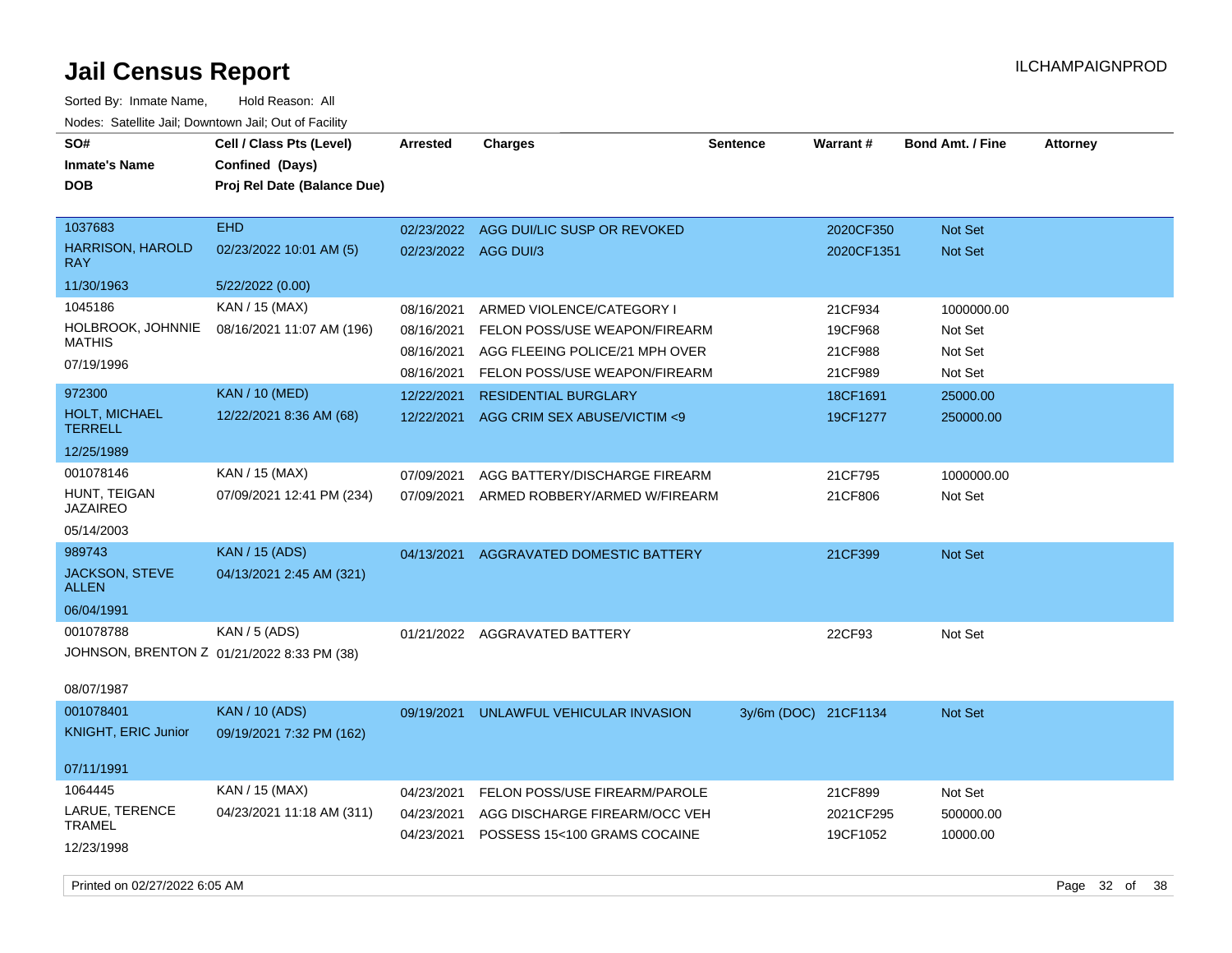| ivouss. Satellite Jali, Downtown Jali, Out of Facility |                             |                      |                                |                 |            |                         |                 |
|--------------------------------------------------------|-----------------------------|----------------------|--------------------------------|-----------------|------------|-------------------------|-----------------|
| SO#                                                    | Cell / Class Pts (Level)    | <b>Arrested</b>      | <b>Charges</b>                 | <b>Sentence</b> | Warrant#   | <b>Bond Amt. / Fine</b> | <b>Attorney</b> |
| Inmate's Name                                          | Confined (Days)             |                      |                                |                 |            |                         |                 |
| DOB                                                    | Proj Rel Date (Balance Due) |                      |                                |                 |            |                         |                 |
|                                                        |                             |                      |                                |                 |            |                         |                 |
| 001078237                                              | <b>KAN / 15 (ADS)</b>       | 08/03/2021           | AGG DISCHARGE FIREARM/OCC VEH  |                 | 21CF928    | No Bond                 |                 |
| <b>LAWS, TERON</b><br><b>RAMONTE</b>                   | 08/03/2021 6:29 PM (209)    |                      |                                |                 |            |                         |                 |
| 04/03/2001                                             |                             |                      |                                |                 |            |                         |                 |
| 001078470                                              | KAN / 15 (MAX)              | 10/10/2021           | MURDER/INTENT TO KILL/INJURE   |                 | 21CF1221   | Not Set                 |                 |
| LEE, AMAHRION<br>JA'MERE                               | 10/10/2021 1:23 PM (141)    |                      |                                |                 |            |                         |                 |
| 11/05/2002                                             |                             |                      |                                |                 |            |                         |                 |
| 56792                                                  | <b>KAN / 10 (MED)</b>       | 02/02/2021           | <b>ARMED HABITUAL CRIMINAL</b> |                 | 2021CF141  | 500000.00               |                 |
| LILLARD, LAWRENCE<br><b>TYRONE</b>                     | 02/02/2021 2:11 PM (391)    | 02/22/2021           | DRIVING ON REVOKED LICENSE     |                 | 21TR426    | 5000.00                 |                 |
| 10/20/1982                                             |                             |                      |                                |                 |            |                         |                 |
| 40877                                                  | EHD                         | 02/01/2022 AGG DUI/3 |                                |                 | 2020CF986  | Not Set                 |                 |
| MABRY-HALL.<br>REBECCA SUE                             | 02/01/2022 9:32 AM (27)     |                      |                                |                 |            |                         |                 |
| 03/21/1971                                             | 5/1/2022 (0.00)             |                      |                                |                 |            |                         |                 |
| 001078575                                              | <b>KAN / 10 (MED)</b>       | 11/09/2021           | <b>GUNRUNNING</b>              |                 | 21CF1330   | 750000.00               |                 |
| MCLAURIN, KEYON A                                      | 11/09/2021 12:41 PM (111)   |                      |                                |                 |            |                         |                 |
|                                                        |                             |                      |                                |                 |            |                         |                 |
| 11/19/2002                                             |                             |                      |                                |                 |            |                         |                 |
| 1011046                                                | KAN / 15 (ADS)              | 04/10/2021           | ATTEMPT (FIRST DEGREE MURDER)  |                 | 21CF392    | Not Set                 |                 |
| <b>MILES, DARRION</b><br><b>ANTONIO KEVONTA</b>        | 04/11/2021 12:46 AM (323)   |                      |                                |                 |            |                         |                 |
| 03/18/1990                                             |                             |                      |                                |                 |            |                         |                 |
| 001077278                                              | <b>KAN / 15 (MAX)</b>       | 10/06/2020           | MURDER/INTENT TO KILL/INJURE   |                 | 2020CF146  | 2000000.00              |                 |
| MILLER, D'ANDRE                                        | 10/06/2020 12:49 PM (510)   | 10/06/2020           | AGG FLEEING POLICE/21 MPH OVER |                 | 2019CF1171 | 50000.00                |                 |
| 09/08/1986                                             |                             |                      |                                |                 |            |                         |                 |
| 001078712                                              | KAN / 10 (MED)              | 12/23/2021           | AGG DISCH FIREARM/1ST AID PERS |                 | 21CF1581   | Not Set                 |                 |
| MONTGOMERY,<br>RASHARD MYKI                            | 12/23/2021 4:27 PM (67)     |                      |                                |                 |            |                         |                 |
| 11/05/2001                                             |                             |                      |                                |                 |            |                         |                 |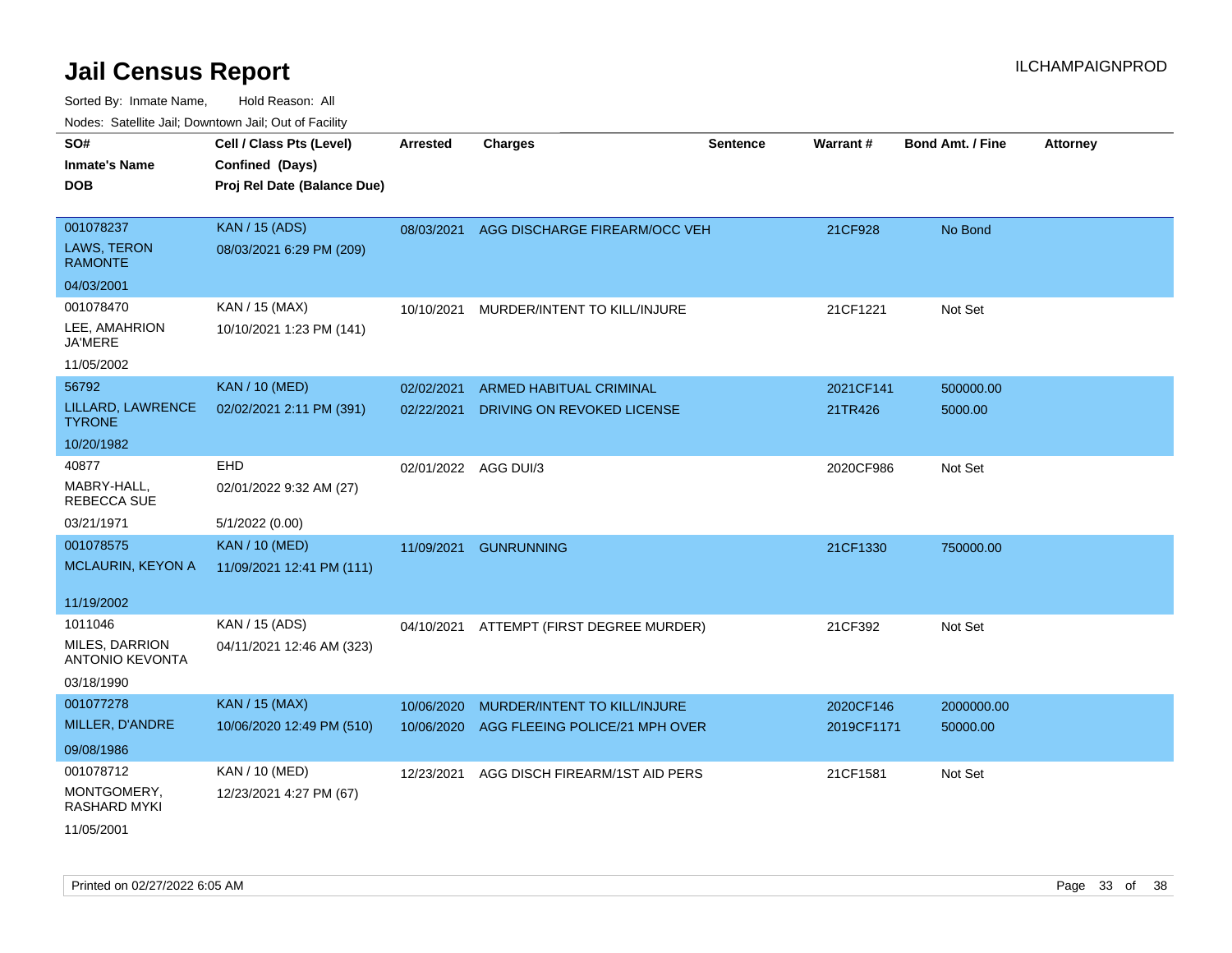| rouco. Calcinic Jan, Downtown Jan, Out of Facility |                                               |                    |                                          |                 |             |                         |                 |
|----------------------------------------------------|-----------------------------------------------|--------------------|------------------------------------------|-----------------|-------------|-------------------------|-----------------|
| SO#                                                | Cell / Class Pts (Level)                      | <b>Arrested</b>    | <b>Charges</b>                           | <b>Sentence</b> | Warrant#    | <b>Bond Amt. / Fine</b> | <b>Attorney</b> |
| <b>Inmate's Name</b>                               | Confined (Days)                               |                    |                                          |                 |             |                         |                 |
| <b>DOB</b>                                         | Proj Rel Date (Balance Due)                   |                    |                                          |                 |             |                         |                 |
|                                                    |                                               |                    |                                          |                 |             |                         |                 |
| 1026477                                            | <b>KAN / 15 (ADS)</b>                         | 09/21/2021         | AGG DISCHARGE FIREARM/OCC VEH            |                 | 21CF1138    | Not Set                 |                 |
| NEWBILL, DEVONTRE<br><b>LAMONT</b>                 | 09/21/2021 2:27 AM (160)                      | 09/22/2021         | <b>PROBATION VIOLATION</b>               |                 | 20CF577     | Not Set                 |                 |
| 11/22/1993                                         |                                               |                    |                                          |                 |             |                         |                 |
| 1072907                                            | <b>KAN</b>                                    | 07/14/2021         | CRIMINAL DAMAGE <\$500/SCHOOL            |                 | 2021CF840   | 5000.00                 |                 |
| NIKOLAEV, YEVGENIY                                 | 07/14/2021 10:10 PM (229)                     | 07/14/2021         | ATTEMPT (FIRST DEGREE MURDER)            |                 | 2021-CF-832 | 2000000.00              |                 |
| 10/06/1983                                         |                                               |                    |                                          |                 |             |                         |                 |
| 001078558                                          | <b>KAN / 10 (MED)</b>                         | 11/03/2021         | UNLAWFUL USE OF A WEAPON                 |                 | 21CF1352    | Not Set                 |                 |
| PARRISH, DOMINIC<br><b>WALTER</b>                  | 11/03/2021 1:25 PM (117)                      |                    |                                          |                 |             |                         |                 |
| 08/23/2001                                         |                                               |                    |                                          |                 |             |                         |                 |
| 001078063                                          | KAN / 15 (MAX)                                | 06/15/2021         | AGG CRIM SEX ASSAULT/WEAPON              |                 | 2021CF678   | 1000000.00              |                 |
|                                                    | PERRY, ROBERT Junior 06/15/2021 4:37 PM (258) | 06/15/2021         | <b>ROBBERY</b>                           |                 | 2021CF159   | 25000.00                |                 |
|                                                    |                                               |                    |                                          |                 |             |                         |                 |
| 12/21/1990                                         |                                               |                    |                                          |                 |             |                         |                 |
| 1008308                                            | <b>KAN / 10 (ADS)</b>                         | 01/30/2022         | AGG BTRY/GREAT BOD HARM/60+              |                 | 22CF131     | No Bond                 |                 |
| PETTIGREW, MARIO<br><b>TRAVINIO</b>                | 01/30/2022 6:15 AM (29)                       | 01/30/2022 ASSAULT |                                          |                 | 19CM364     | 4000.00                 |                 |
| 08/11/1992                                         |                                               |                    |                                          |                 |             |                         |                 |
| 37559                                              | <b>EHD</b>                                    |                    | 01/12/2022 DRIVING ON REVOKED LICENSE    |                 | 2021TR2685  | Not Set                 |                 |
| PICKENS, DAVID<br>EUGENE                           | 01/12/2022 10:16 AM (47)                      |                    |                                          |                 |             |                         |                 |
| 02/01/1973                                         | 3/12/2022 (0.00)                              |                    |                                          |                 |             |                         |                 |
| 001078799                                          | <b>KAN / 10 (MED)</b>                         | 01/27/2022         | <b>FIREARM/FOID INVALID/NOT ELIG</b>     |                 | 22CF116     | Not Set                 |                 |
| PURNELL, MARKISE<br><b>MONROE</b>                  | 01/27/2022 9:50 AM (32)                       |                    |                                          |                 |             |                         |                 |
| 07/13/2002                                         |                                               |                    |                                          |                 |             |                         |                 |
| 001077614                                          | KAN / 15 (MAX)                                |                    | 01/17/2021 ATTEMPT (FIRST DEGREE MURDER) |                 | 21CF66      | Not Set                 |                 |
| <b>DEVON</b>                                       | ROBINSON, DONTRELL 01/17/2021 3:08 PM (407)   |                    |                                          |                 |             |                         |                 |
| 09/22/2002                                         |                                               |                    |                                          |                 |             |                         |                 |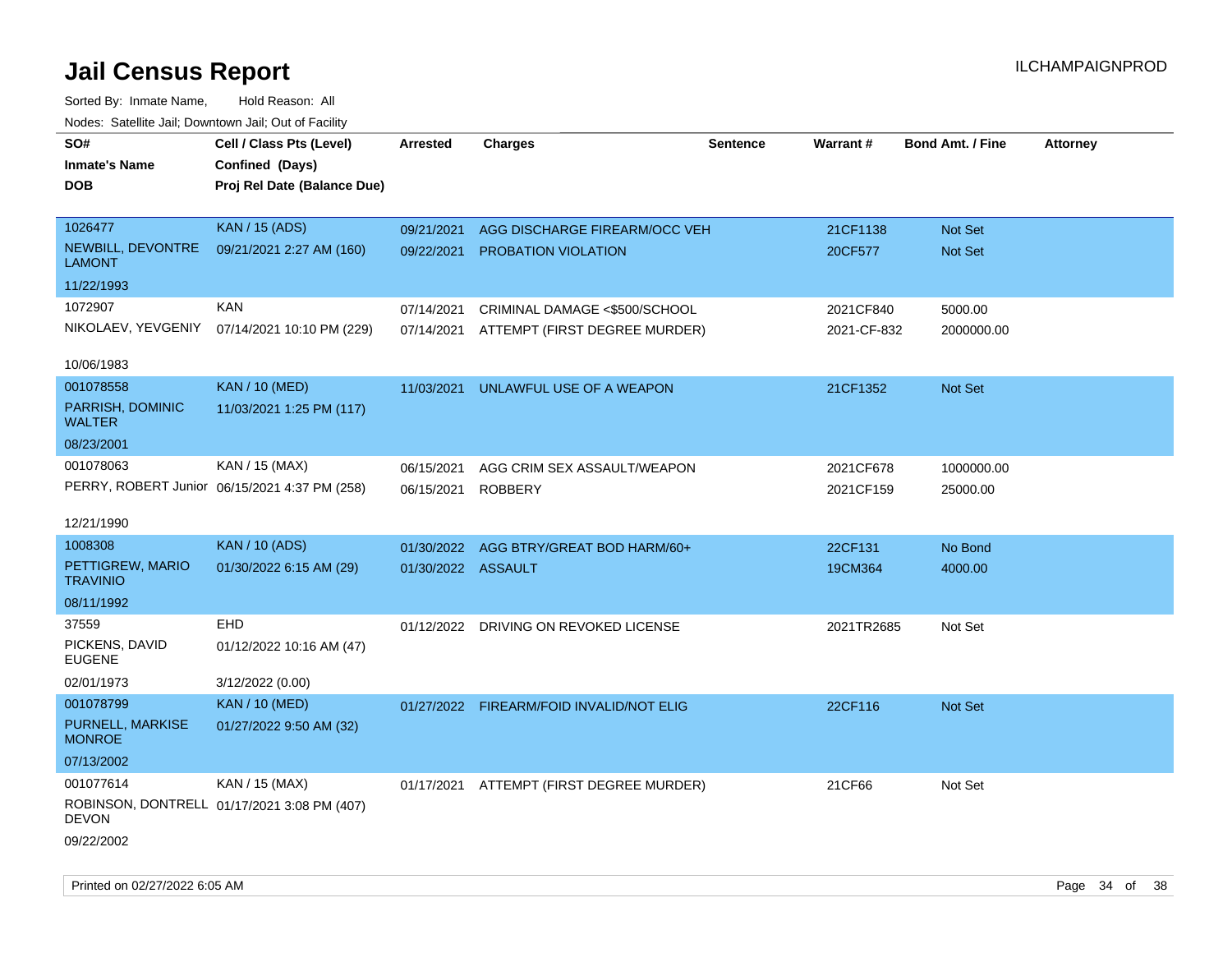| SO#<br><b>Inmate's Name</b><br><b>DOB</b> | Cell / Class Pts (Level)<br>Confined (Days)<br>Proj Rel Date (Balance Due) | Arrested   | <b>Charges</b>                 | <b>Sentence</b> | Warrant#    | <b>Bond Amt. / Fine</b> | <b>Attorney</b> |
|-------------------------------------------|----------------------------------------------------------------------------|------------|--------------------------------|-----------------|-------------|-------------------------|-----------------|
|                                           |                                                                            |            |                                |                 |             |                         |                 |
| 1061216                                   | <b>KAN / 10 (MED)</b>                                                      | 06/22/2021 | <b>HOME INVASION/FIREARM</b>   |                 | 21CF727     | Not Set                 |                 |
| <b>RUNGE, ANDRE</b><br><b>MARSEAN</b>     | 06/22/2021 4:42 PM (251)                                                   |            |                                |                 |             |                         |                 |
| 12/05/1997                                |                                                                            |            |                                |                 |             |                         |                 |
| 650295                                    | PIA / 50 (MAX)                                                             | 04/22/2020 | CRIMINAL SEXUAL ASSAULT        |                 | 2020-CF407  | 750000.00               |                 |
| SANDAGE, JERALD                           | 04/22/2020 6:30 AM (677)                                                   | 04/22/2020 | <b>CRIMINAL SEXUAL ASSAULT</b> |                 | 2020-CF408  | 750000.00               |                 |
| <b>EUGENE</b>                             |                                                                            | 04/22/2020 | CRIMINAL SEXUAL ABUSE          |                 | 2020-CF409  | 750000.00               |                 |
| 06/07/1971                                |                                                                            | 04/22/2020 | CRIMINAL SEXUAL ASSAULT        |                 | 2020-CF410  | 750000.00               |                 |
|                                           |                                                                            | 04/22/2020 | OFFICIAL MISCONDUCT            |                 | 2019-CF1811 | 25000.00                |                 |
| 59178                                     | <b>KAN / 15 (MAX)</b>                                                      | 12/13/2021 | AGG DISCHARGE FIREARM/OCC VEH  |                 | 21CF1274    | 1500000.00              |                 |
| <b>SANDERS, MICHAEL</b><br>JEAN           | 12/13/2021 4:17 PM (77)                                                    |            |                                |                 |             |                         |                 |
| 12/22/1967                                |                                                                            |            |                                |                 |             |                         |                 |
| 001078704                                 | KAN / 15 (MAX)                                                             | 12/21/2021 | MURDER/INTENT TO KILL/INJURE   |                 | 21CF1575    | Not Set                 |                 |
| SHORTER, JAQUAN<br><b>MAURICE</b>         | 12/23/2021 1:23 AM (67)                                                    |            |                                |                 |             |                         |                 |
| 10/08/1998                                |                                                                            |            |                                |                 |             |                         |                 |
| 1062194                                   | <b>KAN / 15 (MAX)</b>                                                      | 02/27/2020 | MURDER/OTHER FORCIBLE FELONY   |                 | 20CF-247    | 1000000.00              |                 |
| <b>SIMMONS, MICHAEL</b><br><b>JAMAL</b>   | 02/27/2020 1:11 PM (732)                                                   | 09/23/2020 | AGG BATTERY/DISCHARGE FIREARM  |                 | 20CF1061    | Not Set                 |                 |
| 11/03/1997                                |                                                                            |            |                                |                 |             |                         |                 |
| 001078115                                 | KAN / 15 (MAX)                                                             | 07/01/2021 | ARMED VIOLENCE/CATEGORY I      | 5y (DOC)        | 21CF772     | Not Set                 |                 |
| SMITH, JAMES<br>NASHAUN, Junior           | 07/01/2021 2:44 PM (242)                                                   |            |                                |                 |             |                         |                 |
| 09/18/2000                                |                                                                            |            |                                |                 |             |                         |                 |
| 001077868                                 | <b>KAN / 15 (MAX)</b>                                                      | 04/21/2021 | ARMED ROBBERY/ARMED W/FIREARM  |                 | 21CF445     | Not Set                 |                 |
| SPEARMENT,<br><b>KENTRELL</b>             | 04/21/2021 9:48 PM (313)                                                   | 08/19/2021 | FLEEING/ATTEMPT ELUDE OFFICER  |                 | 2021TR1053  | 1000.00                 |                 |
| 01/21/2002                                |                                                                            |            |                                |                 |             |                         |                 |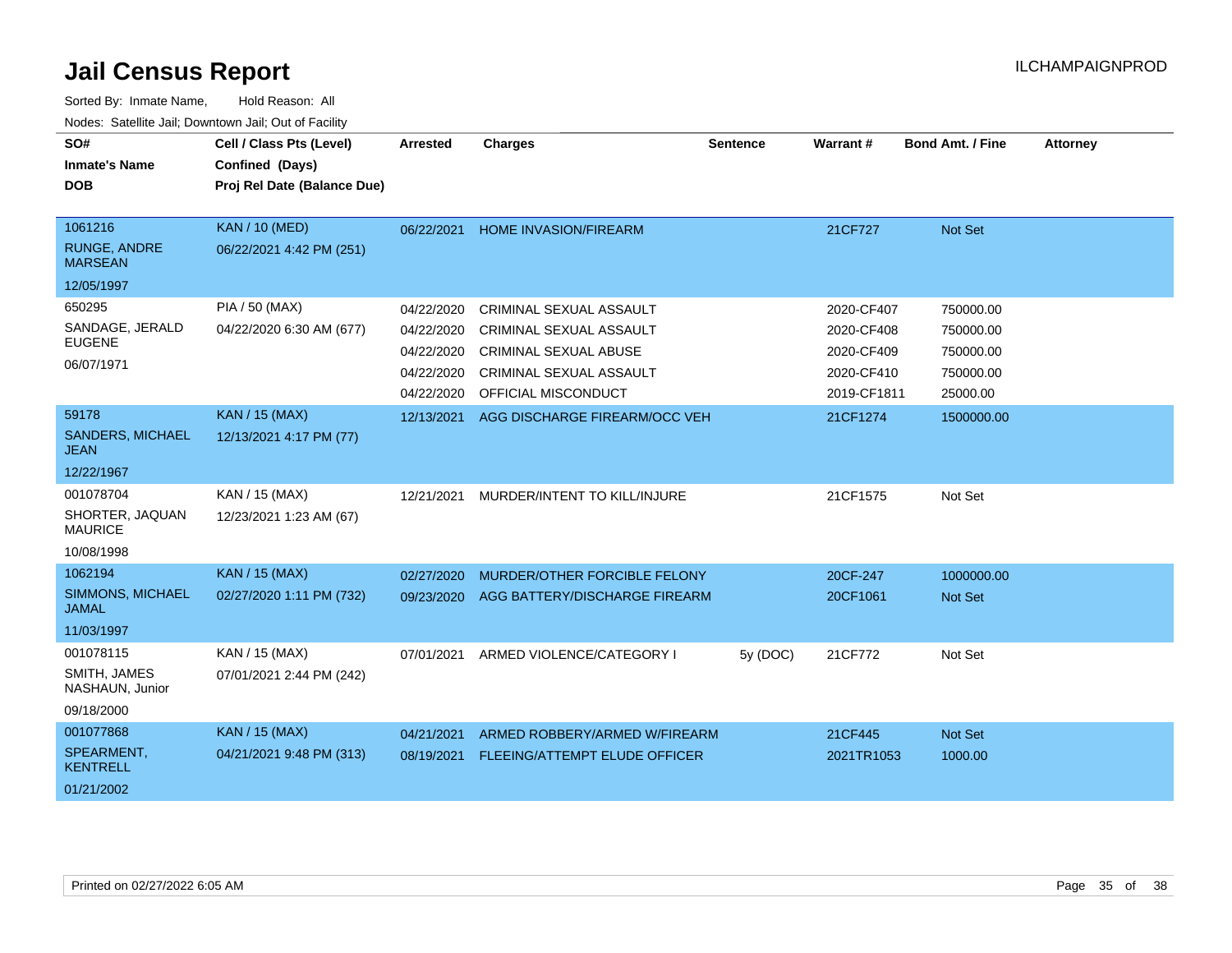| SO#<br><b>Inmate's Name</b><br><b>DOB</b> | Cell / Class Pts (Level)<br>Confined (Days)<br>Proj Rel Date (Balance Due) | <b>Arrested</b> | <b>Charges</b>                            | <b>Sentence</b> | <b>Warrant#</b> | <b>Bond Amt. / Fine</b> | <b>Attorney</b> |
|-------------------------------------------|----------------------------------------------------------------------------|-----------------|-------------------------------------------|-----------------|-----------------|-------------------------|-----------------|
| 11979<br><b>STARK, JACK LYNN</b>          | <b>EHD</b><br>01/11/2022 10:13 AM (48)                                     |                 | 01/11/2022 AGG FLEEING POLICE/21 MPH OVER |                 | 2021CF629       | Not Set                 |                 |
| 12/31/1955                                | 4/9/2022 (0.00)                                                            |                 |                                           |                 |                 |                         |                 |
| 001077854                                 | EHD                                                                        | 09/15/2021      | DRIVING RVK/SUSP DUI/SSS 4-9              |                 | 2021CF306       | Not Set                 |                 |
| STUKINS, DANNY RAY                        | 09/15/2021 10:17 AM (166)                                                  |                 |                                           |                 |                 |                         |                 |
| 07/05/1985                                | 3/13/2022 (0.00)                                                           |                 |                                           |                 |                 |                         |                 |
| 65920                                     | <b>KAN</b> / 15 (MAX)                                                      | 12/21/2021      | ARMED ROBBERY/ARMED W/FIREARM             |                 | 21CF1543        | 100000.00               |                 |
| TAPSCOTT,<br><b>CORNELIUS</b>             | 12/21/2021 10:57 PM (69)                                                   |                 |                                           |                 |                 |                         |                 |
| 07/14/1985                                |                                                                            |                 |                                           |                 |                 |                         |                 |
| 1046632                                   | KAN / 15 (MAX)                                                             | 09/14/2021      | ARMED VIOLENCE/CATEGORY II                |                 | 21CF912         | 750000.00               |                 |
| 08/10/1996                                | TATE, JAVON MARQUIS 09/14/2021 12:10 PM (167)                              |                 |                                           |                 |                 |                         |                 |
| 1033031                                   | <b>KAN</b> / 15 (MAX)                                                      | 08/19/2020      | *AGG BATTERY W/FIREARM/PERSON             |                 | 2020-CF923      | 500000.00               |                 |
| TOMS, ANDREW<br><b>CHUCKY</b>             | 08/19/2020 5:59 PM (558)                                                   |                 |                                           |                 |                 |                         |                 |
| 09/28/1978                                |                                                                            |                 |                                           |                 |                 |                         |                 |
| 1004142                                   | KAN / 15 (MAX)                                                             | 10/27/2021      | POSSESSION OF METH/15<100GRAMS            |                 | 2021CF1298      | 1500000.00              |                 |
| TOY, KAYON LARENZ                         | 10/22/2021 1:01 PM (129)                                                   |                 |                                           |                 |                 |                         |                 |
| 09/12/1991                                |                                                                            |                 |                                           |                 |                 |                         |                 |
| 001078386                                 | <b>KAN / 10 (MED)</b>                                                      | 09/14/2021      | POSSESSION OF STOLEN FIREARM              |                 | 2021CF1099      | 250000.00               |                 |
| TURNER, AMARIO                            | 09/14/2021 11:42 PM (167)                                                  |                 |                                           |                 |                 |                         |                 |
| 09/23/2002                                |                                                                            |                 |                                           |                 |                 |                         |                 |
| 1011886                                   | EHD                                                                        |                 | 01/12/2022 AGG FLEEING/2+ CON DEVICES     |                 | 2021CF378       | Not Set                 |                 |
| TURNER, SHAWNTAY<br><b>EUGENE</b>         | 01/12/2022 9:25 AM (47)                                                    |                 |                                           |                 |                 |                         |                 |
| 01/09/1992                                | 3/11/2022 (0.00)                                                           |                 |                                           |                 |                 |                         |                 |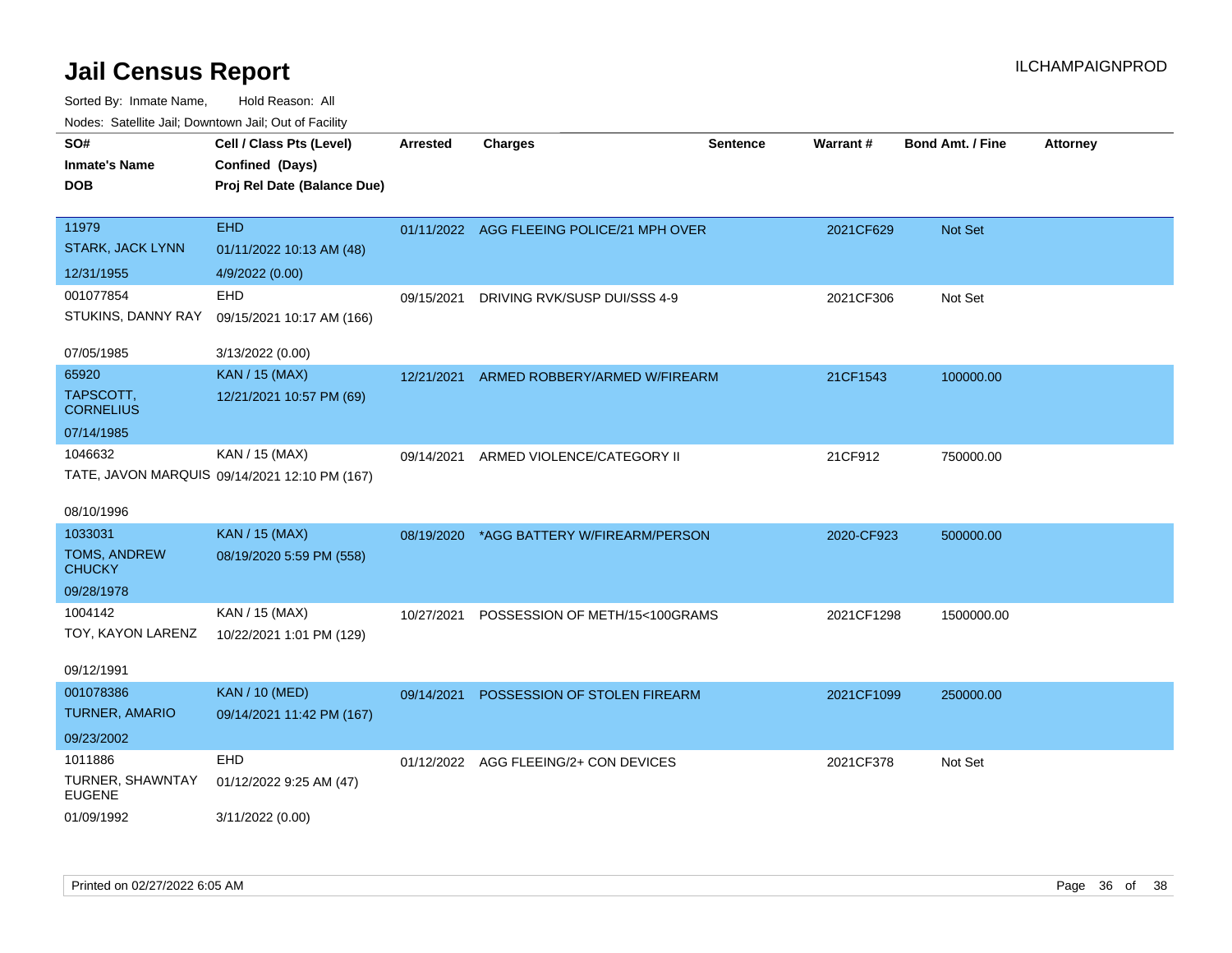| SO#<br><b>Inmate's Name</b><br><b>DOB</b>                      | Cell / Class Pts (Level)<br>Confined (Days)<br>Proj Rel Date (Balance Due) | Arrested                                                           | <b>Charges</b>                                                                                                                                              | Sentence | <b>Warrant#</b>                                                               | <b>Bond Amt. / Fine</b>                                                    | <b>Attorney</b> |
|----------------------------------------------------------------|----------------------------------------------------------------------------|--------------------------------------------------------------------|-------------------------------------------------------------------------------------------------------------------------------------------------------------|----------|-------------------------------------------------------------------------------|----------------------------------------------------------------------------|-----------------|
| 961786<br><b>WARREN, DESIE</b>                                 | KAN / 15 (ADS)<br>01/24/2022 7:23 AM (35)                                  |                                                                    | 01/24/2022 ARMED HABITUAL CRIMINAL                                                                                                                          |          | 22CF104                                                                       | <b>Not Set</b>                                                             |                 |
| <b>ARNEZ</b><br>04/28/1988                                     |                                                                            |                                                                    |                                                                                                                                                             |          |                                                                               |                                                                            |                 |
| 1062558<br><b>WELLS, JIAMANTE</b><br>AMORE<br>09/02/1995       | <b>KAN / 10 (MED)</b><br>10/02/2021 8:29 PM (149)                          | 10/02/2021                                                         | FELON POSS/USE WEAPON/FIREARM                                                                                                                               |          | 21CF1185                                                                      | Not Set                                                                    |                 |
| 1002033<br><b>WEST, ANTONIO</b><br><b>DEONTA</b><br>04/15/1992 | <b>KAN / 15 (MAX)</b><br>09/08/2021 11:01 PM (173)                         | 09/08/2021<br>09/08/2021<br>09/08/2021<br>09/08/2021<br>09/08/2021 | DRIVING ON SUSPENDED LICENSE<br>ARMED ROBBERY/ARMED W/FIREARM<br>AGG UNLAWFUL USE OF WEAPON/VEH<br>OBSTRCT JUSTICE/LEAVE STATE<br>ARMED VIOLENCE/CATEGORY I |          | 2019-TR-11944<br>2020-CF-1406<br>2021-CF-AWOW<br>2021-CF-AWOW<br>2021-CF-AWOW | 5000.00<br>500000.00<br><b>Not Set</b><br><b>Not Set</b><br><b>Not Set</b> |                 |
| 1022068<br><b>WILKINS, MICHAEL</b><br>CARL<br>07/10/1992       | KAN / 15 (ADS)<br>10/10/2021 5:07 AM (141)                                 | 10/10/2021                                                         | <b>FELON POSS/USE WEAPON/FIREARM</b>                                                                                                                        |          | 21CF1212                                                                      | Not Set                                                                    |                 |
| 001078709<br>WILLIAMS, DAVID LEE<br>12/18/1989                 | <b>KAN / 15 (MAX)</b><br>12/22/2021 11:00 AM (68)                          | 12/22/2021                                                         | ARMED VIOLENCE/CATEGORY I                                                                                                                                   |          | 21CF1586                                                                      | Not Set                                                                    |                 |
| 28328<br><b>WILLIAMS, DERRICK</b>                              | EHD<br>02/02/2022 9:39 AM (26)                                             |                                                                    | 02/02/2022 AGG DUI/NO VALID DL                                                                                                                              |          | 2021CF19                                                                      | Not Set                                                                    |                 |
| 05/10/1965                                                     | 3/2/2022 (0.00)                                                            |                                                                    |                                                                                                                                                             |          |                                                                               |                                                                            |                 |
| 539662<br>WILLIAMS, JAVONTAE<br><b>DEMAR</b><br>07/28/1991     | <b>KAN / 10 (MED)</b><br>08/14/2021 1:28 AM (198)                          | 08/14/2021<br>08/14/2021<br>08/14/2021<br>08/14/2021               | <b>AGGRAVATED BATTERY</b><br>AGGRAVATED DOMESTIC BATTERY<br>DOM BTRY/CONTACT/1-2 PRECONV<br><b>CITY OV ARREST</b>                                           |          | 21CF979<br>2020CF1098<br>2021CF770<br>2017OV893                               | No Bond<br>25000.00<br>250000.00<br>1000.00                                |                 |